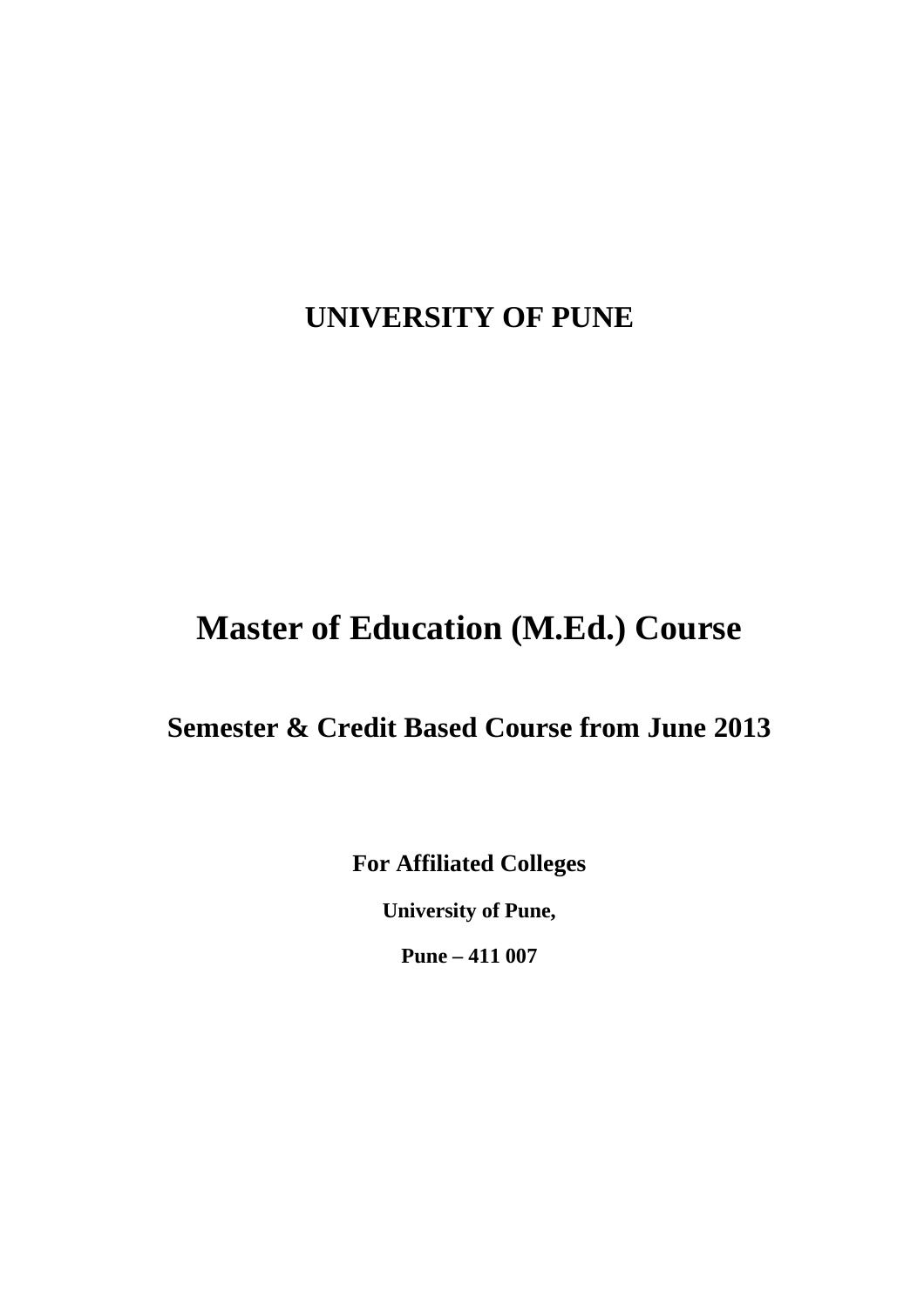# **UNIVERSITY OF PUNE**

# Master of Education (M.Ed.) Course

# Semester & Credit Based Course from June 2013

**R.1** Any candidate who has taken the degree of Bachelor of Teaching & Bachelor of Education of this University or a degree of another university recognized as equivalent there to may be admitted to the examination for the degree of Master of education after having fulfilled the requirements as mentioned in R.2 and 3.

Candidates passing the B.Ed. (Physical Education), B.Ed. (Special Education) or equivalent thereto of any statutory University will be held eligible for the admission to the M. Ed course.

The medium of instruction of this course is either English or Marathi. The candidate appearing for M.Ed. Examination will have the option of answering all papers either in English or in Marathi provided that the option is exercised paper wise only and not section wise or question wise.

#### **R 1.1 General Objectives of the Course**

After successfully undergoing this course, trainee-teacher-educators will be able

- i. To understand the Socio-economic-cultural background and academic of entrants to B.Ed. course.
- ii. To master the methods and techniques of developing competencies, commitments and performance skills of a teachers.
- iii. To explain the nature of issues and problems faced by the state system of education and some innovative remedies tried to solve them.
- iv. To appreciate the national education policies and provisions made in the plan to spread quality secondary education in the country, and the ways and means to equip would be secondary teachers for the same.
- v. To understand, in the light of recent global developments, the new thrusts in education, and the ways and means to inculcate intellectual emotional and performance skills among secondary pupils, the "Global citizens of tomorrow".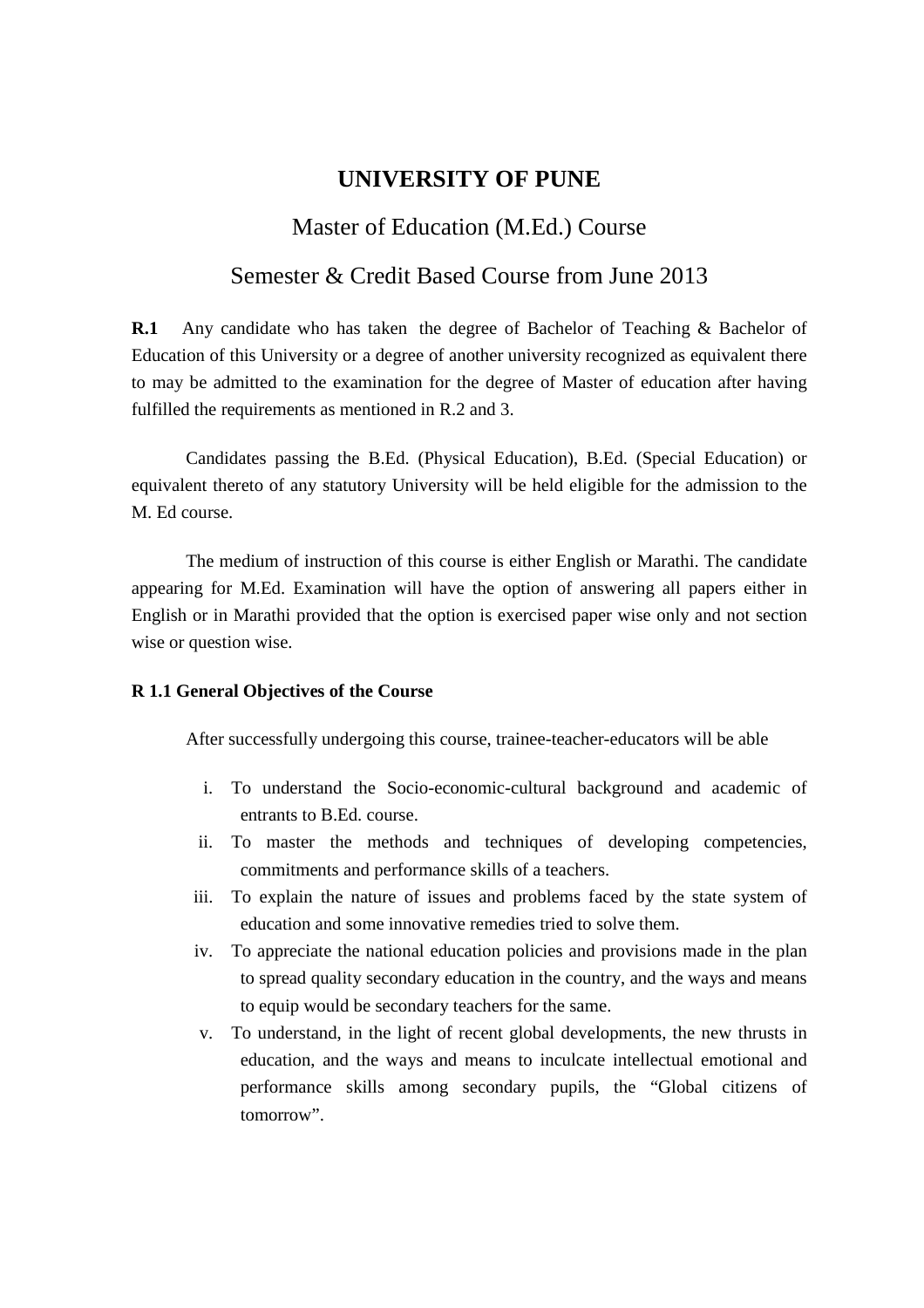- vi. To imbibe in them attitudes and skills required of 'life-long learners "on the 'ICT influenced world' of today and tomorrow.
- vii. To acquire the skills required of a 'consumer' and 'practitioner' of educational research and innovations.

#### **R 1.2 Admission to the Course-**

Admission to the course will be given on the basis of Entrance Examination and marks of eligibility degree. The admissions shall be given as per the rules and regulations of the State Government of Maharashtra and Pravesh Niyantran Samiti Mumbai.

#### **R 1.3 Intake capacity-**

As per the State Government of Maharashtra and NCTE permission.

# **R.2 -General Instructions:**

- 1. In semester courses (MED 101, 102, 103, 104, 105, 106, 107, 108, 201, 202, 203 and 204) are compulsory.
- 2. Out of the list of optional courses (Specialized area) in the semester II three courses each are to be offered from 205 to 215.
- 3. A student has to successfully complete 15 courses for the master's degree.
- 4. In addition to a wide range of options the syllabus also provides for
	- i. Dissertation

The facility of Dissertation provides for students interested in doing research on the topic of his / her choice. The topic and the plan of the dissertation are decided in consultation with of faculty member and are approved by the College committee. The college committee considers the applications of the students to write a dissertation in view of the merits of the student and his / her research plan.

ii. Open course

The facility of an Open course provides for presentation of a faculty members current research mainly in order to acquaint the student with some developing areas of research. The syllabus of the open course is prepared by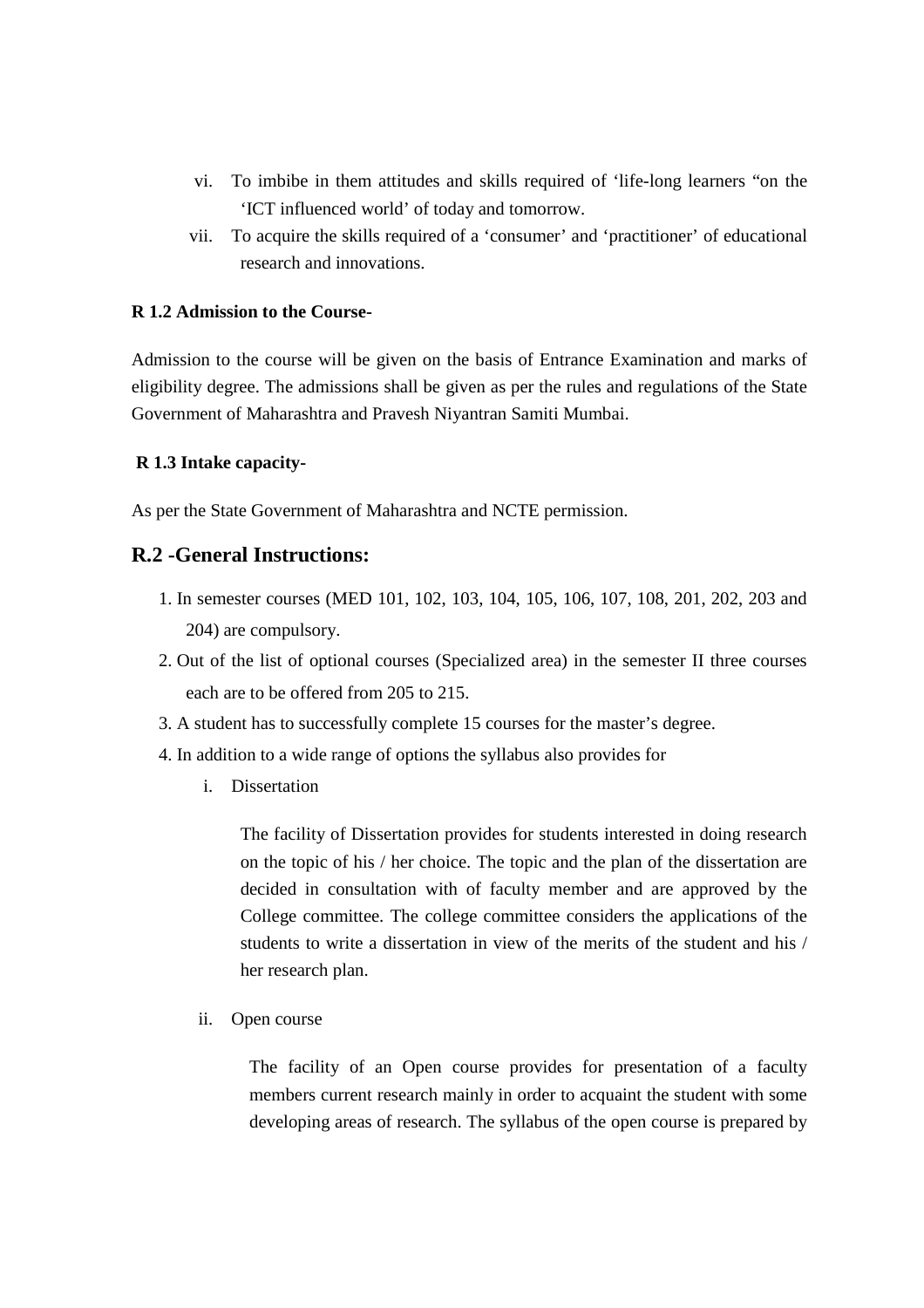the teacher and approved by the college committee before the course is offered by the college for the respective semester.

5. The lists of references will be updated by the respective teachers from to time to time.

# **R.3-Rules & Regulations**

The M. Ed. degree will be awarded to a student who completes total of 64 credits in a minimum of one year in two semesters.

**Each course will be evaluated for 100 marks.**

**Each course will have**

- 1. **50% of marks as semester end examination shall be conducted by the University of Pune externally.**
- 2. **50% marks for internal assessment shall be assessed by the course incharge teacher.**

Each core unit will have an internal (continues) assessment of **50%** of marks and a teacher may select a minimum of two of the following procedures:

- Written Test
- Term Paper
- Mid Term Test
- Journal / Lecture/ Library Notes
- Seminar Presentation
- Short Quizzes
- Assignments
- Extension Work
- Project Base Learning
- Field work

 There is no individual head of passing. The student has to pass in the combined total of internal assessment and semester-end examination.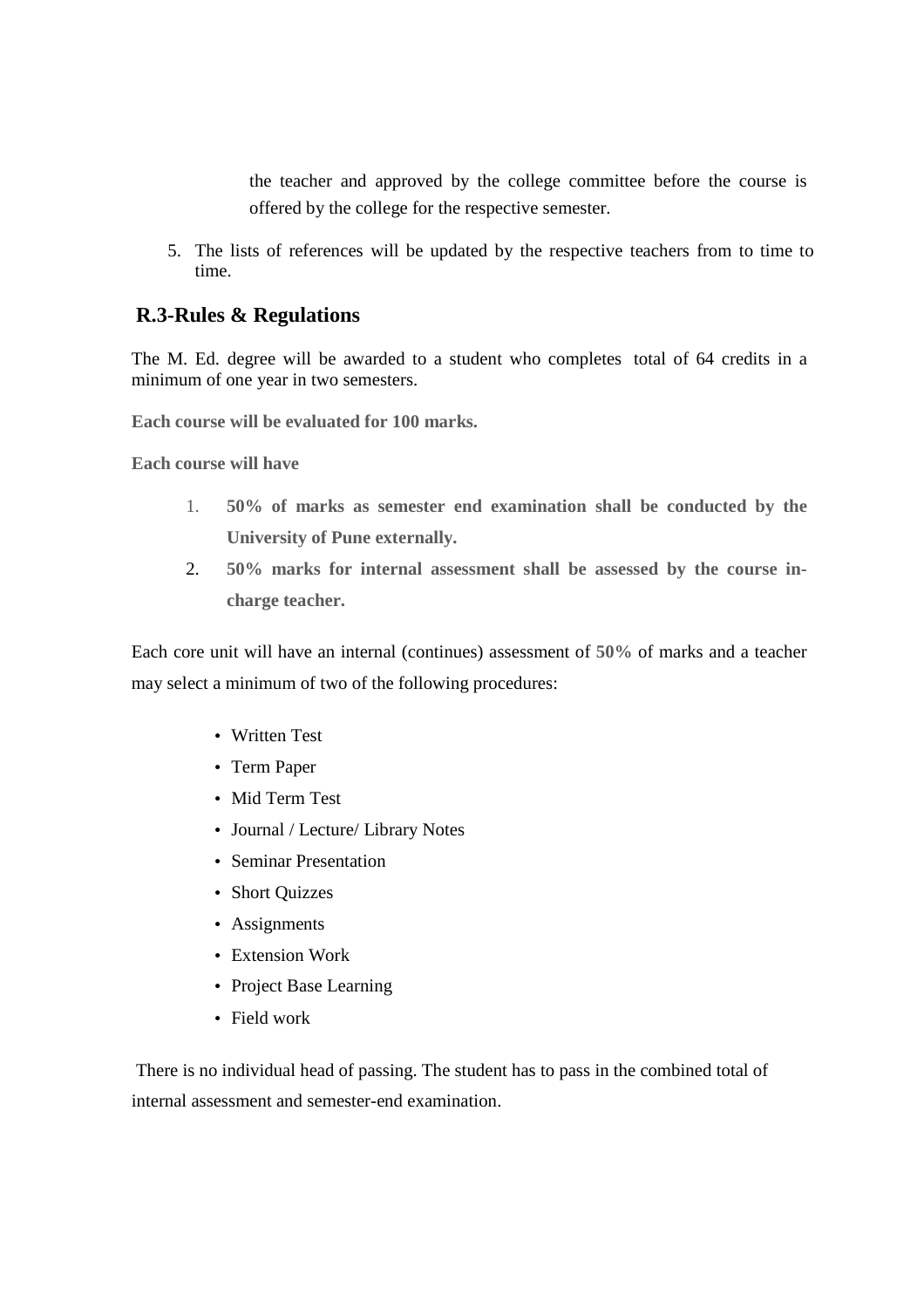- Revaluation of the Semester-end examination answer scripts but not of internal assessments paper according to Ordinance No. 134 A & B.
- Internal assessment answer book may be shown to the students concerned but not the semester-end examination answer scripts.
- While marks will be given for all examinations, they will be converted into grades. The Semester –end, final grade sheets and transcripts will have only grades and grade –point's average.
- To pass a student shall have to get minimum aggregate 50% marks for passing in each head and also 50% in Internal & External (C and above on grade point scale) in each course.
- The system of evaluation will be as follows: Each assignment / test will be evaluated in terms of marks. The marks for separate assignment and the final (Semester end) examination will be added together and converted into a grade and later grade point average. Result will be declared for each semester and the final examination will give total marks, grades, grade point average.
- **The Internal assessment work of all the students of the college shall be moderated by the committee constituted by the University of Pune for each semester. The college shall submit the internal marks of the students after moderation only.**

| <b>Marks</b> | Grade            | <b>Grade point</b> |  |
|--------------|------------------|--------------------|--|
| 75 to 100    | $O:$ Outstanding | 06                 |  |
| 65 to 74     | A : Very Good    | 05                 |  |
| 55 to 64     | B:Good           | 04                 |  |
| 50 to 54     | C: Average       | 03                 |  |

The formula for conversion of Grade point average (GPA) into the final grade

| $05.5 - 06$    | $\left( \right)$ |
|----------------|------------------|
| 04.5 - 05.49   |                  |
| 03.5 - 04.49   | B                |
| $02.5 - 03.49$ |                  |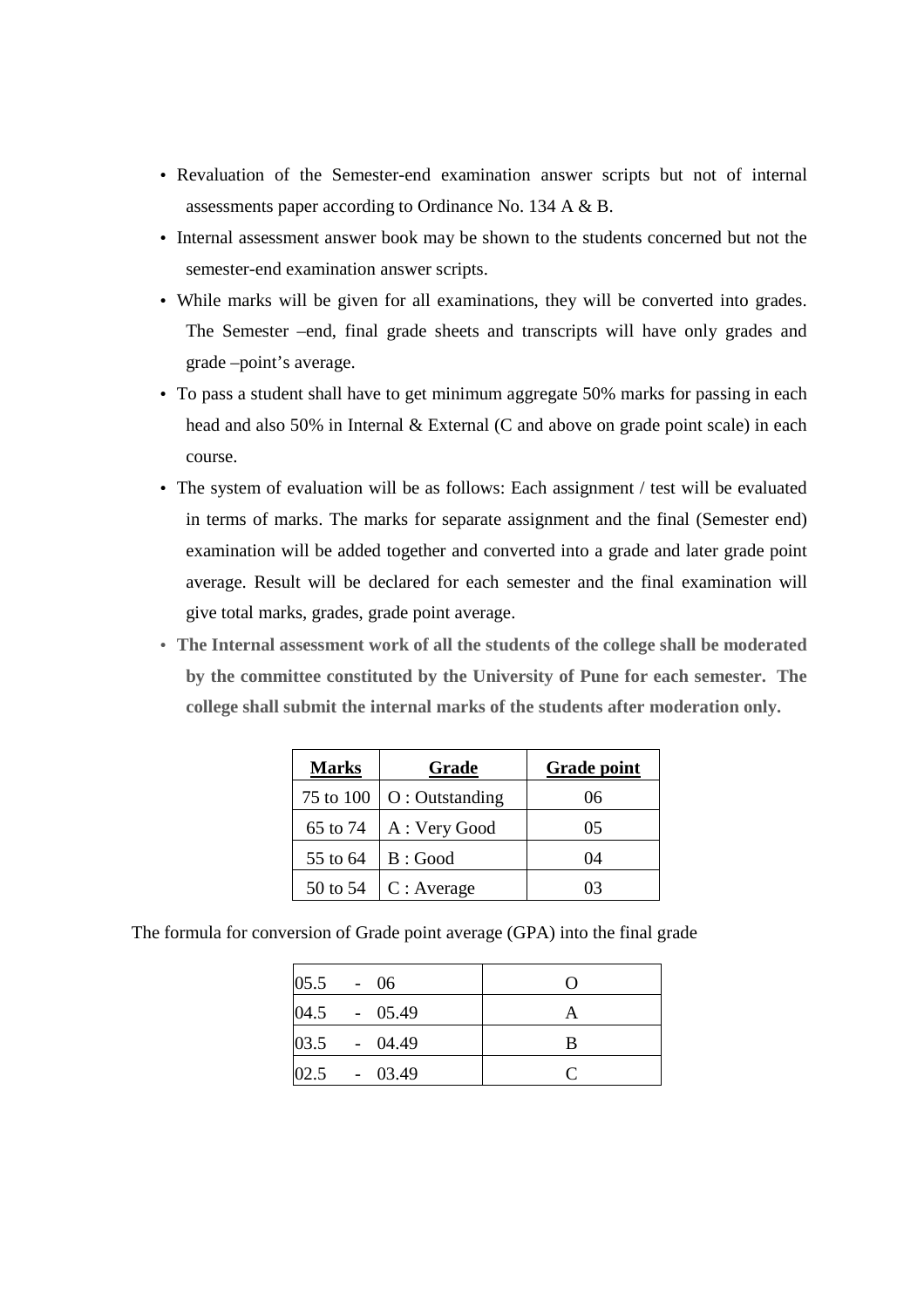#### $GPA =$ Total Amt. of Grade Points Earned X Credits hrs. for each course **Total Credit Hours**

- If a student misses an internal assessment examination he / she will be given second chance with permission of the teacher concerned.
- Students who have failed and who have been absent for the entire course may reappear at the semester – end exam. Their internal marks will not change. She/ he can also repeat during the  $3<sup>rd</sup>$  / the 4<sup>th</sup> semester whichever is applicable.
- The description for each of the grades will be as follows:

#### **Grades Proposed Norms**

- O: Outstanding **Excellent Analysis of the topic** Accurate knowledge of the primary material, wide range of reading, logical development of ideas, originality in approaching the subject, neat and systematic organization of content, elegant and lucid style.
- A:Very Good **Excellent Analysis of the topic** Accurate knowledge of the primary material, acquaintance with seminal publication, logical development of ideas, neat and systematic organization of content, effective and clear expression.
- B:Good **Good analysis and treatment of the topic** Basic knowledge of the primary material, logical development of ideas, neat and systematic organization of content, and clear expression.
- C:Average Some important points covered basic knowledge of the primary material, logical development of ideas, neat and systematic organization of content, good language or expression.
- There will be an evaluation of each course of the students at the end of every semester.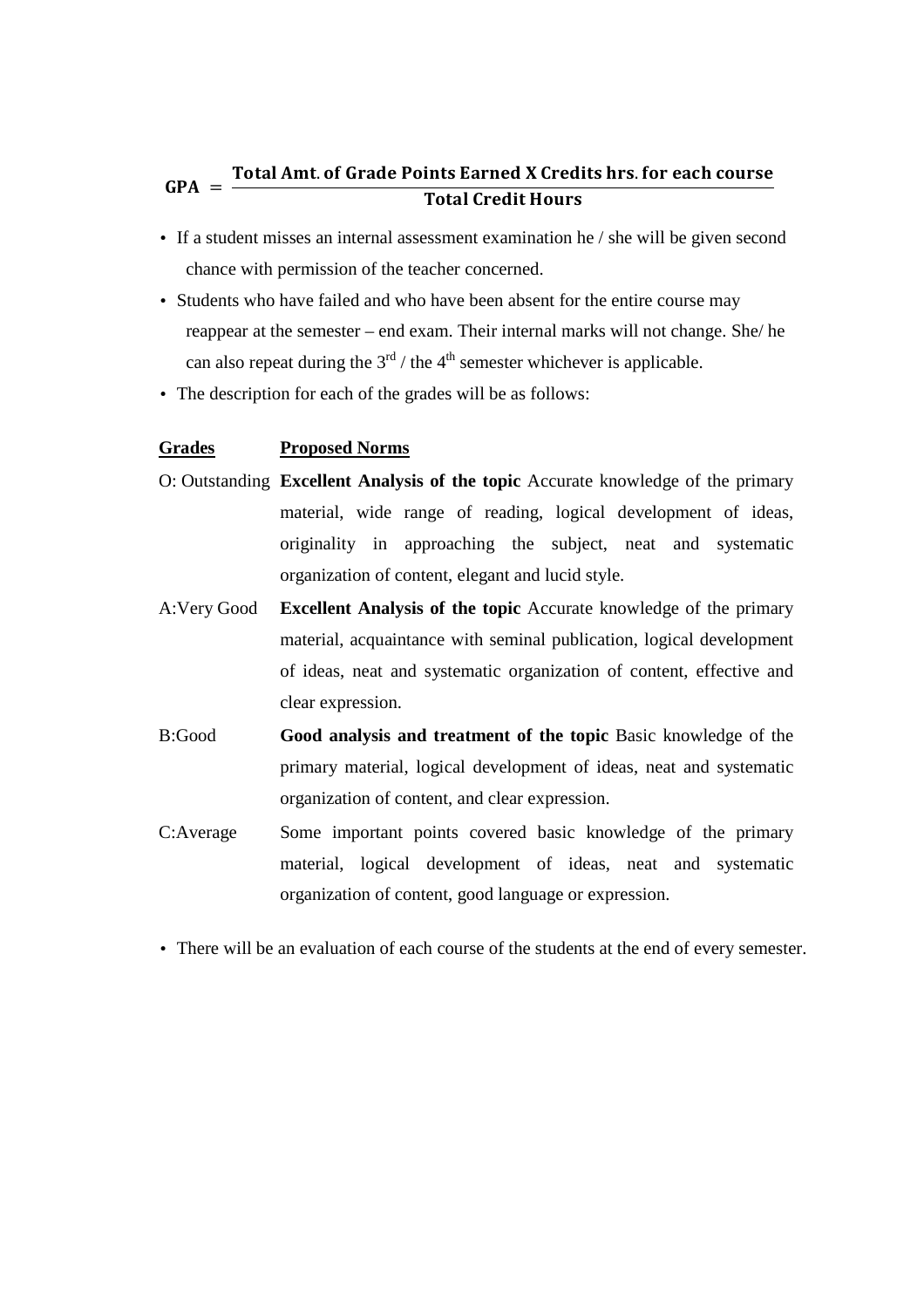#### **Academic Integrity and Plagiarism**

It is the colleges' task to encourage ethical scholarship and to inform students and staff about the institutional standards of academic behavior expected of them in learning, teaching and research. Students have a responsibility to maintain the highest standards of academic integrity in their work. Students must not cheat in examination or other forms of assessment and must ensure they do not plagiaries.

#### **The college has adopted the following definition of Plagiarism :**

Plagiarism is the act of misrepresenting as one's original work, the ideas, interpretations, words of creative works of another. These include published and unpublished documents, designs, music, sound, image, photographs, computer codes and ideas gained through working in a group. These ideas, interpretations, words or works may be found in print and /or electronic media.

The following are the examples of plagiarism where appropriate acknowledgement or referencing of the author or source does not occur:

- Direct copying of paragraphs, Sentences, a single sentence or significant part of a sentence;
- Direct copying of paragraphs, Sentences, a single sentence or significant part of a sentence with an end reference but without quotation marks around the copied text;
- Copying ideas, concepts, research results, computer codes, statistical tables, designs, images, sounds or text or any combination of these;
- Paraphrasing, summarization or simply rearranging another person's words, ideas, etc without changing the basic structure and /or meaning of the text;
- Offering an idea or interpretation that is not one's own without identifying whose idea or interpretations it is;
- A 'cut and paste' of statements from multiple sources;
- Presenting as independent, work done in collaboration with others;
- Copying or adapting another student's original work into a submitted assessment item.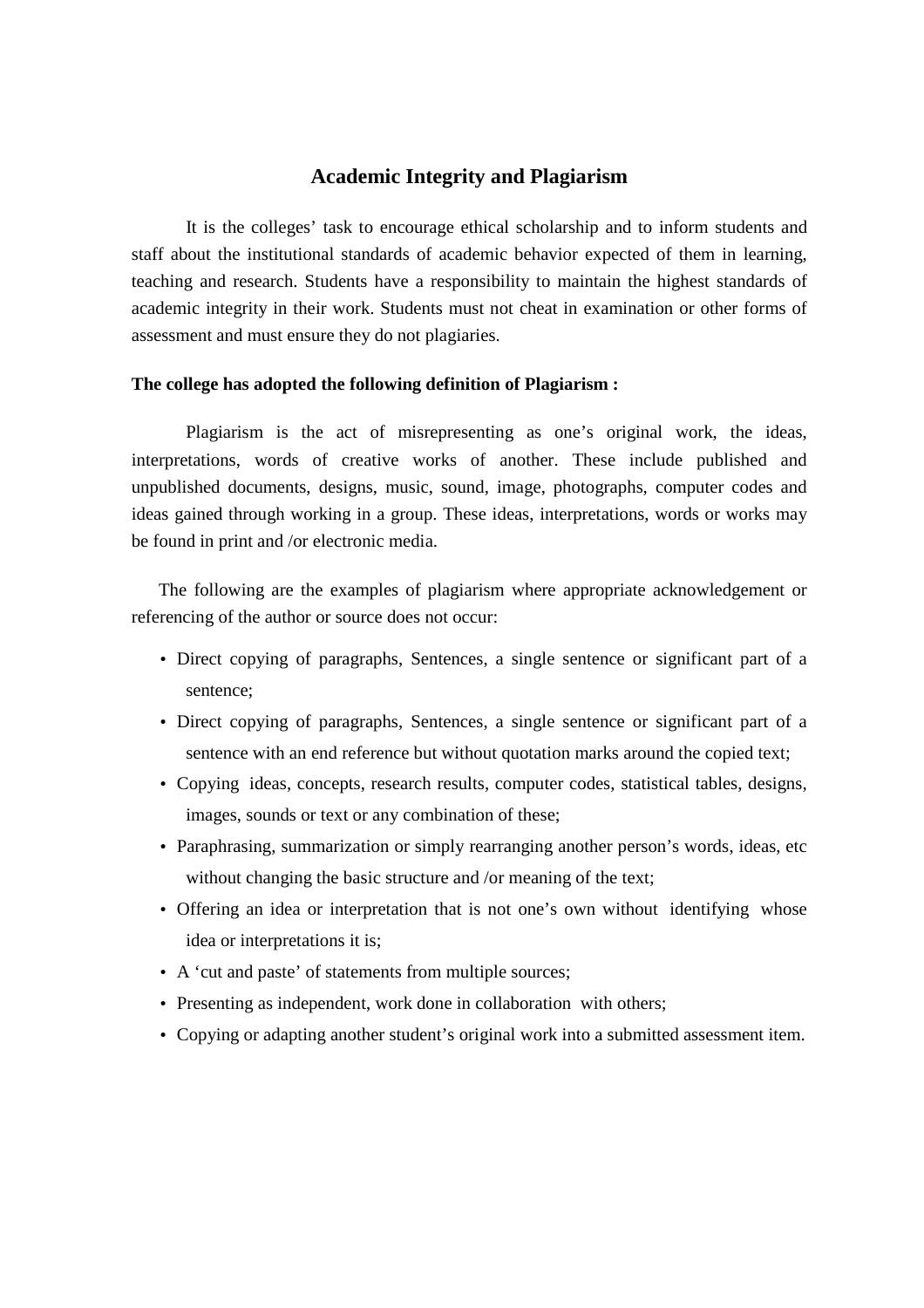# **List of the courses offered by the colleges**

| <b>Semester I</b>                                                |                                                            |                                                                        |           |
|------------------------------------------------------------------|------------------------------------------------------------|------------------------------------------------------------------------|-----------|
|                                                                  | <b>MED 101</b><br>Education in Global Society - Philosophy |                                                                        | 4 Credits |
| <b>MED 102</b><br><b>Education in Global Society - Sociology</b> |                                                            | 4 Credits                                                              |           |
|                                                                  | <b>MED 103</b><br>Advanced Educational Developmental       |                                                                        | 4 Credits |
|                                                                  |                                                            | Psychology                                                             |           |
| <b>MED 104</b>                                                   |                                                            | Advanced Psychology of Learning                                        | 4 Credits |
|                                                                  | <b>MED 105</b>                                             | <b>Educational Research Methodology</b>                                | 4 Credits |
|                                                                  | <b>MED 106</b>                                             | <b>Inferential Statistics</b>                                          | 4 Credits |
| <b>Core Course</b>                                               |                                                            |                                                                        |           |
| Course on research                                               | <b>MED 107</b>                                             | Course on Research work                                                | 4Credits  |
| work & Practical                                                 |                                                            | 01<br>Proposal                                                         |           |
|                                                                  |                                                            | Review of related Literature and<br>$\bullet$                          |           |
|                                                                  |                                                            | Research<br>03                                                         |           |
| Course on                                                        | <b>MED 108</b>                                             | <b>Open Course</b>                                                     | 4 Credits |
| <b>Semester II</b>                                               |                                                            |                                                                        |           |
| <b>Dissertation Work</b>                                         | <b>MED 201</b>                                             | <b>Dissertation Work</b>                                               | 8 Credits |
| Course on                                                        | <b>MED 202</b>                                             | Advanced Technology Based Teaching                                     | 4 Credits |
| <b>Professional</b>                                              | MED203                                                     | <b>Internship Program</b>                                              | 4 Credits |
| <b>Development area</b>                                          | <b>MED 204</b>                                             | <b>Open Course</b>                                                     | 4 Credits |
| <b>Course on Specialized MED 205</b>                             |                                                            | Option 1 - Educational Management                                      | 4 Credits |
| area                                                             | <b>MED 206</b>                                             | <b>Option 2 - Comparative Education</b>                                | 4 Credits |
|                                                                  | <b>MED 207</b>                                             | <b>Option 3 - Teacher Education</b>                                    | 4 Credits |
|                                                                  | <b>MED 208</b>                                             | Optional 4- Education of Children with<br><b>Special Needs</b>         | 4 Credits |
|                                                                  | MED 209                                                    | Optional 5- Guidance and Counseling                                    | 4 Credits |
|                                                                  | <b>MED 210</b>                                             | Optional 6- Testing, Measurement and<br><b>Evaluation in Education</b> | 4 Credits |
|                                                                  | MED 211                                                    | Optional 7-Curriculum Development                                      | 4 Credits |
|                                                                  | <b>MED 212</b>                                             | Optional 8-History of Education & Problems<br>of Education             | 4 Credits |
|                                                                  | <b>MED 213</b>                                             | <b>Optional 9-Advanced Educational Statistics</b>                      | 4 Credits |
|                                                                  | <b>MED 214</b>                                             | Optional 10-Educational Technology and<br>e-learning                   | 4 Credits |
|                                                                  | <b>MED 215</b>                                             | Optional 11-Inclusive Education                                        | 4Credits  |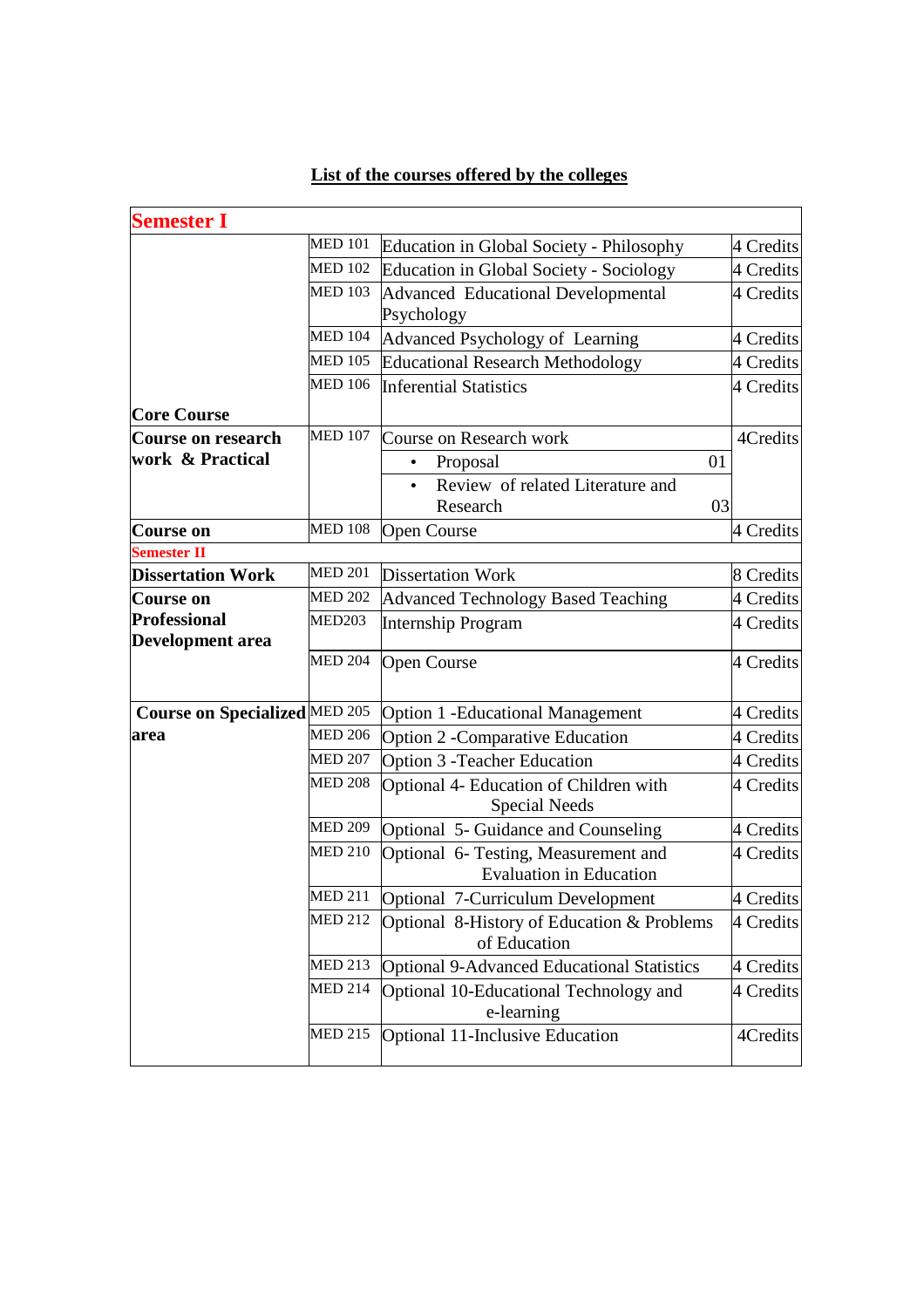#### **LIST OF COURSES**

#### **SEMESTER - I**

#### **CORE COURSES**

#### **EDUCATION IN GLOBAL SOCIETY**

# **Core Course: MED 101 - Philosophical Foundation of Education**

#### **Objectives of the course**

To enable the student-

- i. To develop understanding of the interrelationship between Philosophy and Education
- ii. To develop appreciation of the basic tenets, principles and developments of the major Indian Schools of Philosophy and Educational thoughts of Indian Philosophers.
- iii. To develop the appreciation of the basic tenets principles and development of the major Western Schools of Philosophy.
- iv. To acquire knowledge of human values and role of education.

#### **Unit- 1: Philosophy and Education Credit 01**

1.1 Meaning & Various definitions of education

Meaning & scope of Philosophy

1.2 Interrelationship between philosophy & Education

Need of philosophy in life and for Teacher in Practical

1.3 Modern Concept of Philosophy: Analysis – Logical empiricism & positive relativism.

#### Unit- 2: Indian Schools of Philosophy Credit 01

2.1 Sankhya, Vedic, Buddhist, Jainism, Islamic Traditions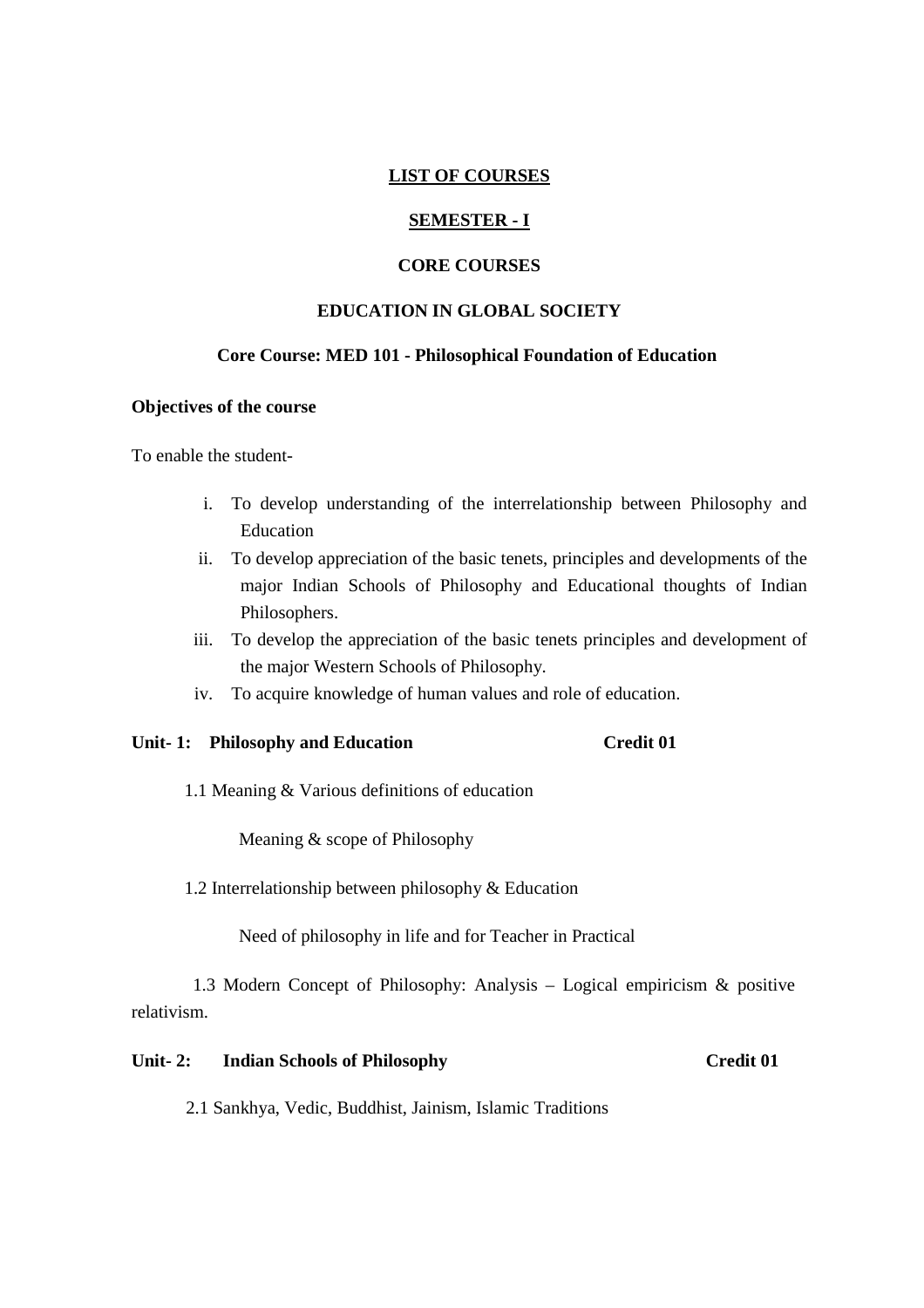2.2 Education Implications of these schools with special reference to the

 Concept of Knowledge, reality & values, methodology, public- teacher. Relationship, freedom & discipline, Basic Tenets, aims, & objectives, Curriculum

 2.3 Contributions of Vivekanand, Tagore, Gandhiji, Dr. Ambedkar & J.P. Naik, J. Krishnamurthi, Dr. Radhakrushnan, Arbindo to educational thinking.

#### Unit- 3: Western Schools of Philosophy Credit 01

- 3.1 Idealism, Naturalism, pragmatism, realism, Existentialism, Marxism with.
- 3.2 Educational implications of these schools with speed of to basic tenets, Aims, & objectives curriculum methodology, Teacher. Pupil relationship, freedom and discipline.
- 3.3 Contribution of Plato, Rousseau, Dewey

### **Unit- 4: Human Values & Education Credit 01**

- 4.1 Meaning of values
- 4.2 Types of various- spiritual, moral, social, aesthetic values
- 4.3 National values as mentioned in the Indian Constitution & their educational implications

#### **Practical Work (Anyone)**

- i. Study of the comparison between one western school with one Indian school of philosophy.
- ii. Study of recent research's about the course content.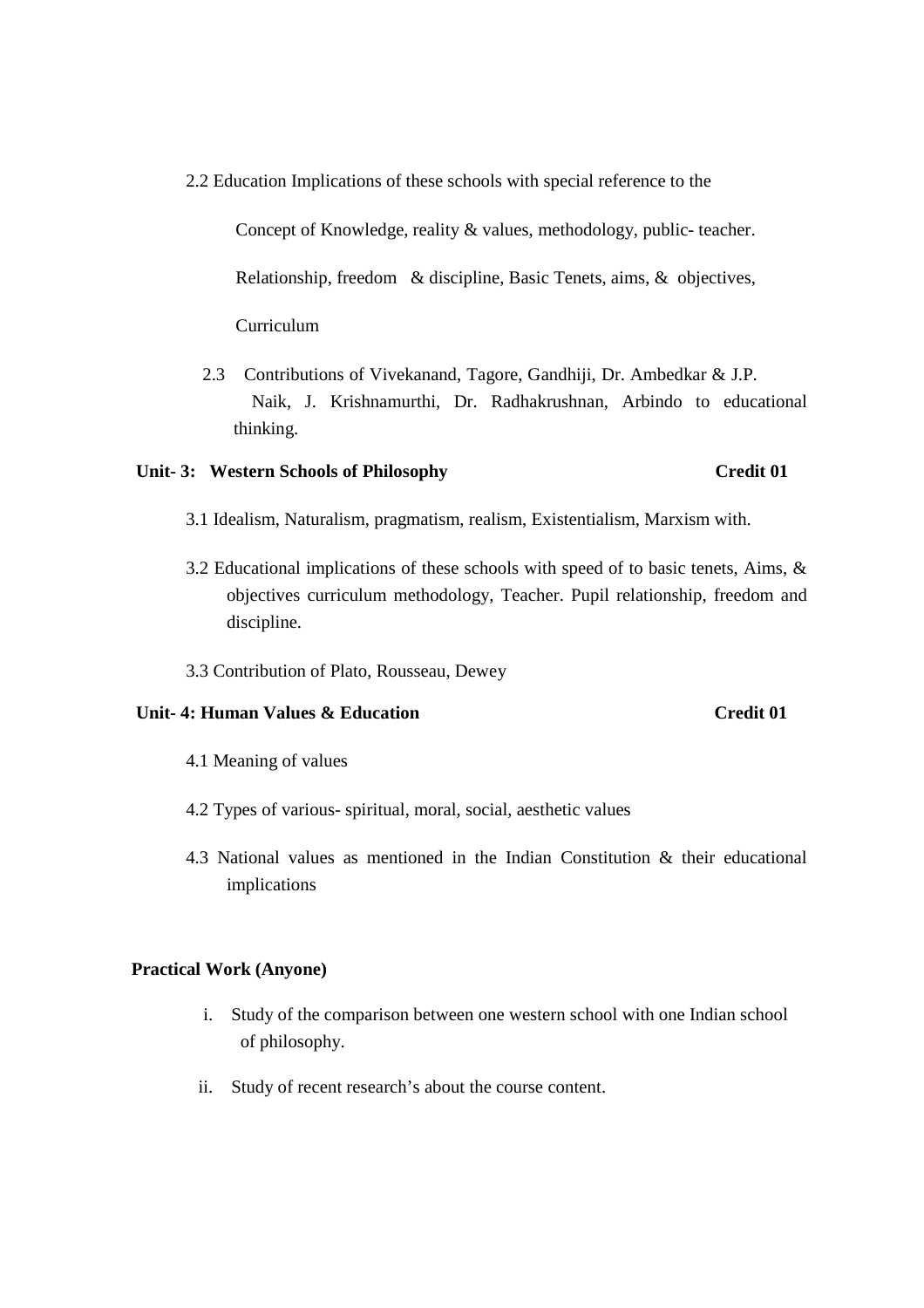#### **EDUCATION IN GLOBAL SOCIETY**

#### **Core Course: MED 102 – Sociological Foundation of Education**

#### **Objectives of the course**

- i. To develop the understanding of interrelationship between Sociology and Education.
- ii. To develop appreciation of education as a means of social reconstruction
- iii. To understand the bearing of various Political ideologies on Education.
- iv. To understand the world problems like maintaining peace in diverse religious beliefs and cultural customs and effects of terrorism on education.

#### Unit – 1: Sociology & Education Credit 01

- 1.1 Meaning & Nature of Educational Sociology Sociology of Education
- 1.2 Interrelationship between Education and Social Variables
	- i. Education and Family
	- ii. Education and Schooling
	- iii. Education and Peer group
	- iv. Education and culture in general
	- v. Education and religion, Caste, Gender, Class
	- vi. Education and Development
	- vii. Sex Education
	- viii. Political Education
		- ix. Economics of Education
		- x. Education and Constitution

### **Unit-2: Education and Socialization Credit 01**

- 2.1 Process of Socialization
- 2.2 Social Stratification and education
- 2.3 Social Mobility and Education
- 2.4 Education for emotional and social integration
- 2.5 Education for Nationalism and International understanding
- 2.6 Meaning and need of Equality of Education opportunity and Social Justice with special reference with Indian Society
- 2.7 Education of Socially, Economically under-developed society.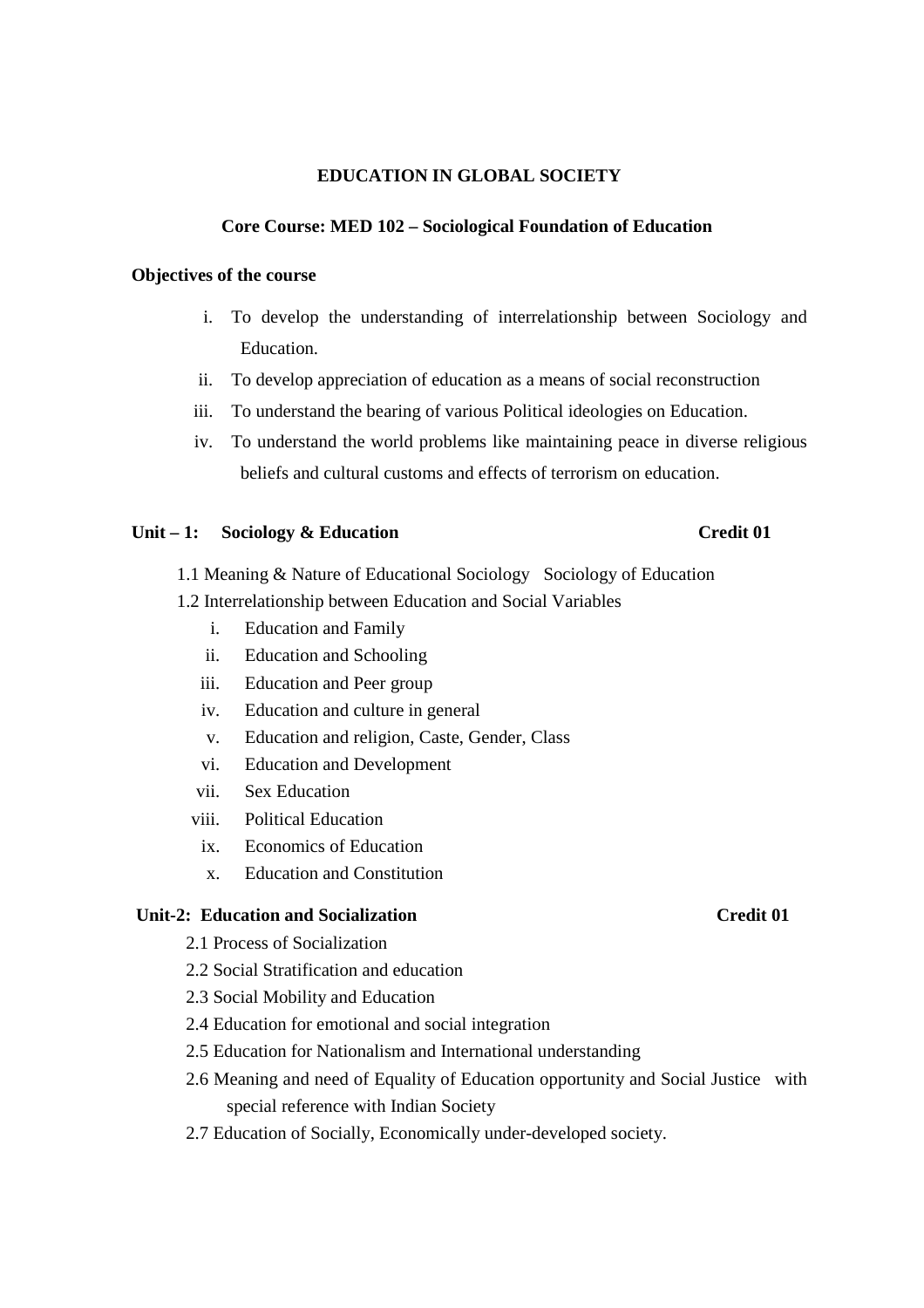2.8 De-Schooling of Education and views of Evan Illich and others.

#### **Unit- 3: Social Forces, Political Ideologies and Education Credit 01**

- 3.1 Education for maintaining the peace in diverse religious beliefs.
- 3.2 World problems and terrorism its causes, its impact on Society and remedies through Education.
- 3.3 Concept of Secularism in India and World prospect and building of Secularism through Education
- 3.4 Totalitarian: Meaning, Main features, aims of Education, curriculum, Methods of teaching and School administration.
- 3.5 Democracy: Meaning, Values, Main features of democratic Education, aims, curriculum methods of teaching and School administration**.**

#### **Unit- 4: Globalization and Education Credit 01**

- 4.1 Nature of Globalization- GATS, WTO; Social, Economic, Cultural, Political.
- 4.2 Nature of Indian Education System- Merits, Demerits
- 4.3 Globalization and Challenge before Education at different levels.
- 4.4 Globalization: Development and Education
- 4.5 Restructuring education at different levels due to Globalization.
	- Institutional Restructuring
	- Curriculum Restructuring
	- Reforming in Evaluation
	- Impact of Globalization on Knowledge, Skill and attitude.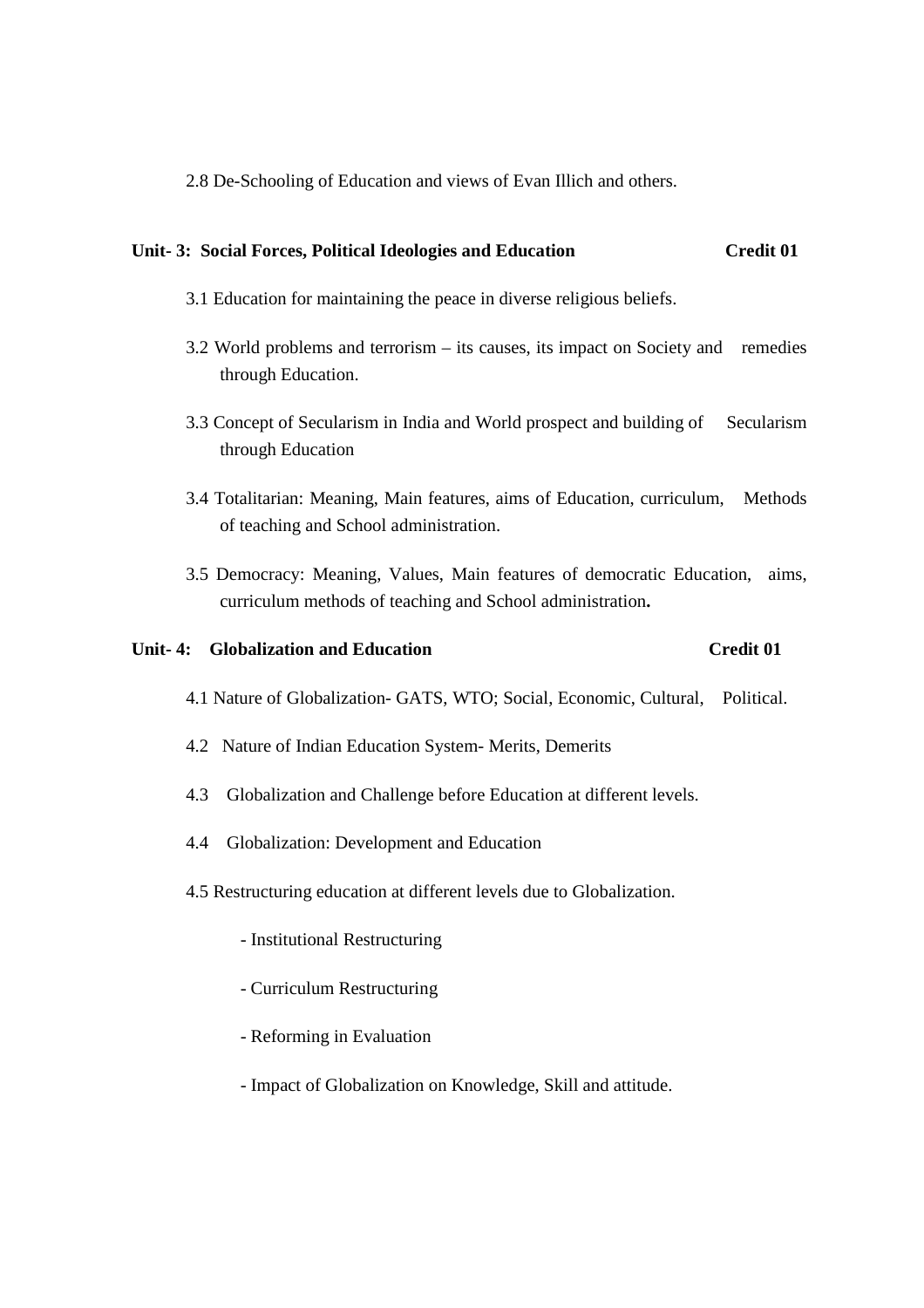#### **Practical Work (Anyone)**

- 1. Study of recent research's about the course content
- 2. Case study of any two children from varied sections of Society
- 3. Study of the impact of any one modern Technology on education

#### **Reference books**

- 1. A Sociological Approach to Indian Education (Vinod Pustak mandir, Agra 2 , by S.S. Mathur)
- 2. The Philosophical and Sociological foundations of Education (Doaba House, Booksellers and Publishers, Delhi-110006) by Kamla Bhatia and Baldev Bhatia
- 3. Groundwork of Theory of Education by Ross
- 4. Modern Philosophy of Education by Brubacher
- 5. Foundations of Education V.P. Bokil
- 6. Educational Sociology Brown
- 7. De Schooling Society- Evan Illich.
- 8. Globalizing Education Perceptions and Processes. Edited by Sharad Chandra Behar I.I.E.
- 9. Global Trends in Teacher Education –A.P.H .Publishing Corporation.
- 10. Globalization and Challenges for Education –NIEPA.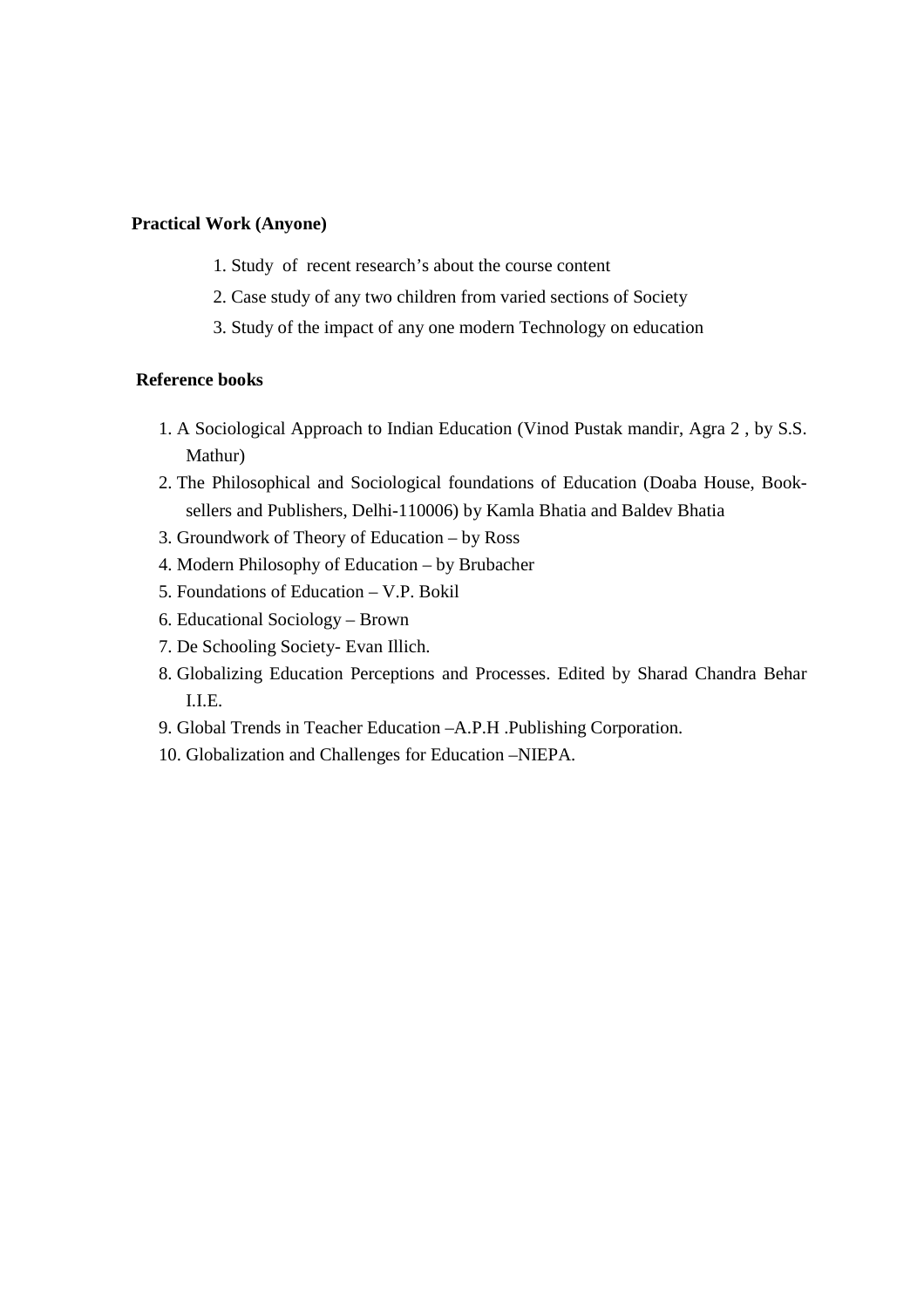#### **ADVANCED EDUCATIONAL PSYCHOLOGY**

#### **Core Course: MED 103 - Advanced Educational Developmental Psychology**

#### **Objectives of the course**

To enable students:

- i. To develop understanding of the Psychological basis of Education
- ii. To understand the Cognitive, Affective and Psychomotor development of adolescents and youth.
- iii. To develop the understanding of the theories of Personality and their use in the development of learner's Personality, measurement of personality.
- iv. To understand the Changing Concept of Intelligence and its application.
- v. To understand the Concept of development and its theories.

#### **Unit-1: Introduction to Psychological Basis of Education Credit 01**

- 1. Psychology as scientific study, its concerns-mind, consciousness, behavior, and experience: methods of study in psychology- introspection/selfreporting- observation, survey, case/study, interview, testing, Experimental.
- 2. Major schools and their contribution of Psychology -Structuralism, associationism behaviorism, Gestalt, Psycho-analytic, Humanistic and Cognitive.
- 3. Contribution of these Schools to Education.
- 4. Neurological and other biological factors of significance in psychological functioning/processes, the concept of man as a Bio-Psychological organism.

#### **Unit-2 Development** Credit 02

- 2.1 Development Concept, stages, dimensions, methods of study, developmental tasks
- 2.2 Factors influencing development genetic, biological environmental and physical.
- 2.3 Theories of development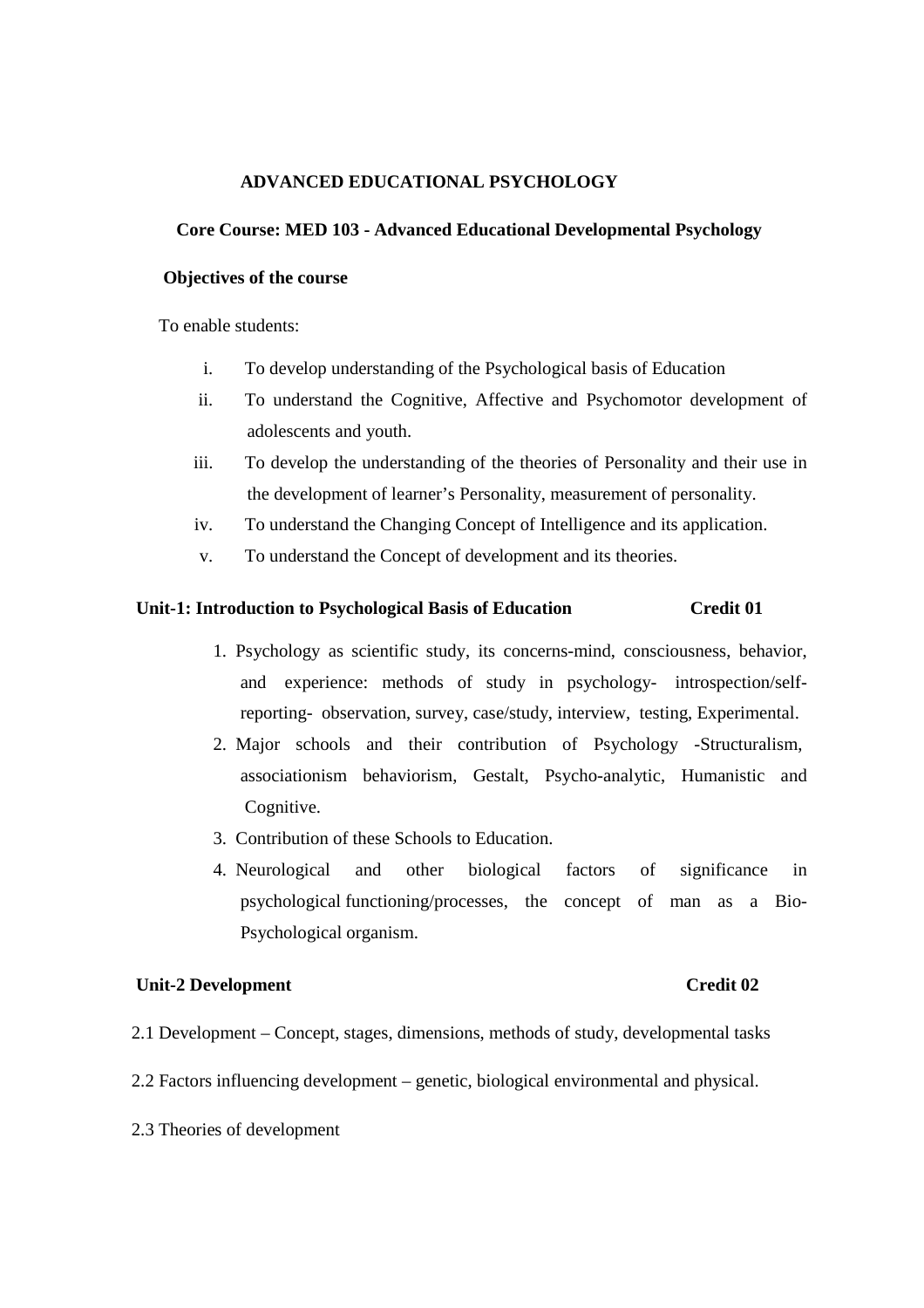- Piaget's Cognitive development
- Freud's Psycho-sexual development
- Erikson's psycho-social development
- Having Hurst's developmental tasks
- Kohlberg's moral development
- Gesell's Maturation theory.
- 2.4 Cognitive development –concept and development of thinking and problem solving
- 2.5 Affective development Concept and development of attitudes, interests and values.
- 2.6 Psychomotor development development of skills, objectives, task- analysis, practice, feedback.
- 2.7 Social development Erikson's Psycho-socio test.
- 2.8 Moral Development- Theories of Piaget and Koehler.
- 2.9 Emotional development Aesthetic development**.**

#### Unit – 3: Personality Credit 01

- 3.1 Theories of personality
	- (i) Trait (Allport, Cattell)
	- (ii)Type
	- (iii) Humanistic (Carl Rogers)
	- (iv) Indian concept of personality development

3.2 Self – concept – Meaning and development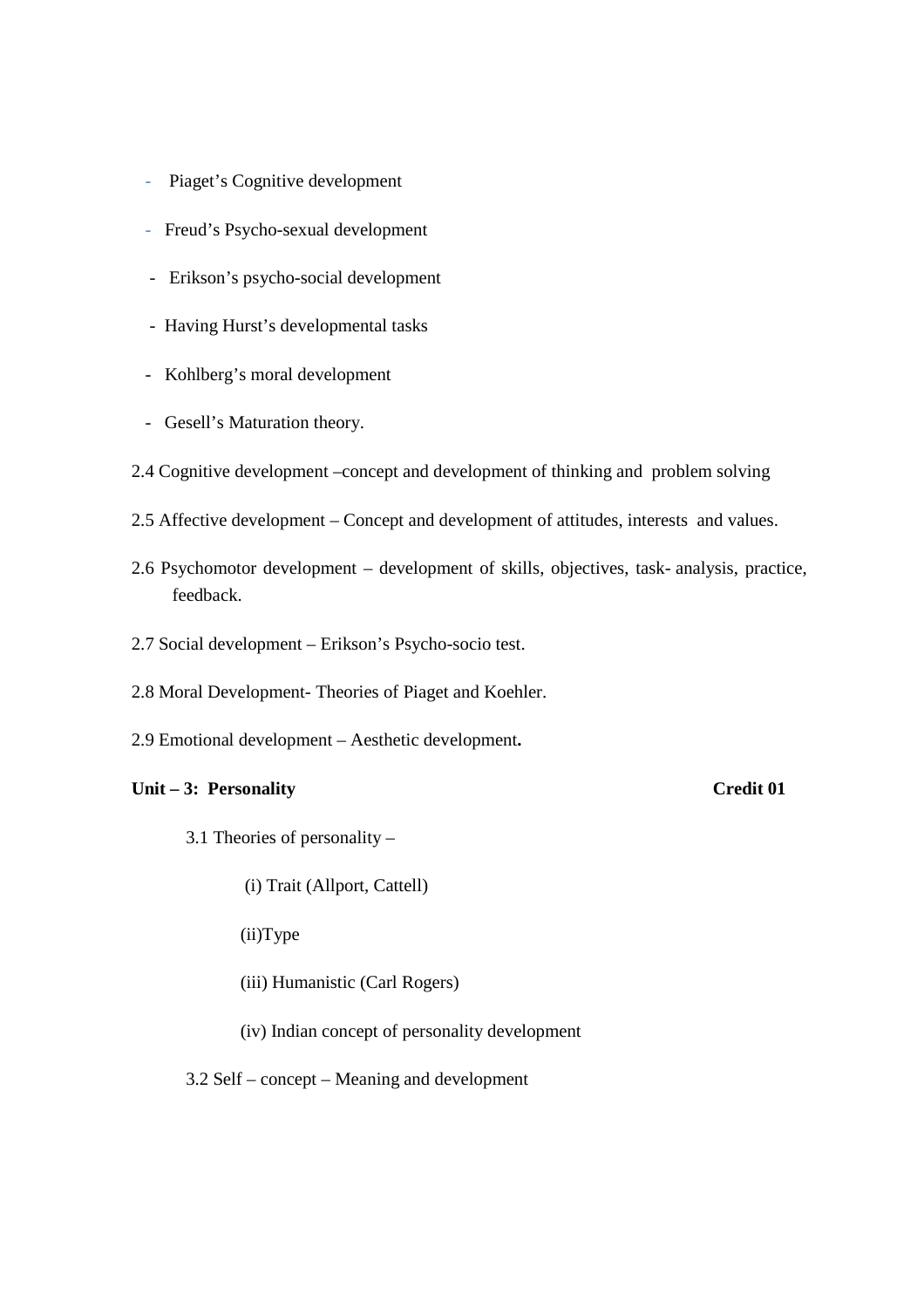3.3 Personality variables and learner –motivation, achievement motivation, locus of control.

3.4 Measurement of Personality –

# **Practical Work -**

1. Study of recent research's about the course content

OR

2. Comparison of any two schools of psychology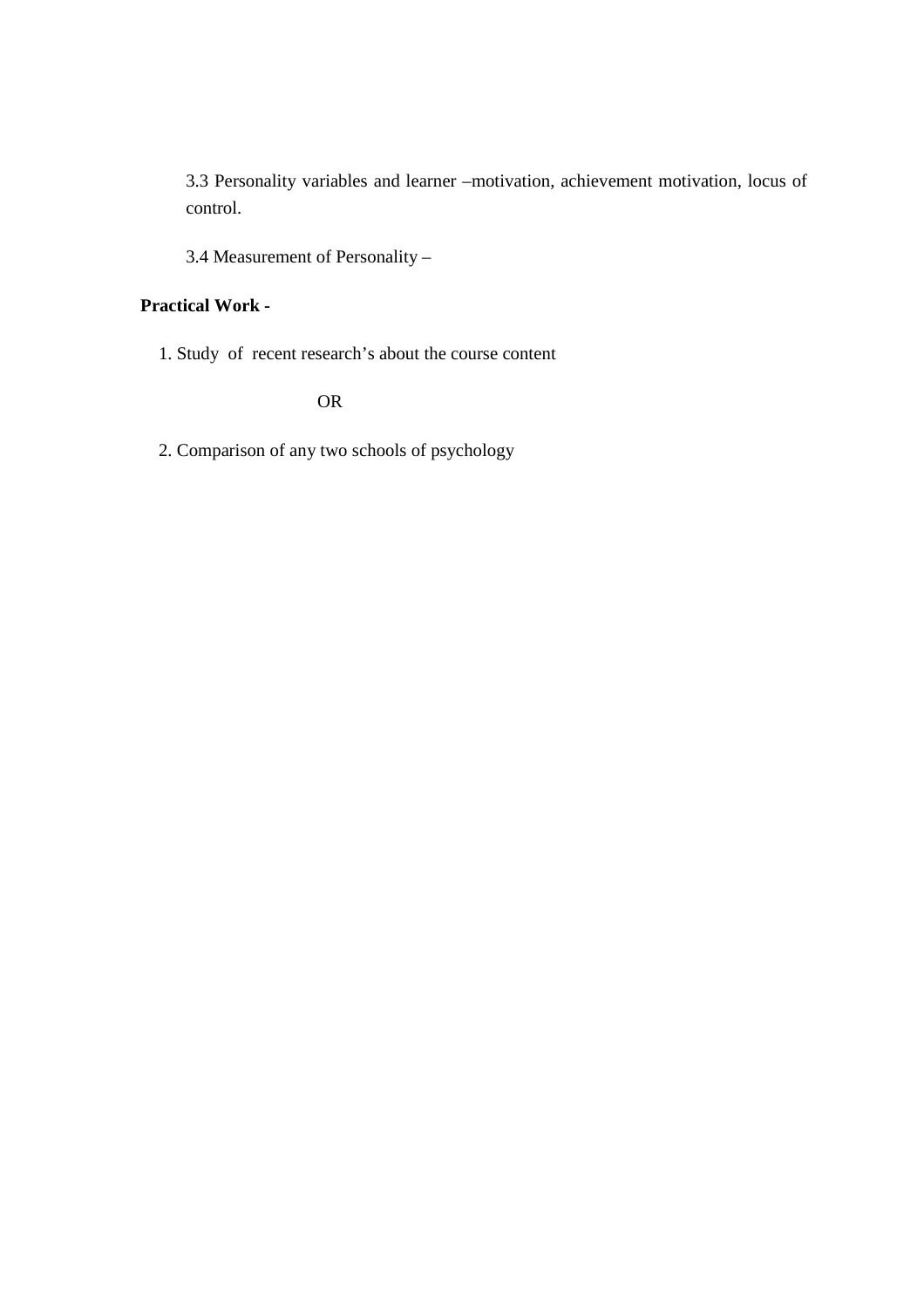### **Core Course: MED 104 – Advanced Psychology of Learning**

#### **Objectives of the course**

To enable students:

- i. To develop understanding of the Psychological basis of Education
- ii. To understand the theories of Learning and their Utility in the Teaching Learning Process.
- iii. To develop understanding of learning resources, its development and evaluation.

#### Unit- 1: Intelligence and Creativity Credit 01

- 1.1Nature of Intelligence
	- academic intelligence
	- Emotional intelligence
	- Social Intelligence
	- Creative Intelligence
	- Practical intelligence
- 1.2 Theories of intelligence by
	- Guilford J.P
	- Gardener
	- Sternberg
	- •Goleman
- 1.3 Measurement of Intelligence –Verbal, Non-verbal. Performance, Individual and Group tests
- 1.4 Test of intelligence developed in India
- 1.5 Creativity Concept, Factors and process, techniques for development of Creativity.
	- Brain-Storming (Osborn)
	- Synectics (Gordon)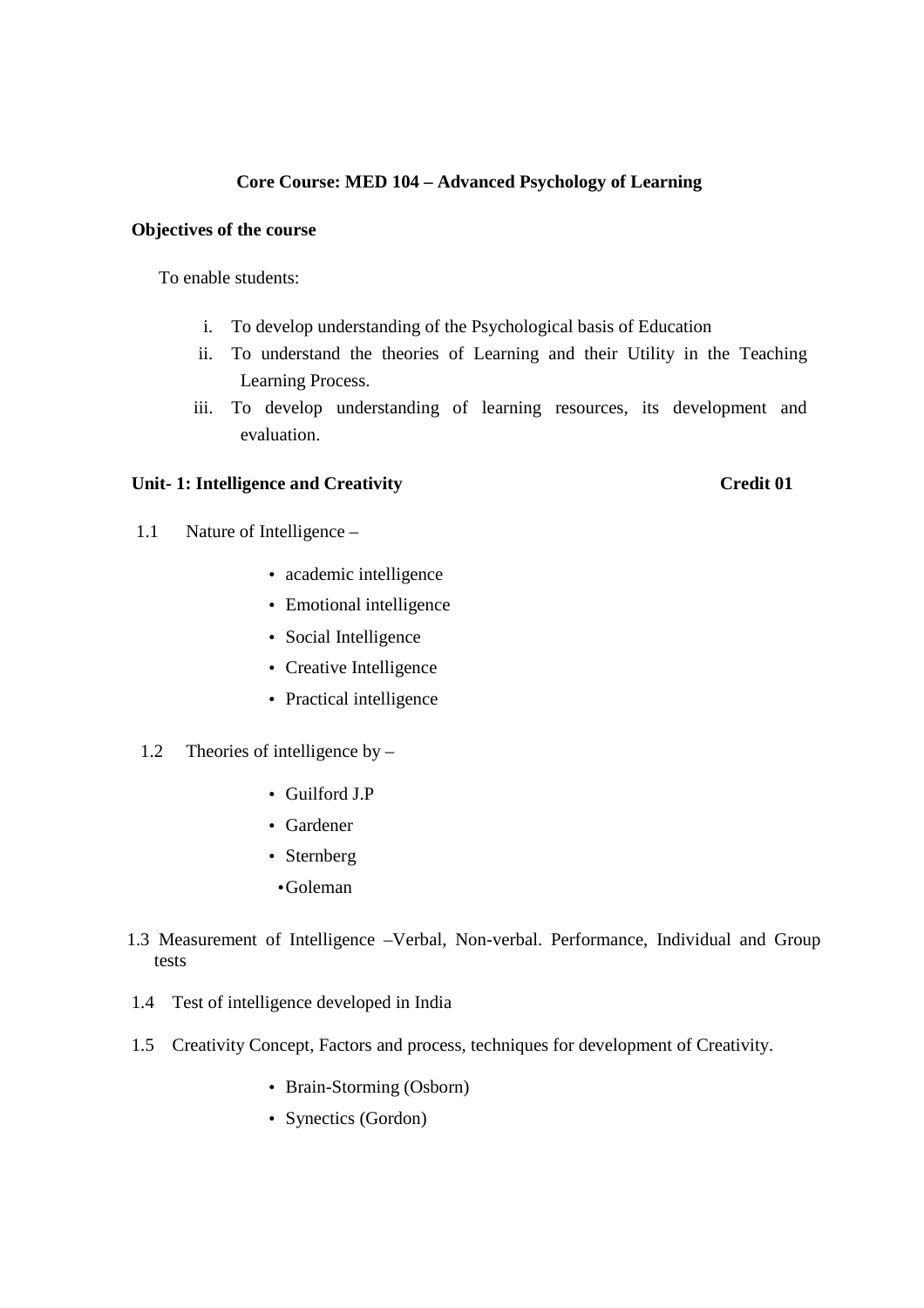### • Attribute – listing (Allan)

#### Unit- 2: Learning Credit 02

- 2.1 Theories of Learning and Educational Implications
	- i. Operant conditioning (Skinner)
	- ii. Conditions of Learning (Gagne)
	- iii. Information processing (Donald Norman)
	- (iv) Mastery learning (Bloom)
	- (v) Hull's reinforcement theory
	- (vi) Toleman's theory of learning
	- (vii) Levin's field theory
- 2.2 Aspects of learning & educational Implications.
	- (i) Constructivism & learning**.**
	- (ii) Brain based learning.
	- (iii) Factors influencing learning
	- (iv) Learning & motivation
	- (v) Transfer of learning and its theories.

### 2.3 **Learning and learning Resources**

- **(i)** Learning Process and Learning
- (ii) Learning media in learning Resource
- (iii) Design and development of learning resources
- (iv) Evaluation of learning resources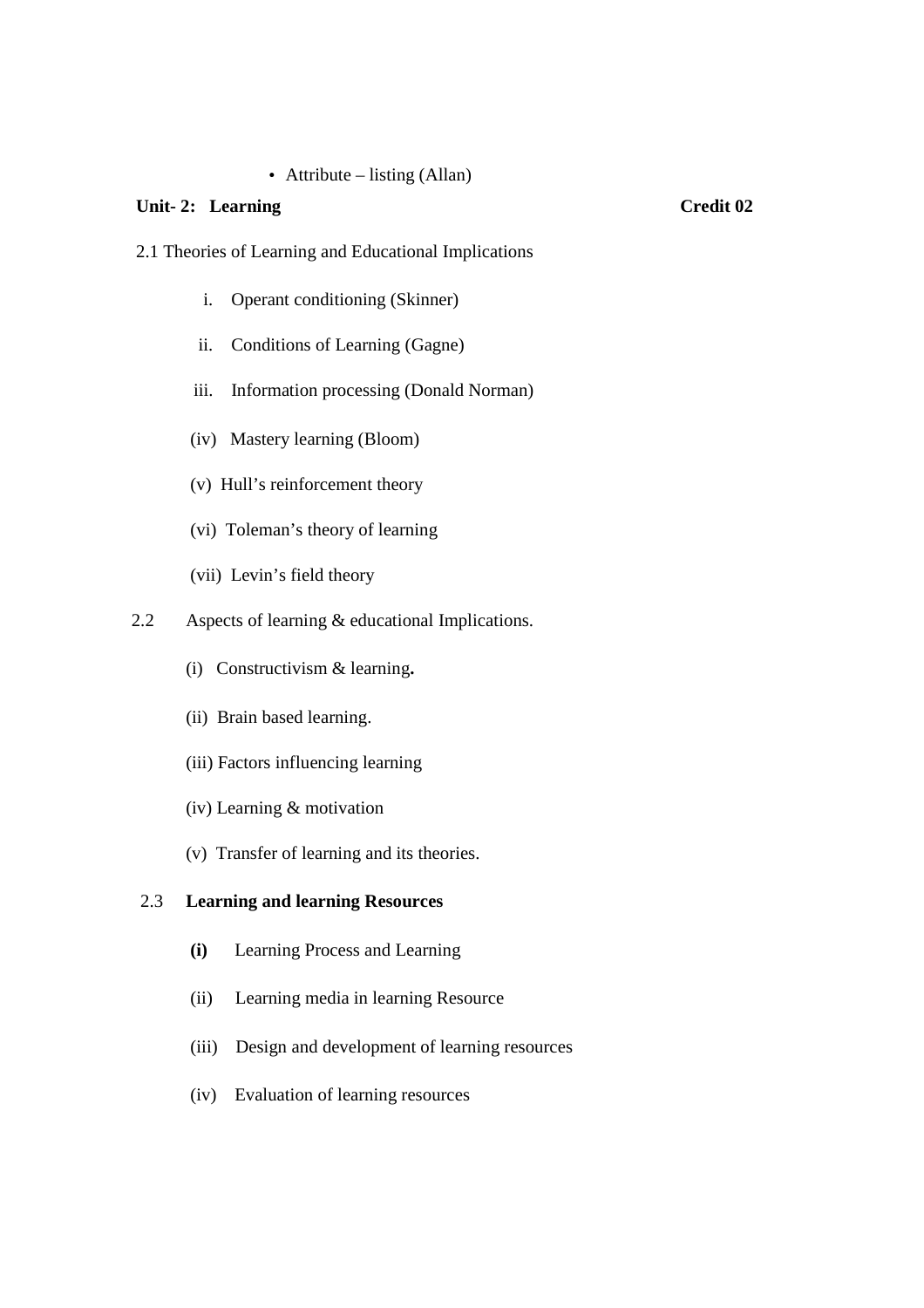#### iv. Learning resource bank

#### Unit-3: Teaching Credit 01

- 1. Concept and definitions of teaching
- 3.2 Models of teaching –concept and 4 families of models
	- i. Concept attainment- Jerome Burner
	- ii. Advance organizer David Ausubel
	- iii. Inductive thinking Hilda Taba
	- iv. Juris Prudential Donald Oliver
	- v. Role- playing Shaffen and Shaffen
	- vi. Assertive training Wolpe Lazarus Salter
	- vii. Synectics William Gordon
	- viii. Stress reduction Rimn & Masters, Woipe Inquiry training Model
- **3.3** Educational implications of research in the following areas in teaching.
	- i. Teacher's thought processes
	- ii. Student's thought processes
	- iii. Teaching of learning strategies
	- iv. Teacher behavior and student achievement
	- v. Teaching functions
	- vi. Classroom organization and Management
	- vii. Punishment & classroom management.

#### **Practical Work (Any one)**

- 1.Study of recent research's about the course content
- 2.Administer and interpret one of the following tests:
	- a. Individual test of intelligence
	- b. Group test of intelligence
	- c. Personality inventory
	- d. Aptitude test
	- e. Test of creativity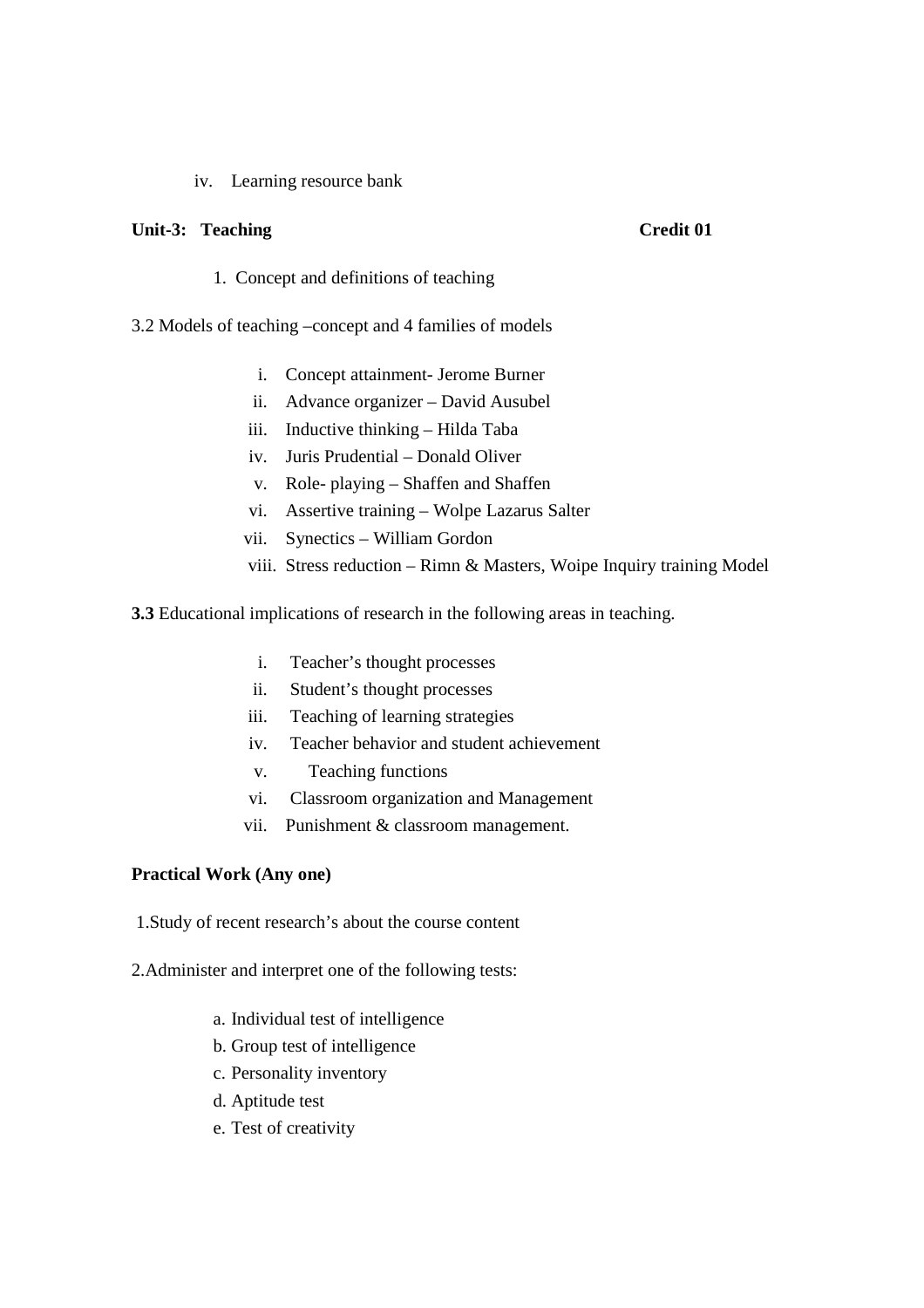#### **Reference books**

- 1. Ausubel D.P. and Robison F.G. : School learning An introduction to Educational Psychology New York Holt, Rinehart & Winston Inc 1969.
- 2. Bernard H.W. : Psychology of learning & Teaching, New York Macgraw Hill B
- 3. Gage and Berlinger : Educational Psychology, Boston Houghton Miffins Company 1984.
- 4. Hays J.R.: Cognitive Psychology, Thinking and Creating. Homewood Illinoins. The Dorsey press 1978
- 5. Joyce Bruce and well Marsha. Models of Teaching prentice Hall of India Ltd. 1985.
- 6. Mangal S.K. : advanced Educational Psychology; New Delhi, Prentice Hall of India Pvt,Ltd;193
- 7. Moully George J : Psychology of teaching botton Allyn & Decan Inc.
- 8. Wordsworth B.J. piaget's : Theory og cognitive and affective Development, New York, Longman incorporated, 1989.
- 9. Bower G.H. and Hilgard E.R. : theories of Learning New Delhi Prentice Hall india Pvt. Ltd.
- 10. Michael Green : Theories of Human Development prentice Hall, englewood cliffs, New Jersy,1989
- 11. S. Owen, H. Parker Blount, Heny Moscow : Educational Psychology An Introduction Little, Brown and Company Boston, Toronto, 1978.
- 12. C.L. Kundu : Personality Development, Sterling publishers Pvt. Ltd., New Delhi, 1989
- 13. Charles N. Newmark : Major Psychological assessment Instruments : Allyn And Becan Inc. Boston, London, Sydney, Totonto, 1985.
- 14. Jayaswal, R.L. : Foundation of Educational Psychology : Allied Publishers, Bombay.
- 15. Bigge M.L. : Learning Theories for Teachers, Harper and Tow publishers, 1971.
- 16. Hilgard and Atkinson : Introduction to Psychology, Oxford and IBH Publisher, Bombay.
- 17. Bower G.H. and Hilgard E.R. : Theories of Learning Prentice Hall of India, New Delhi. 1980
- 18. Anastasi Anne: Psychological Testing, McMillan Co. New York.
- 19. Passi B.K. : Creativity ineducation NPC Agra 1982.
- 20. डॉ. न.रा. पारसनीस : प्रगत शैक्षणिक मानसशास्त्र नूतन प्रकाशन पुणे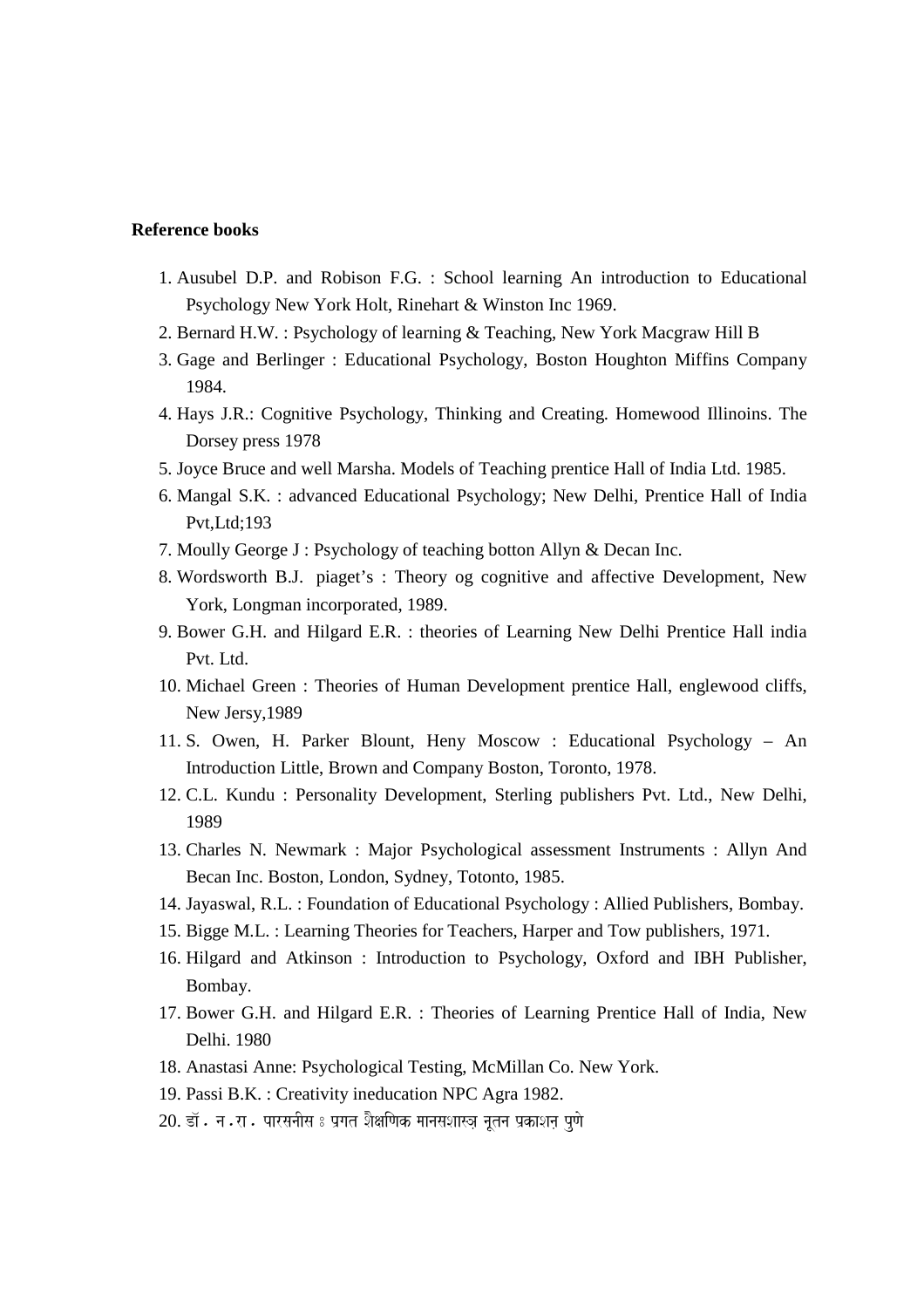- 21. Daniel Goleman : Emotional Intelligence, Bantam books 1995
- 22. Daniel Goleman 'Working with Emotional Intelligence 1998'
- 23. संपादक डॉ.ह.ना. जगताप शैक्षणिक मानसशास्त्र अनमोल प्रकाशन पुणे (१९९९ वा.ना. दांडेकर *p`itYzanatFo- saMpaidt*)
- 24. डॉ. ह.ना. जगताप अथ्ययन उपपत्ती नूतन प्रकाशन पुणे १९९२
- 25. Bichler R.F. and Jack Snowman : psychology Applied to Teaching Houghton Miffin Company, Boston 1986
- 26. Herenhahn B.R. : 'An Introduction to Theories of Learning Prentice Hall International Edition, 1988.
- 27. Wittrock, Merlin C. : Handbook of Research on Teaching, Rand MaNally, Chicago,1966.
- 28. Sarah-Jayne Blackmore and Uta Frith : The learning brain, Blackbell publishing, 2005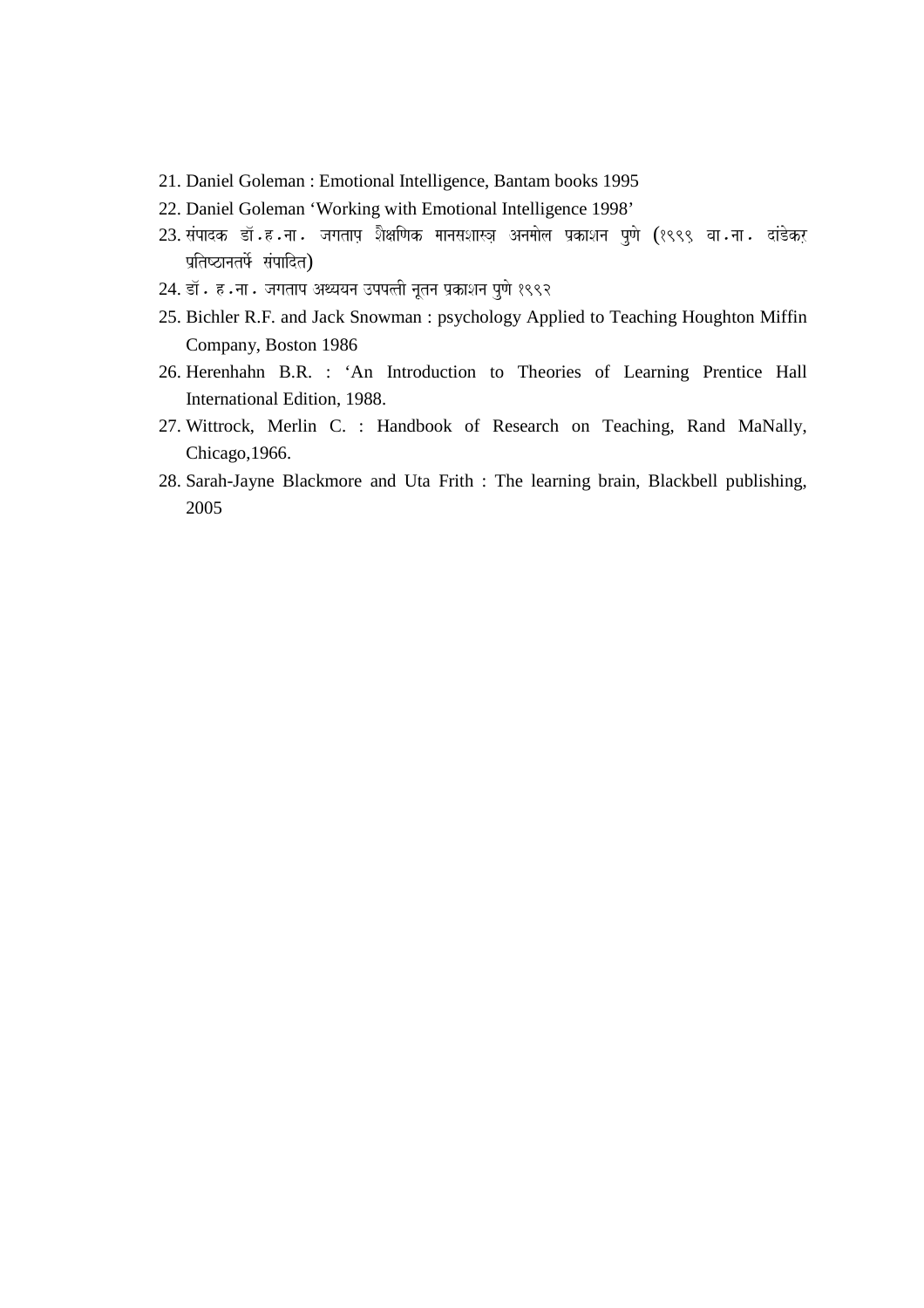#### **EDUCATIONAL RESEARCH AND STATISTICS**

#### **Core Course: MED 105 - Educational Research Methodology**

#### **Objectives of the course**

To enable students:

- (i) Understand the concept of research and educational research.
- (ii) Understand the types and methods of educational research,
- (iii) Understand the steps involved in educational research,
- (iv) Understand the use of different tools and techniques in educational research
- (v) Use the library, Internet services and other sources of knowledge for educational research purposes.
- (vi) Understand the procedure to conduct the research in the educational field.
- (vii) Understand the nature of issues and problems faced by the State System of education and to find out the remedies to solve them.

#### Unit –1: Concept of Educational Research & Review of related literature Credit 01

- 1.1 Meaning, nature, need, importance and scope of educational research.
- 1.3 Scientific Inquiry and Theory Development- some emerging trends in research.
- 1.3 Areas of educational research and different source of generating knowledge.
- 1.4 Interdisciplinary in Educational Research.
- 1.5 Purpose and need at different stages of research
- 1.6 Sources and types
- 1.7 Recording of various references- notes taking etc.
- 1.8 On line/ off line references.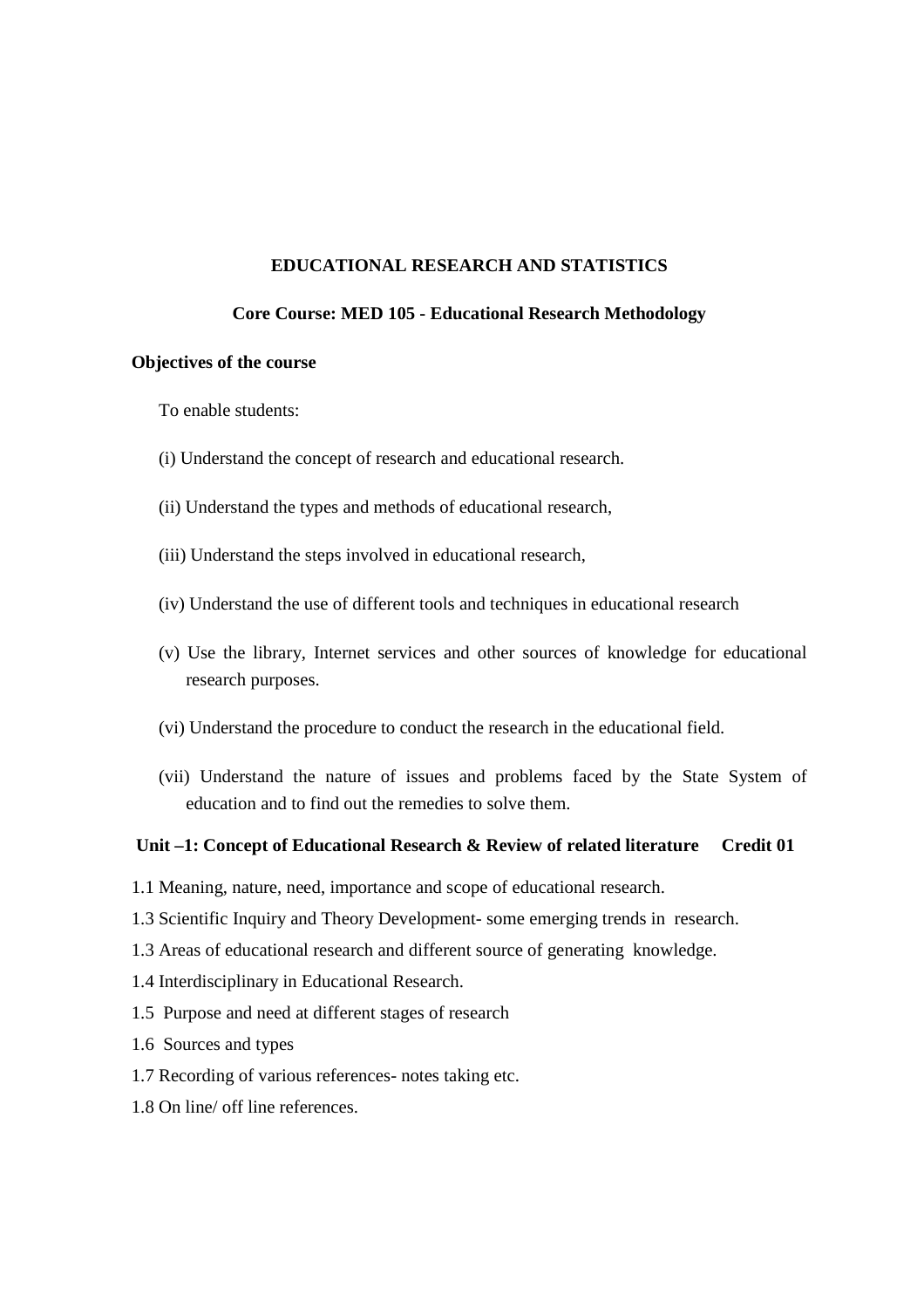#### **Unit-2: Research Proposal Credit 01**

- 1. Conceptual Framework
- 2. Selection & finalization of an educational research problem
- 3. Operational and functional terms
- 4. Review of related literature
- 5. Objectives, assumptions, hypothesis
- 6. Selection of method, sample and tools of research
- 7. Data analysis method
- 8. Time schedule, financial budget

#### **Unit –3: Types and Methods of Educational Research Credit 01**

- 3.1 Types of educational research Fundamental, Applied, Action research
- 3.2 Methods of Educational Research:
	- i. Historical Research- need and significance, types, sources and collection of data; establishing validity and interpretation of data
	- ii. Descriptive Research- surveys, case study, developmental and correlation studies – nature and use, steps and interpretation, Ex- Post Facto Research.
	- iii. Experimental Research need and significance- nature and steps- validity; internal and external, use and limitations of different types of experimental designs: Pre-experimental, Quasi- experimental, True- experimental- role of control.
	- iv. Introduction to Naturalistic inquiry situation-related integrative, Phenomenological, experience- based, subjective qualitative.
	- v. Product Research.
	- vi. Introduction to Qualitative Research- Ethonomethodical

# **Unit-4: Research problems, Variables, Hypothesis, Population and Sampling Credit 01**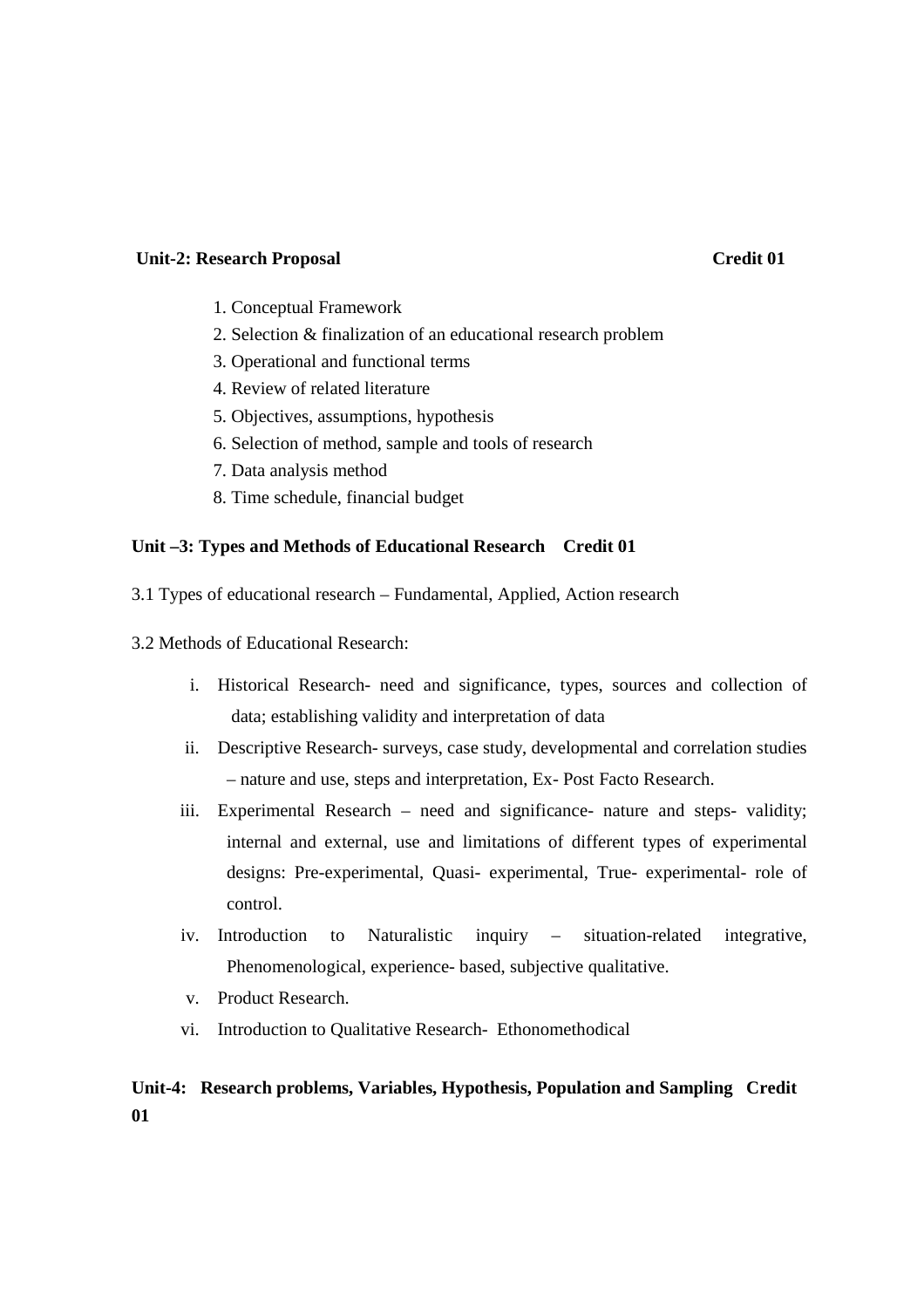- 4.1 Source, selection and criteria of research problem- based on experience, discussion. Literature- scope and delimitations, statement of the problem indifferent forms.
- 4.2 Concept, nature characteristics and types of variables- inter relationship of different variables.
- 4.3 Concept, importance, characteristics and forms of hypothesis- formulation and testing.
- 4.4 Assumptions- meaning and role
- 4.5 Population- Concept
- 4.6 Sampling- Concept and Need, characteristics of good sample
- 4.7 Sampling Method
	- 4.7.1 Probability sampling : Simple Random sampling, use of random number table, Cluster, Stratified and multistage sampling
	- 4.7.2 Non probability sampling (Quota, judgment and purposive.
- 4.8 Errors in sampling.

#### **Practical Work-**

Study of recent research reviews about the unit wise course content.

#### REFERENCES:

- 1. Best, J.W. and Kahn research in Education (10<sup>th</sup> Ed. Prentice of India, Pvt. Ltd, New Delhi,1982)
- 2. Tuckman Bruce W: Conducting educational Research (Harcourt Brace Javanovich, Inc. New York, 1978)
- 3. Buch M.B., A survey of Research in Education (Centre of advanced Studies in Education, M.S. University Baroda, 1974)
- 4. Buch m.B. et al' second Survey of research in Education.
- 5. Donald Ary, Lucy Cheser Jacobs, Asghar Razavich "Introduction in research in Education" (Holt Rinehrt and Winston, New York, 19790.
- 6. Kreppendorff Kians contents analysis: An Introduction to its Methodology, Sage Publications. Beverly Hills, London, 1985.
- 7. Action research Corery.
- 8. Bieger and Gerlach, Educational Research: A Practical Approach, Thomson Wadsworth Pup.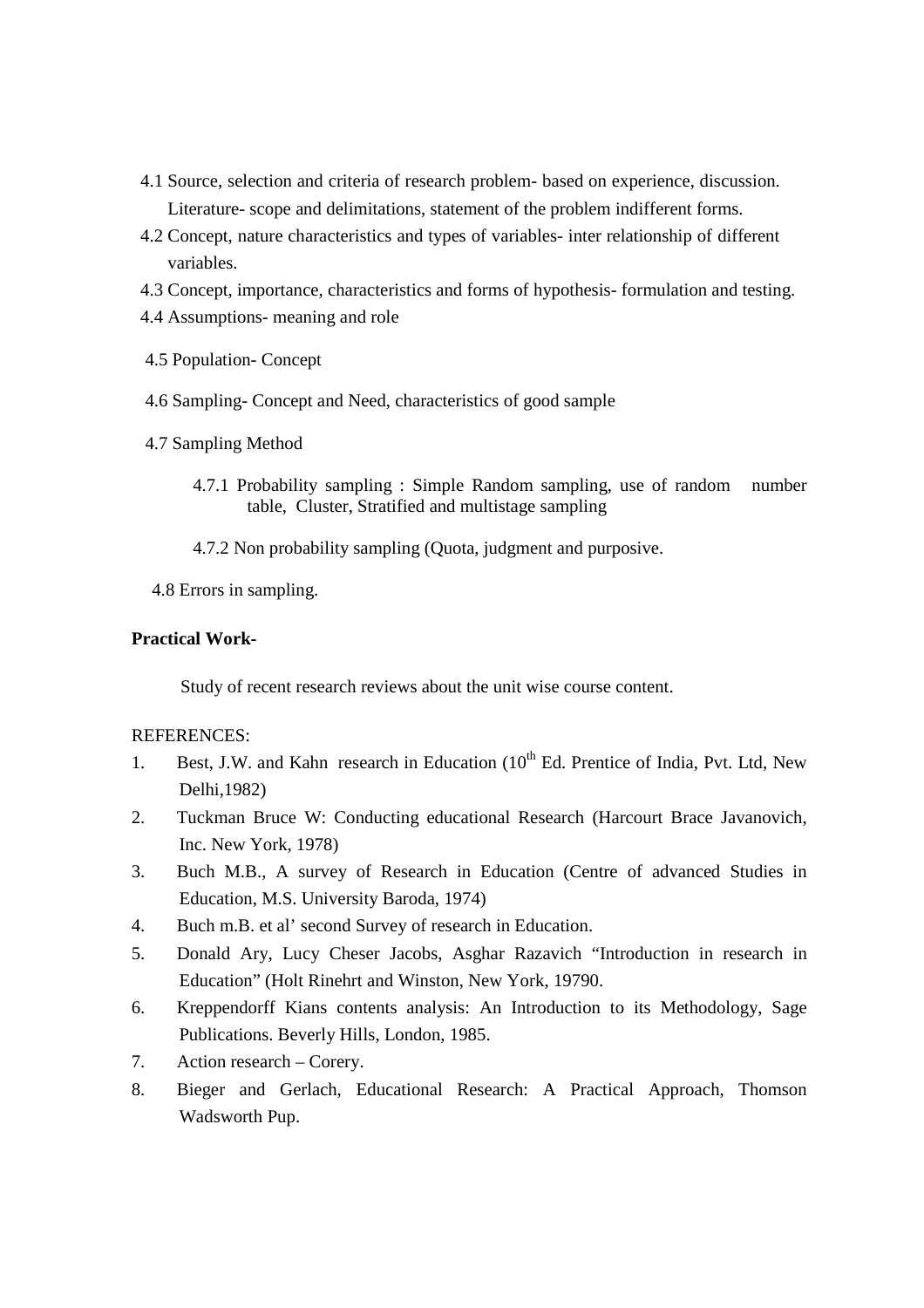- 9. *kRitsaMSaaoQana ma. rajya pazyapustk inaima-tI va saMSaaoQana maMDL* "*baalaBaartI*" *saonaapatI baapT maaga- puNao 4*
- 10. शैक्षणिक संशोधन डॉ भा . गो . बापट नूतन प्रकाशन टिळक रोड पुणे शैक्षणिक संशोधन मुळे व उमाठे श्री विद्याप्रकाशन .
- 11. शैक्षणिक संशोधन डॉ भा . गो . बापट नूतन प्रकाशन टिळक रोड पुणे शैक्षणिक संशोधन मुळे व उमाठे श्री विद्याप्रकाशन .

#### **Core Course: MED 106 – Data Collection and Inferential Statistics**

#### **Objectives of the course**

To enable students:

- i. Understand the concept of research and educational research.
- ii. Understand the use of different tools and techniques in educational research
- iii. Use the library, Internet services and other sources of knowledge for educational research Purposes.
- iv. Understand the role and use of statistics in educational research.
- v. Select the appropriate statistical methods in educational research.
- vi. Review the educational research articles.
- vii. Use computers for data analysis.

# **Unit -1: Tools and Techniques of Educational Research- meaning, concept & Collection of Data Credit 01**

- 1.1 Observation
- 1.2 Interview Schedule
- 1.3 Questionnaire
- 1.4 Tests-achievement, intelligence, aptitude, and personality
- 1.5 Opinionative-attitude scale, rating scale, check list
- 1.6 e- tools e-mail, fax, website, Internet, tale conferencing
- 1.7 Qualities of a good measuring tool and standardization procedure
- 1.8 Preparation of tools
- 1.9 Implementation of tools
- 1.10 Collection of information.
- 1.11 Methods of collection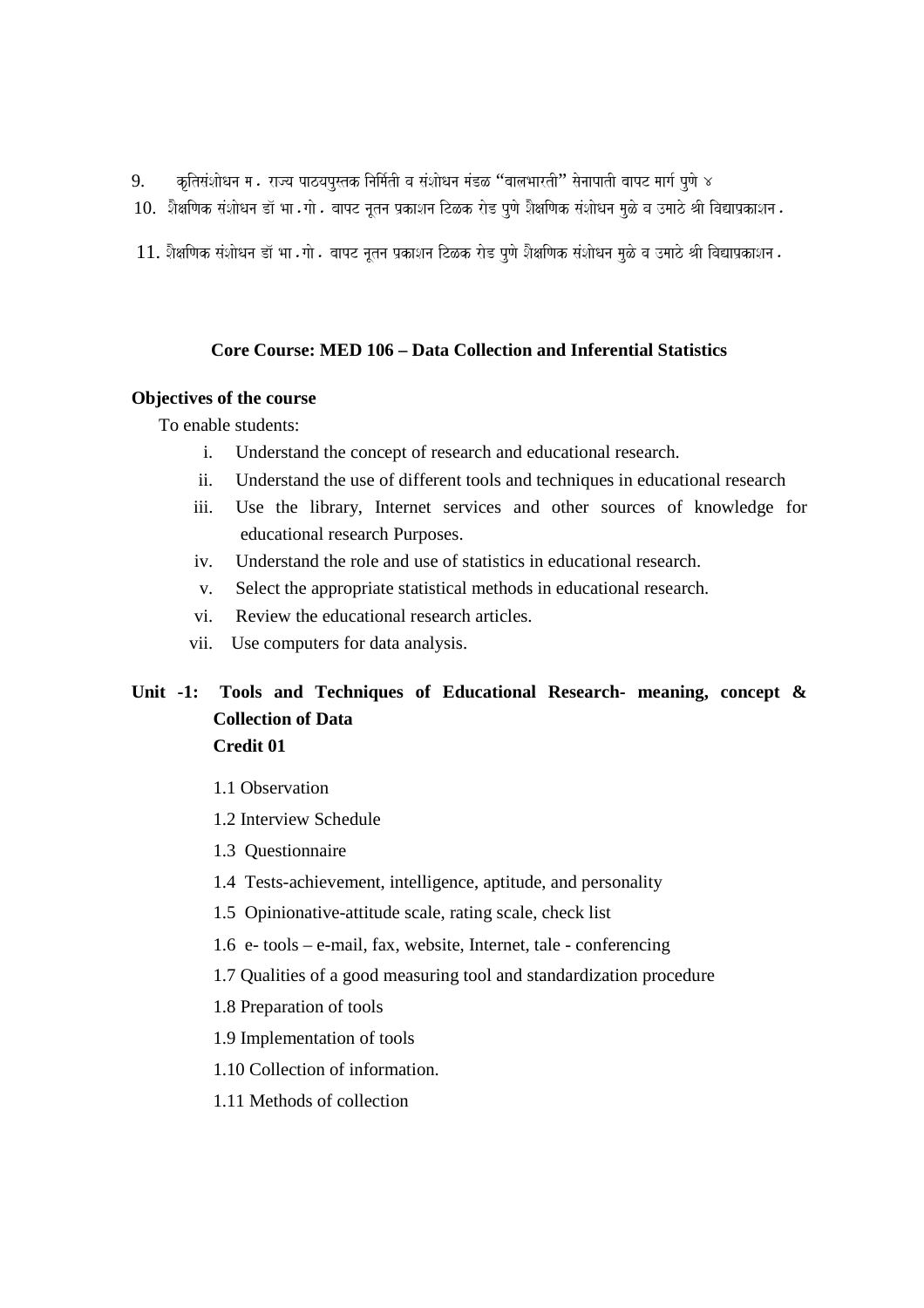#### Unit- 2: Analysis and Interpretation of Data Credit 01

2.1 Organization and tabulation of data

| 2.2 Graphical Representation-- | (i) Histogram          |
|--------------------------------|------------------------|
|                                | (ii) Frequency polygon |
|                                | (iii) Ogive            |
|                                | (iv) Pie chart         |

2.3 NPC- Properties and uses, Skewness and Kurtosis

- 2.4 Descriptive Statistics Significance and uses of:
	- (i) Measures of Central tendency Mean, Median, Mode.
	- (ii) Measures of variability Range, Q.D. , S.D.
	- (iii) Measures of relative positions: Quartile, Deciles, Percentile and percentile rank, standard scores (Z and T).
- 2.5 (i) Correlation Concept, types and uses; assumption and uses of rank difference, computation of rank difference correlation and Product Moment Method
	- (ii) Concepts only Bi-serial, point bi-serial- partial and multiple correlation, tetra choric and phi-coefficient.
- 2.6 Regression equation and predictions

#### **Unit – 03: Inferential Statistics Credit 01**

- 3.1 Concept of parameter, statistic, sampling distribution, sampling error, and standard error.
- 3.2 Levels of significance, confidence, limits and intervals, degrees of freedom, types of error- Types I, Type II; Tests of significance of mean and of difference between means (both large and small samples), one tailed and two tailed tests.
- 3.3 F-test (one way ANOVA)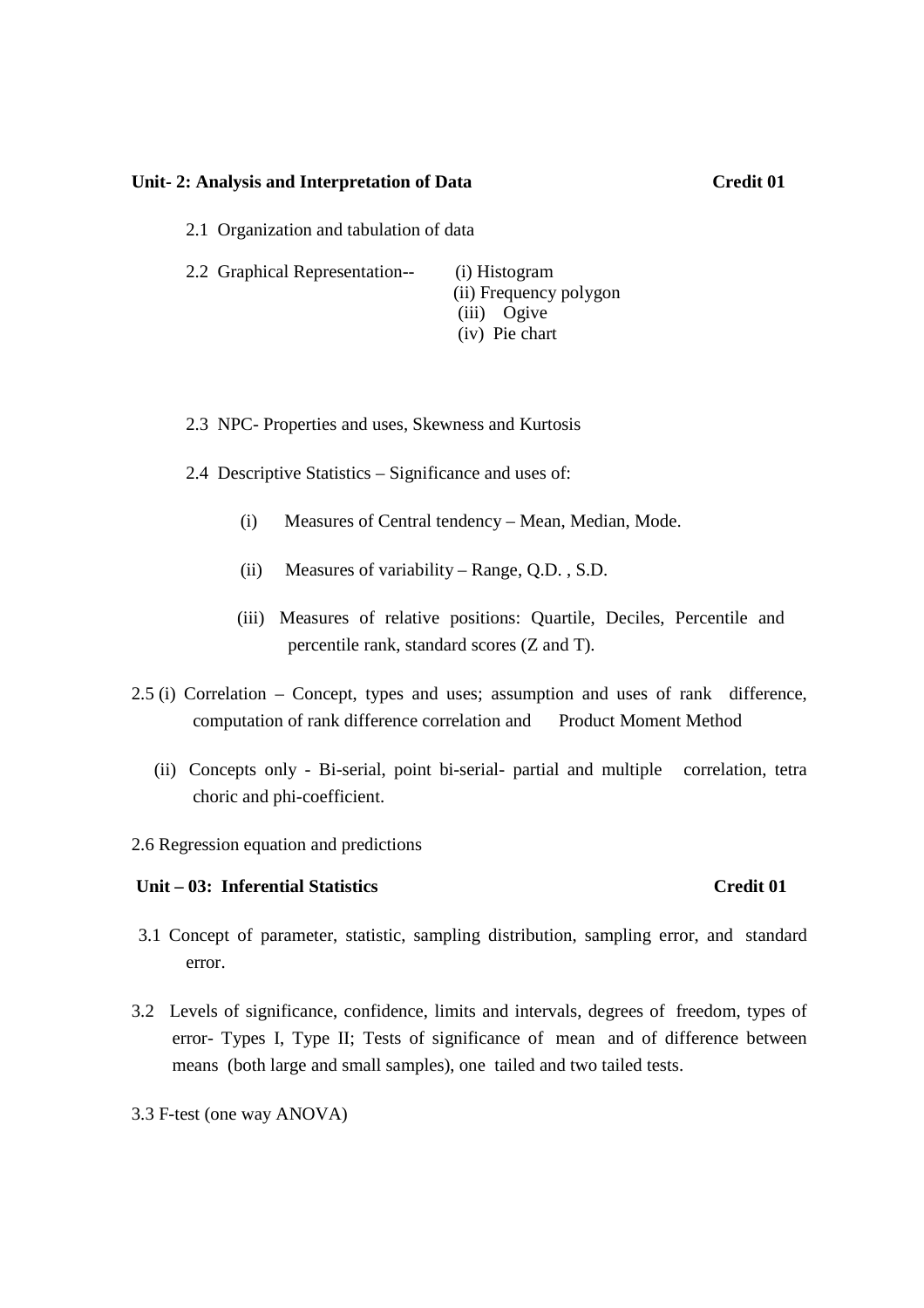- 3.4 Parametric and non-parametric Statistics: uses and computation of Chi- square test and Contingency coefficient.
- 3.5 Introduction to Data analysis using computers EXCEL/SPSS

#### **Unit- 4: Educational Research Report Writing Credit 01**

- 1. Format, Style, content and chapterisation
- 2. Bibliography, Appendices
- 3. Characteristics of a good research report.
- 4. Preparation of research report for journals and conferences

#### **PRACTICAL WORK: (any one)**

- i. Review of Educational research report/article.
- ii. Data analysis using computer
- iii. Study of recent research reviews about the unit wise course content

### **Reference Books**

- Best, J.W. and Kahn research in Education  $(10^{th}$  Ed. Prentice of India, Pvt. Ltd, New Delhi,1982)
- Tuckman Bruce W: Conducting educational Research (Harcourt Brace Javanovich, Inc. New York, 1978)
- Garrett H.E. Statistics in Education and Psychology (Yakills Fitter & Simsons Pvt. Ltd., Bombay, 1973)
- Kuriz Albert J. and Samuel T. Mayo, Stastitics in Education and Psychology ( Narousa Publishing House, New Delhi, 1981)
- Buch M.B., A survey of Research in Education (Centre of advanced Studies in Education, M.S. University Baroda, 1974)
- Buch m.B. et al' second Survey of research in Education.
- Donald Ary, Lucy Cheser Jacobs, Asghar Razavich "Introduction in research in Education" (Holt Rinehrt and Winston, New York, 19790.
- Kreppendorff Kians contents analysis: An Introduction to its Methodology, Sage Publications. Beverly Hills, London, 1985.
- Action research Corery.
- Fox David J : Techniques for the Analysis of Quantitative Data, Holt, Rinehart, & Winson, Inc. 1969.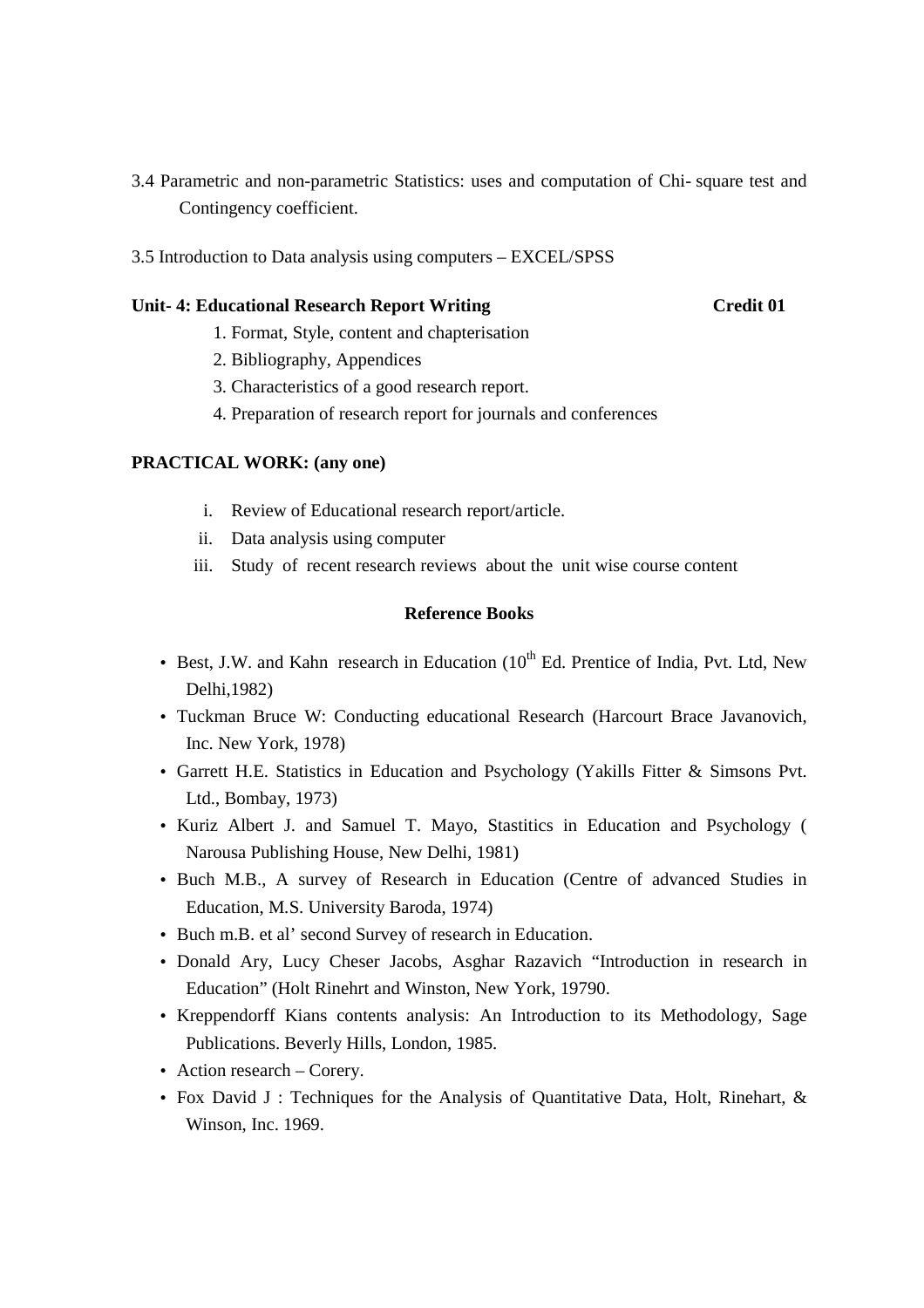- George Aegyrous, Statistics for research II edition Sage Publication, 2006.
- Bieger and Gerlach, Educational Research: A Practical Approach, Thomson Wadsworth Pup.
- *kRitsaMSaaoQana ma. rajya pazyapustk inaima-tI va saMSaaoQana maMDL* "*baalaBaartI*" *saonaapatI baapT maaga- puNao 4*
- शैक्षणिक संशोधन डॉ भा <sub>•</sub> गो बापट नूतन प्रकाशन टिळक रोड पुणे शैक्षणिक संशोधन मुळे व उमाठे श्री विद्या प्रकाशन •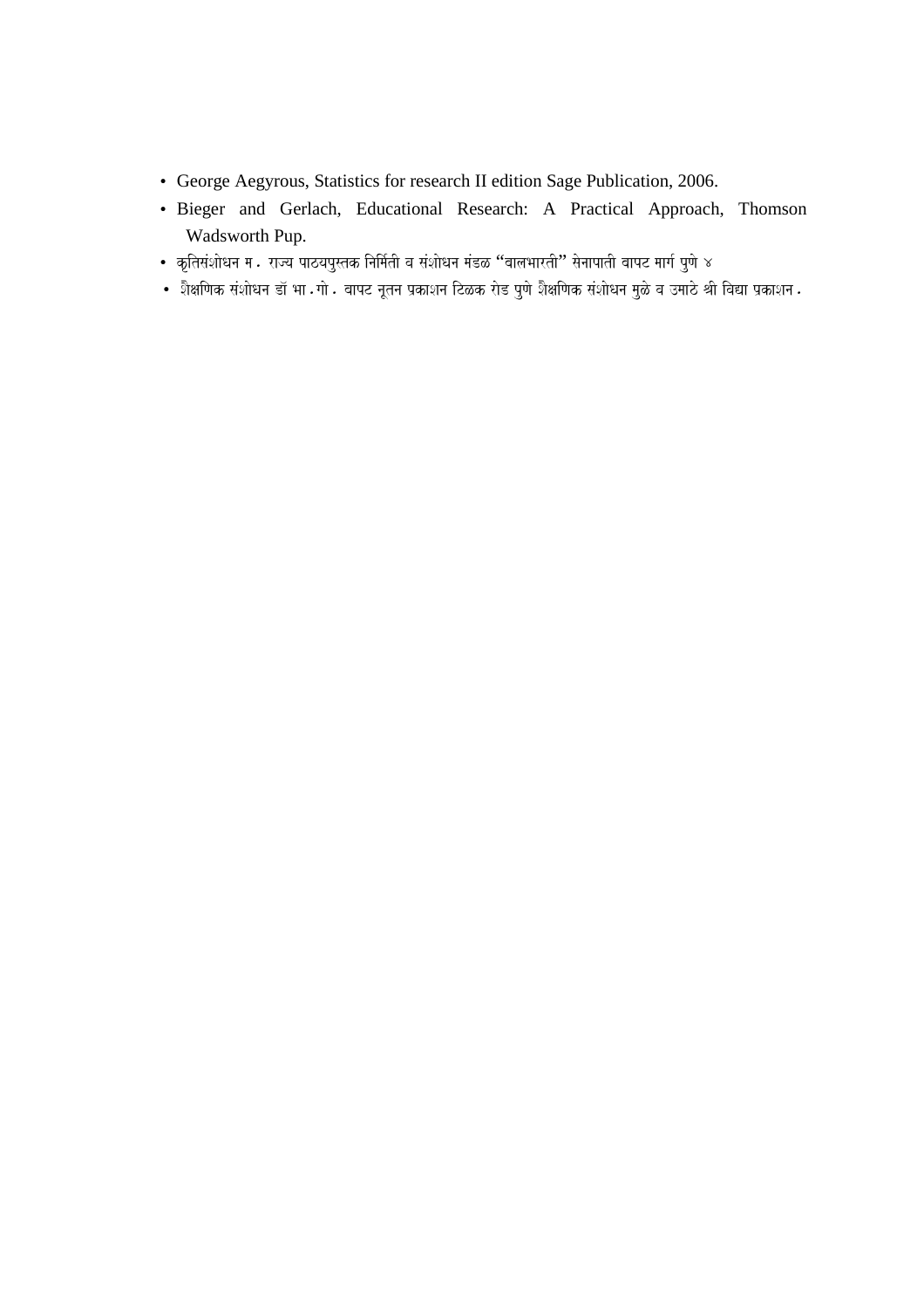### **COURSE ON RESEARCH WORK AND PRACTICAL**

#### **MED 107 – Course on research work**

#### **Objectives of the course**

To enable students:

- i. To understand importance of research proposal in the process of educational research
- ii. To understand steps involved in writing of educational research proposal
- iii. To understand importance of review of related literature and research
- iv. To get acquainted with skills of making review of related literature and research
	- **Seminar on Research proposal Credit 02**
	- **Seminar on Review of related literature and research Credit 01**
	- **Seminar on tool presentation** Credit 01
		- i. Purpose and need at different stages of research
		- ii. Sources and types
		- iii. Recording of various references- notes taking etc.
		- iv. On line/ off line references.

### **MED 108 – Open Course** Credit 04

- Personality Development
- Communication Skills
- Presentation skills
- Decision making skills
- Life skills
- Interpersonal skills
- Managerial skills
- Research skills
- Analytical skills
- Time management skills
- Leadership skills
- Soft skills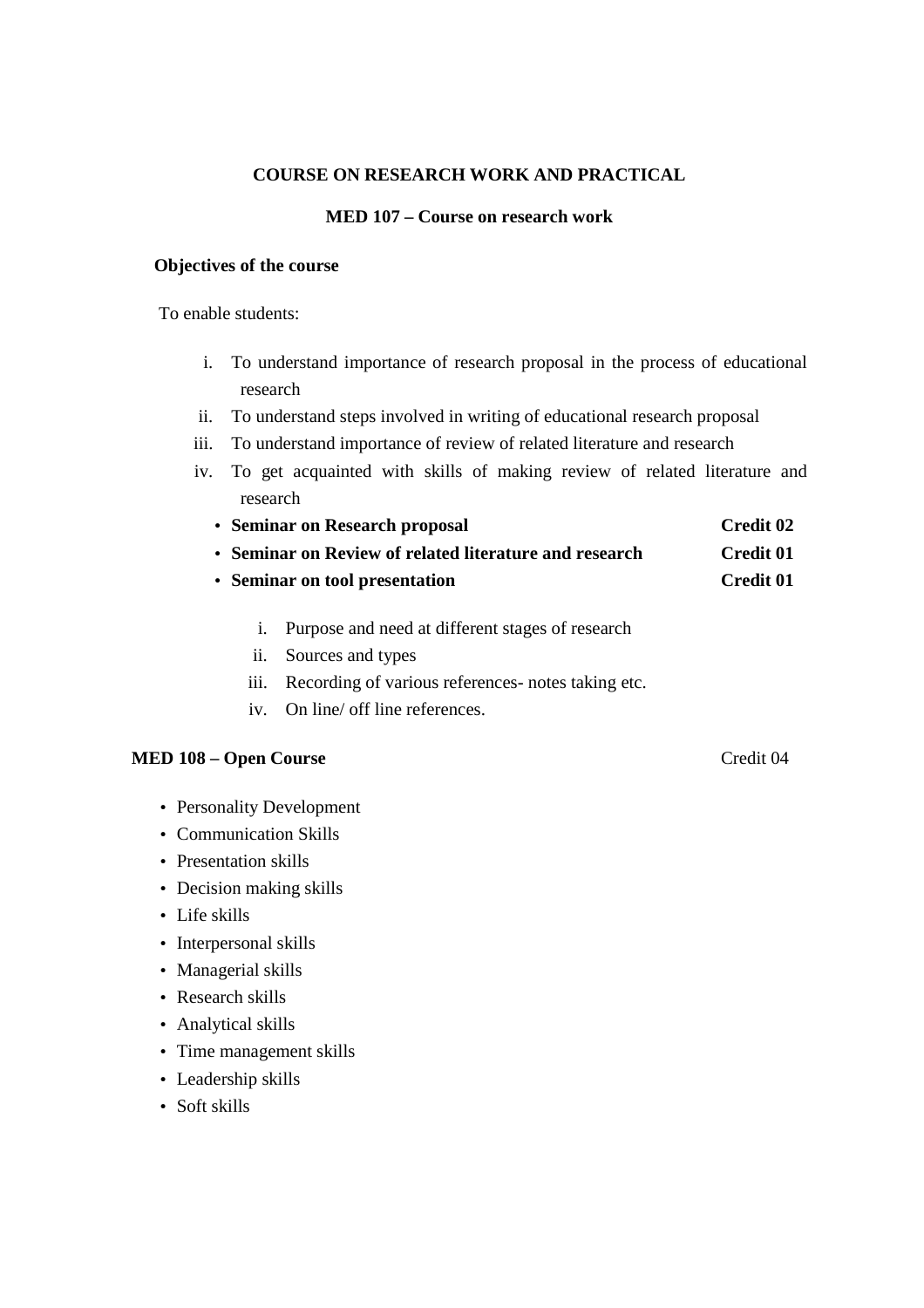# **SEMESTER - II**

| <b>MED 201 – Dissertation Work</b>                  | <b>Credit 08</b> |
|-----------------------------------------------------|------------------|
| <b>COURSE ON PROFESSIONAL DEVELOPMENT</b>           |                  |
| <b>MED 202 - Advanced Technology Based Teaching</b> | <b>Credit 04</b> |
| MED 203 - Internship program                        | <b>Credit 04</b> |
| Internship 3 credits<br>a.                          |                  |
| b.<br>Seminar presentation 1 credit                 |                  |
| <b>MED 204 – Open Course</b>                        | <b>Credit 04</b> |
| • Event management skills                           |                  |
| Creative writing skills<br>$\bullet$                |                  |
| • Team building skills                              |                  |
| Problem solving skills<br>$\bullet$                 |                  |
| Stress management skills<br>$\bullet$               |                  |
| Self awareness skills                               |                  |
| Developing learning resources skills<br>$\bullet$   |                  |
| Social awareness skills                             |                  |
| Spoken English skills<br>$\bullet$                  |                  |
| • Course on e - content development                 |                  |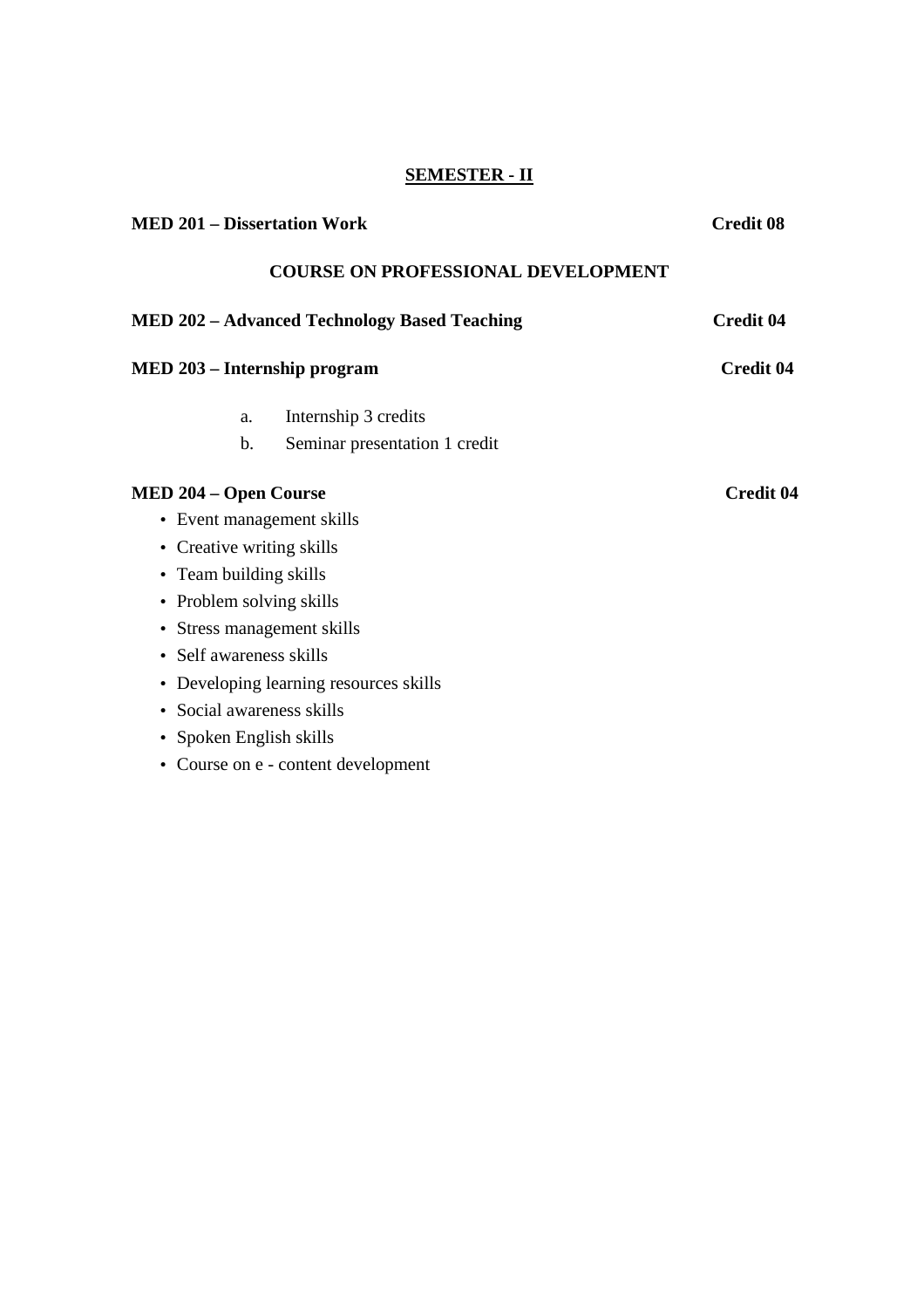#### **COURSE ON SPECIALISED AREA**

#### **MED 205 – Optional 1: Educational Management**

#### **Objectives of the course**

To enable students:

- i. To enable the learner to become effective manager of teaching /Administration of Education.
- ii. To enable learner to become & agents of change in various aspects of education i.e. classroom management, curriculum construction, examination systems, Educational policies.
- iii. To acquaint the learner with the challenges and opportunities emerging in the management and administration in education.
- iv. To acquaint the learner with the Central and State machinery for educational administration and management.
- v. To make the students understand about the finance, management of Education.
- vi. To make the student familiar with the new trends and techniques of education.

To enable the students to get some insight into supervision, inspection and know trends of development

vii. To development an understanding of the planning of education in India and its Socioeconomic context.

#### **Unit- 1: Management: concept, process and functions Credit 01**

- 1.1 Management concept, Need of Management, Characteristics of good Management.
- 1.2 Management at different levels-Elementary, Higher, secondary, Higher Education, Time Management.
- 1.3 Development of modern concept of Educational Management from 1900 to present day. Taylorism, Management as process, Management as bureaucracy, Human relations to Management.
- 1.4 Leadership –Meaning and nature of Leadership, Theories of Leadership, Styles of Leadership and Measurement of Leadership.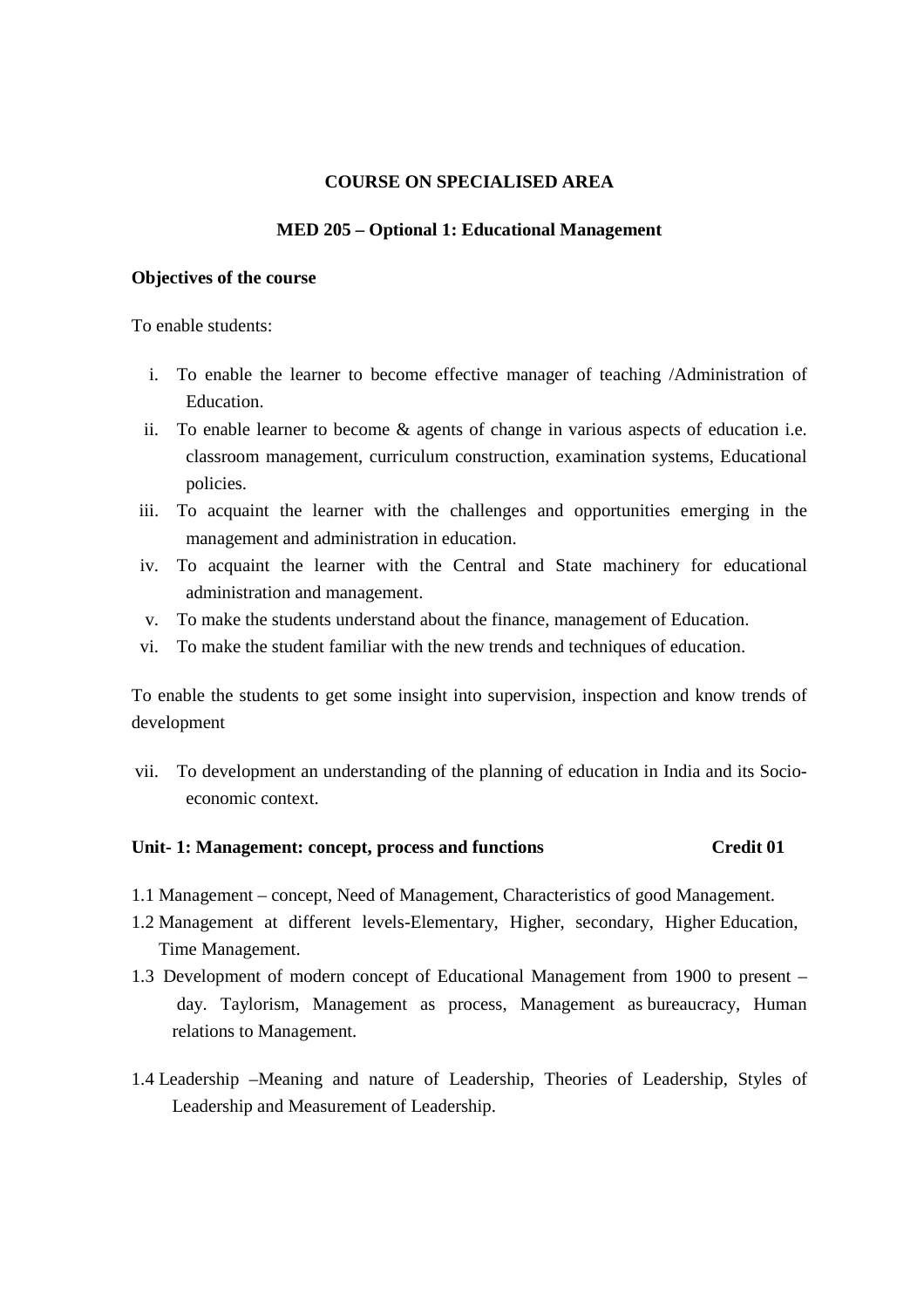1.5 Role of Management/Principal characteristics of effective Educational leadership, Time management techniques, manager as a good leader, group dynamics and motivation.

# **Unit- 2: Application of Management concept in Academic areas of the educational systems and Planning in Education Credit 01**

- 2.1 Curriculum development /Evaluation
- 2.2 Teaching Learning Processes
- 2.3 Evaluation Assessment (Management, Manager, Teacher, student, Parents) Self Appraisal.
- 2.4 Professional Growth- In service Training
- 2.5 Meaning and Nature of Planning
- 2.6 Approaches to Educational Planning
- 2.7 Perspective Planning
- 2.8 Institutional planning, its importance, Man Power planning, Man power forecasting.

#### **Unit – 3**: **Communication & Machinery for Educational Administration Credit 01**

- 3.1 Communication skills. (Verbal, Non-verbal, Written),
- 3.2 Barriers and distortions in communication.
- 3.3 Information Systems- Modern Information Technology.
- 3.4 Central Machinery (CABE, NCTE, UGC) / State Machinery for educational Administration.
- 3.5 Organization and functions of directorate of Education.
- 3.6 Roll of Central Govt., State Govt., and local bodies in education at all levels.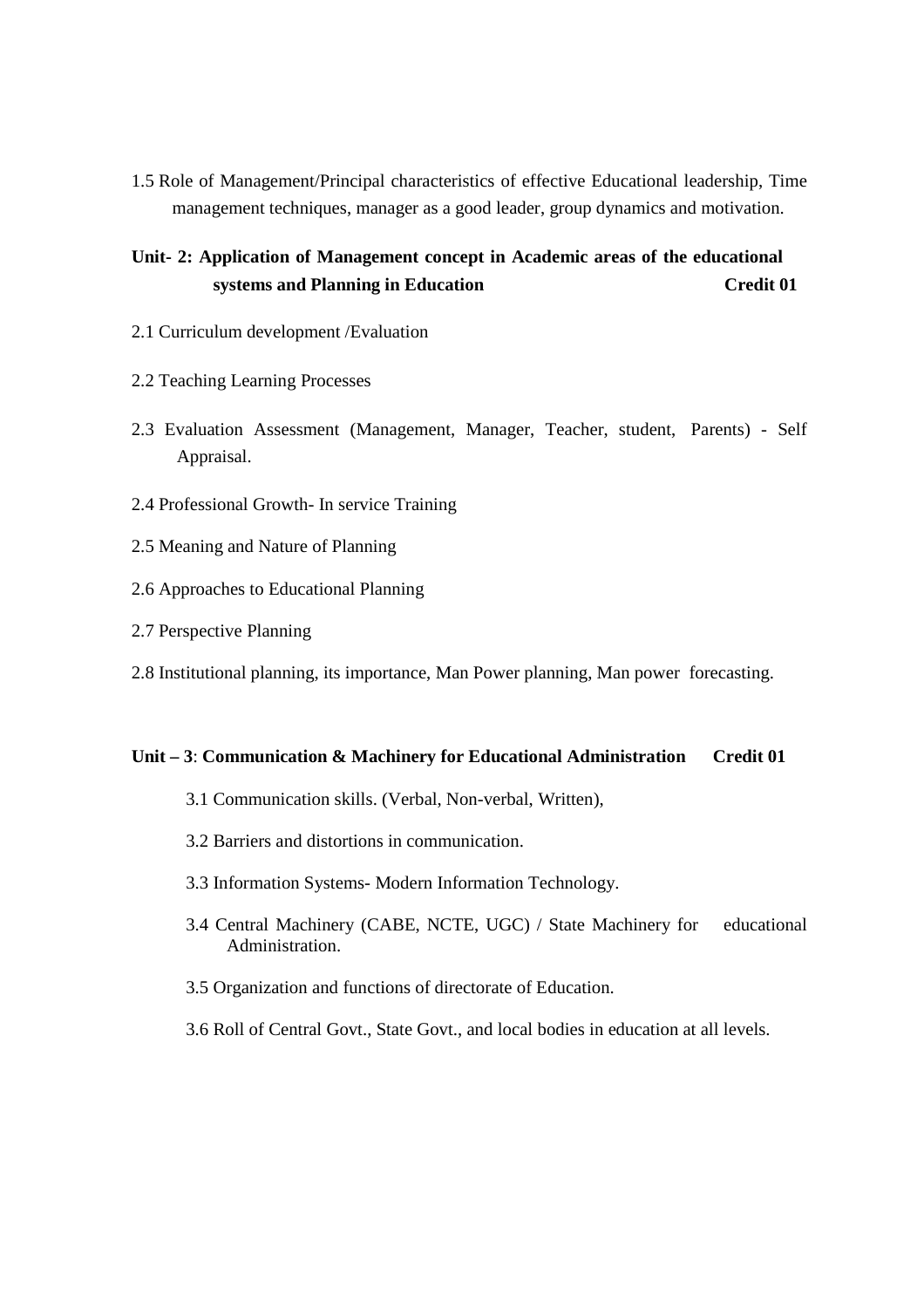#### **Unit - 4: Trends in Educational Management & Finance Management Credit 01**

- 4.1 Decision Making Nature, division of work, Centralization action and Decentralization of decision making, their merits and limitations.
- 4.2 Organizational compliance.
- 4.3 Organizational Development.
- 4.4 PERT
- 4.5 Modern trends in Educational Management.
- 4.6 National budget of Education
- 4.7 Principles of Educational finance
- 4.8 Methods of Financing Education
- 4.9 Source of Income Govt. Private and co-operative patterns of investment in educationpast, present and future.,
- 4.10 Grant in-aid principles, practices, types and procedure in- respect of University level.
- 4.11 Cost of Education.

#### **Unit- 5: Quality Management in Education, Meaning and Nature of Educational Supervision**

- 5.1 Meaning and importance of Quality
- 5.2 Quality in Higher Education
- 5.3 Accreditation Concept- Meaning, parameters.
- 5.4 Role of NAAC
- 5.5 Supervision as service activity
- 5.6 Supervision as process and functions
- 5.7 Supervision as educational leadership
- 5.8 Modern Supervision: New trends and techniques and planning, controlling in service training
- 5.9 Functions of a supervisor, Defects in existing system of supervision, Remedies.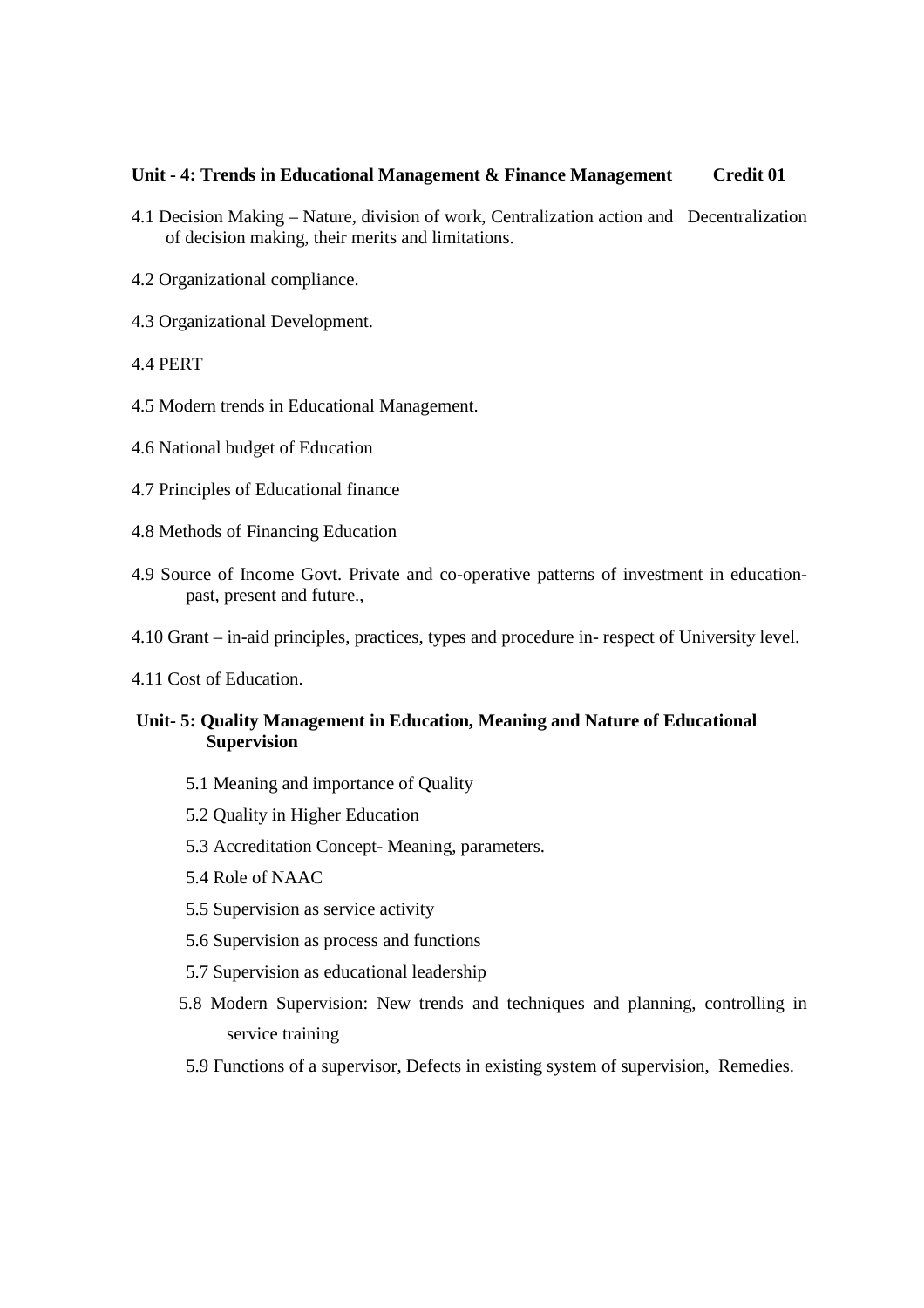#### **Practical – (Any one)**

- 1. Educational Survey of any state educational Institution.
- 2. Report on an Institutional Planning of any one Educational Institute.
- 3. Report on an Educational Institute on Quality Management...

#### **Reference books**

- 1. शैक्षणिक व्यवस्थापन व प्रशासन 8 डॉ . अरविंद दुनाख डॉ हेमलता पारसनीस नूतन प्रकाशन पुणे .
- 2. School Organisation and Administration- M.S. Sachdeva
- 3. Management in Education- Namita Roy chaudhary A. P.H. Publishing corporation, New Delhi.
- 4. Educational Planning and Management Premila Chandrasekaran, sterling Publication Pvt. Ltd.
- 5. Educational Administration and Management S.S. Mathur
- 6. Theory of Educational Administration- S.R. Vashost
- 7. Efficient School Management and Role of Principals- Alka Karla
- 8. Administrative Strategy and Decision making- Hardwick Landuyt
- 9. Administration and management of Education- dr. S.R. Pandya, Himalaya Publishing House
- 10. Educational Administration Planning and Supervision- T.P. Lambal, V.R. Saxena, V.Murthy, Delhi Daoba house
- 11. School Organisation and Administration- U.S. Sidhu
- 12. Administration of Education in India- S.N. Mukharji
- 13. Educational Administration Principles and Practices- S.S. Mathur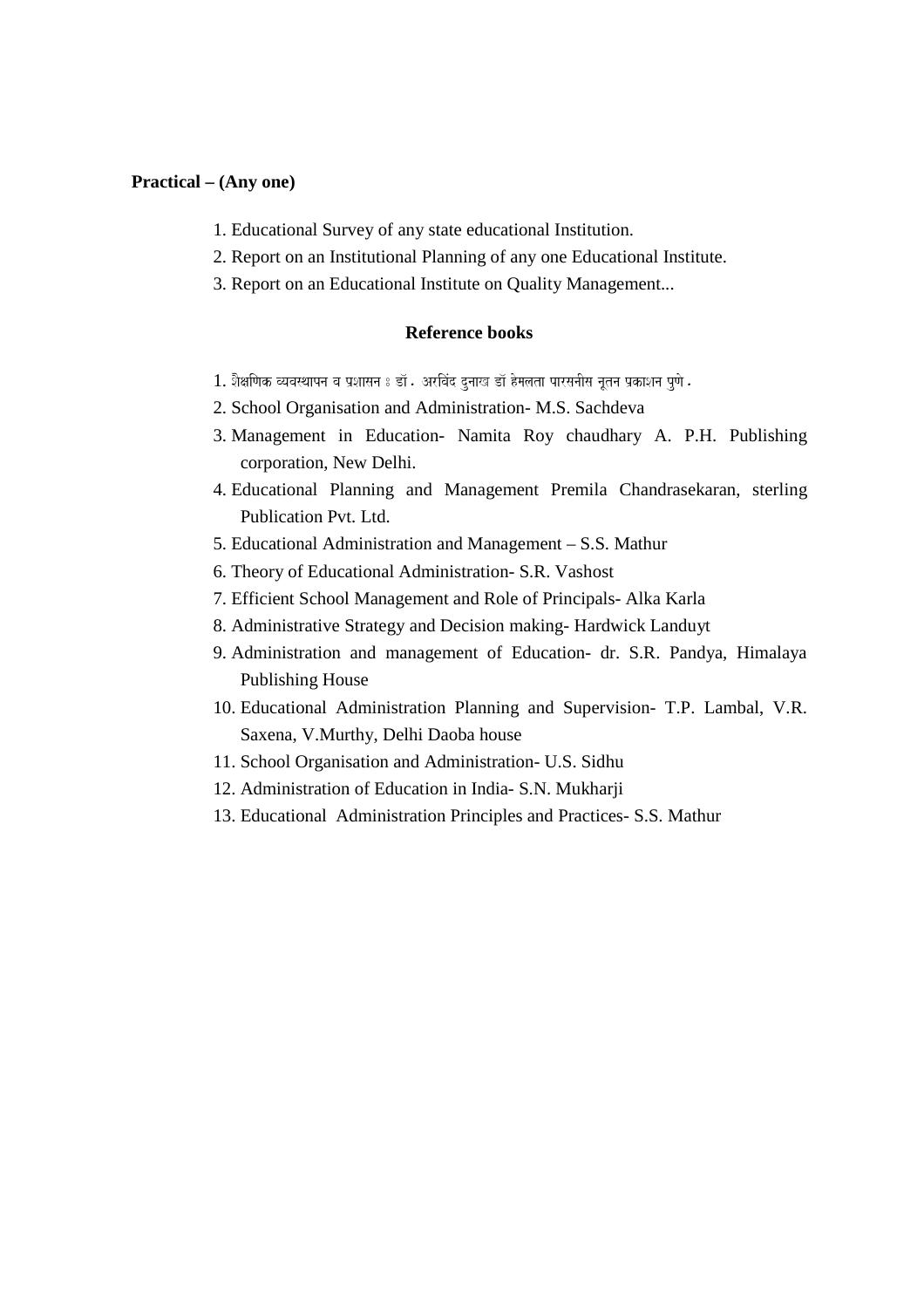### **MED 206 – Optional II: Comparative Education**

#### **Objectives of the course**

To enable students:

- i. To acquaint the student with concept, scope, Need, History and development of Comparative Education.
- ii. To acquaint the student with the methods of Comparative Education
- iii. To study the Problems of Education in World perspective.
- iv. To understand the factors and forces and forces influencing practice of Education.
- v. To create awareness and develop understanding of system of Education in developing and developed countries.
- vi. To develop the sense of international understanding.
- vii. To acquaint the students with the current trends and problems in world in world Education.

### **Unit- 1: Perspective of Comparative Education and Methods of Comparative Education**

#### **Credit 01**

- 1. Concept, scope, Purpose, and Need of Comparative Education.
- 2. History and Development of comparative Education.
- 3. Types of Comparative Studies in Education.
- 1.4(i) Area Studies (Descriptive and Interpretation)
	- (ii) Comparative Study (Description of Educational System Junta position Comparison)
	- (iii) Distinction between Comparative Education and International Education.
- 1.5 Interpretative and Explanatory Methods
	- i. Historical Approach
	- (ii) Sociological Approach
	- (iii) Philosophical Approach
	- (iv) Scientific Approach (Quantities).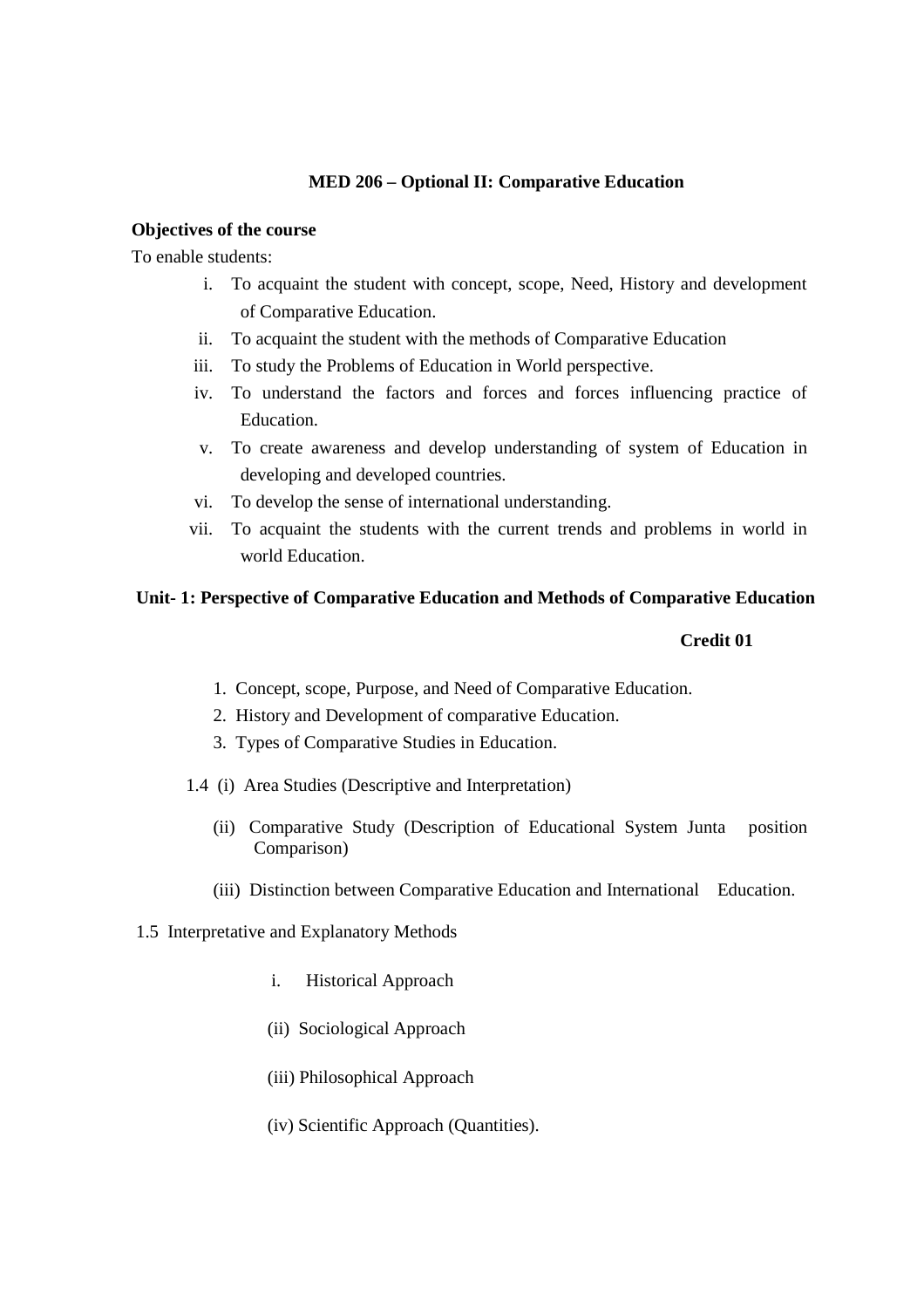#### **Unit-2: Problems in Education Credit 01**

# **A) Education in Developing and Under Developed countries with reference to following problems:**

- 2.1 Universal compulsory Education
- 2.2 Higher Education
- 2.3Adult Education
- 2.4 Finance

### **B) Problems to be studied in world Perspective**

- 2.5 Women Education
- 2.6 Teacher Education and Teachers' Status
- 2.7 Education of Exceptional Children
- 2.8 Technical & Vocational Education

# **Unit – 3: A) Factors and Forces Influencing theory and Practice of Education in Country. Credit 01**

3.1 Racial, Linguistic, Technological, Scientific, Historical, Sociological, Political, Economical, Religious

### **Unit- 3: B) Study of Education in Developed Countries- U.K., U.S.A. and Australia with reference to the following problems:**

- Historical Background and Geography of the country.
- Aims and objectives of Education.
- Administration of Education.
- Present system of primary, secondary and Higher Education.
- Influence of Culture on Education
- Distance education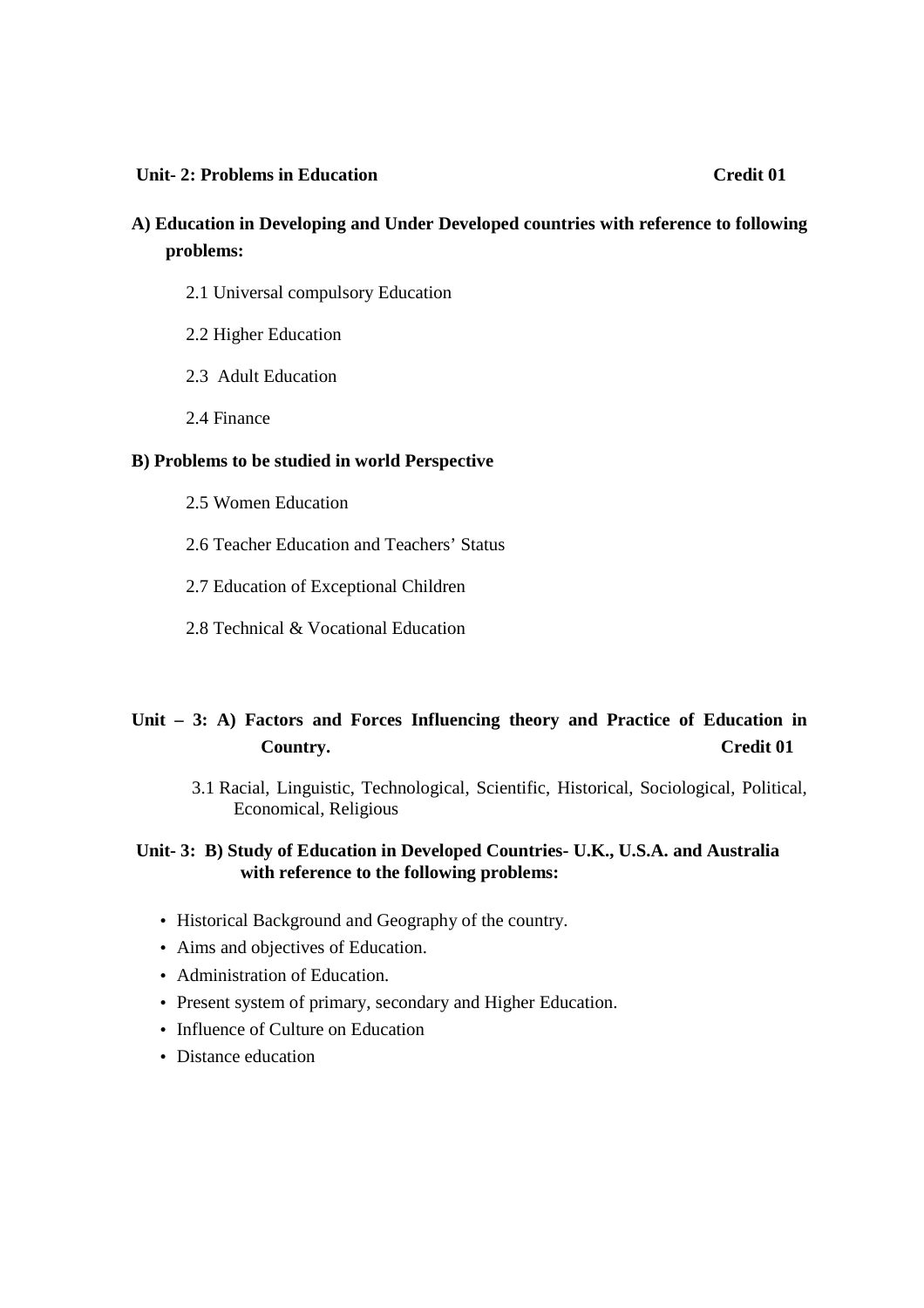#### **Unit-4: Study of Education in Developing Asiatic Countries Credit 01**

- Japan, China, Pakistan and India with reference to above mentioned six points from Unit-3
- Current trends and problems in Education to be studied in world perspective.

# **Practical Work: (Any one)**

Stud the effect of any one of the following factors on educational atmosphere in one of the schools with students have visited.

- i. Linguistic
- ii. Technological
- iii. Scientific
- (iv ) Historical
- iv. Sociological

#### **Reference Books**

- 1. Comparative Education Moehteman and Roucek
- 2. Comparative Methods in Education George,2 F., Berday Holt, Rinehard and Wistoninc, New York.
- 3. Education in China priestlay K.E.
- 4. Education in Communist China-Price
- 5. Education in Japan-School-Down S.W.
- 6. Education for New Japan- Hall R.K.
- 7. UNESCO- Developing of Education in Asia, Unesco/Mineda's/Paris,1971.
- 8. Contemporary education J.F. Cramer and C.S. Browne
- 9. Introduction of American Public education De- Young, Mac-Graw Hill.
- 10. Education in Great Britain W.O. Lister smith
- 11. Education in India To-day
- 12. Education in Japan, school and Society-Downx S.W.
- 13. Educdt.1.on in Japan (1901)- Ministry of Education
- 14. Education in China- J.B. Priestlay
- 15. Education in communist China- price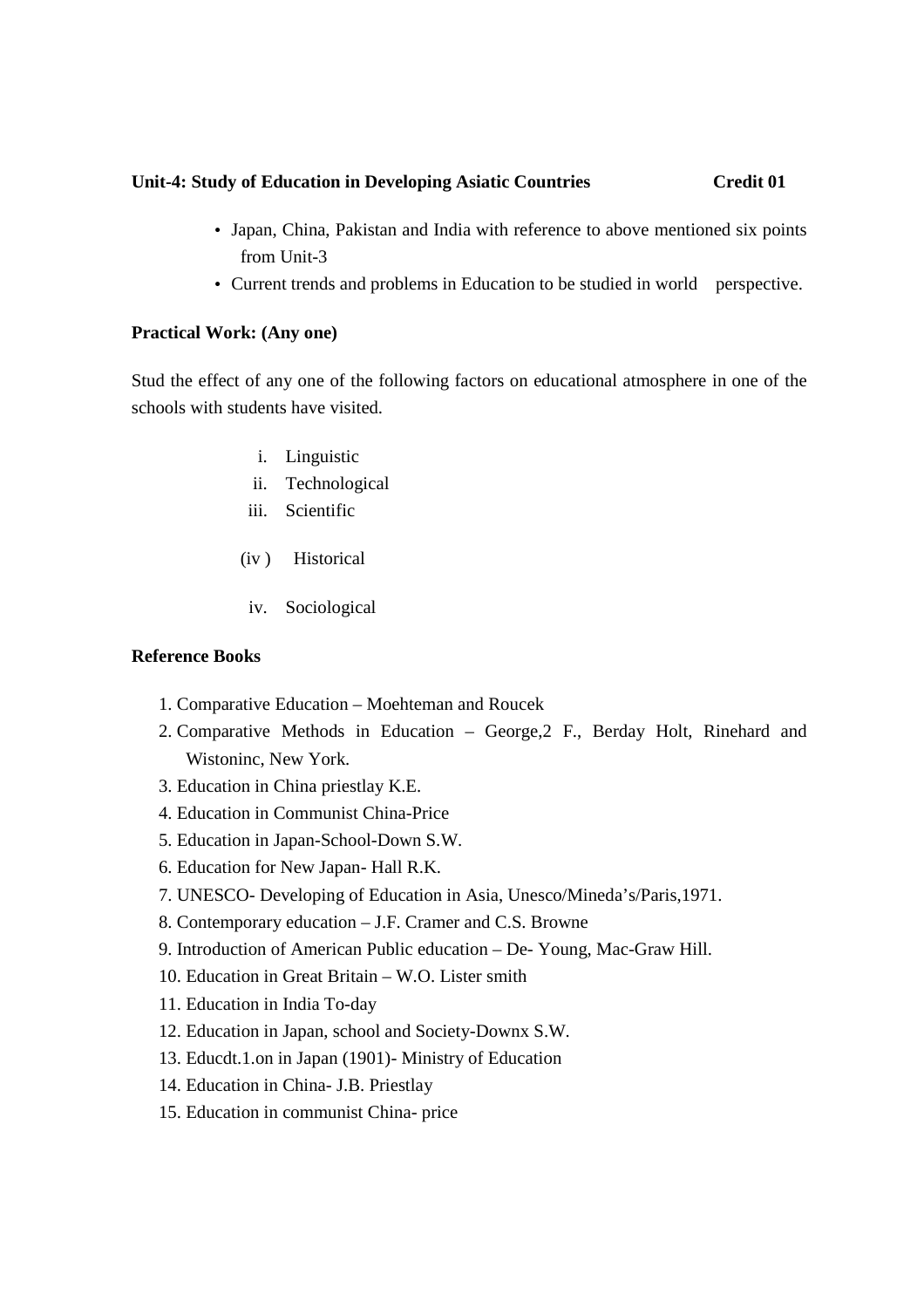- 16. Search engine Education in New Era- I.L Kandel Education in Israel by Equal Brothers
- 17. Tulanatmak Shikshan Dr. Seeteram Jaiswal, Dr. Ramdas Barkale, Dr, Nalini Pichad
- 18. www.google.com
- 19. www.attavista.com
- 20. www.aj.com
- 21. www.weberawler.com
- 22. www.britanica.com
- 23. Education in Israel by Equal Brothers
- 24. Tulanatmak Shikshan Dr. Seeteram Jaiswal, Dr. Ramdas Barkale, Dr. Nalini Pichad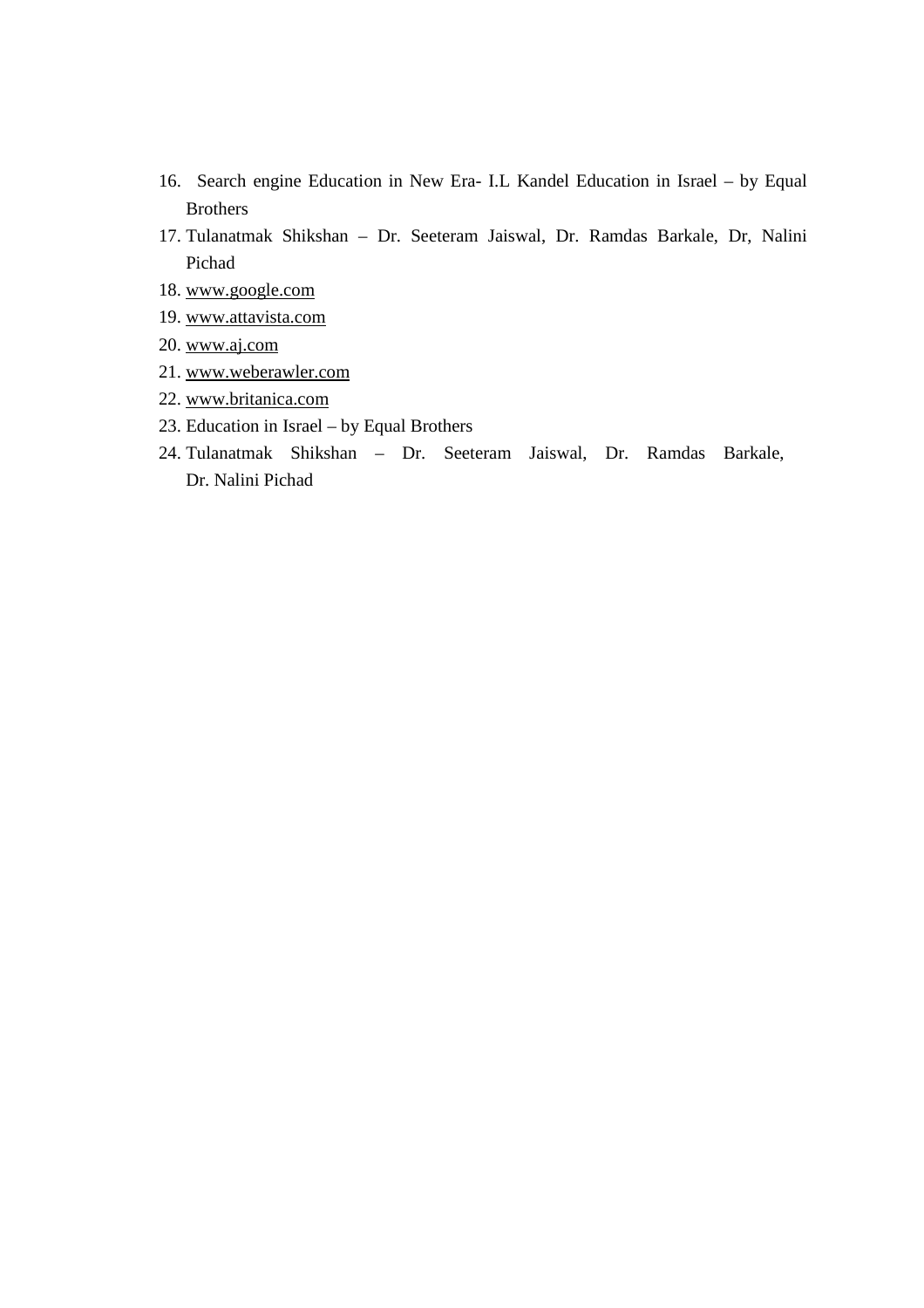## **MED 207 – Optional III: Teacher Education**

#### **Objectives of the course**

To enable students:

- i. To understand the concept of teacher Education
- ii. To develop necessary skills
- iii. To develop insight into the problems of teacher Education at different levels.
- iv. To develop experimental attitude in teacher Education
- v. To understand new trends, and techniques in teacher Education.

# **Unit- 1: Historical development of teacher Education in India, Concept and structure of teacher Education Credit 01**

- 1.1 Historical development of Teacher Education
- 1.2 Teacher education as distinguished from teacher training.
- 1.3 The need and importance of Teacher Education
- 1.4 Meaning, Nature, Scope of Teacher education
- 1.5 Aims and Objectives of teacher Education at different level
	- 1.6 Qualifications of teachers-pre-primary, primary, Secondary, Higher Secondary, Higher Education.
	- 1.7 Training of special teacher-Arts, Crafts, Physical Education, Home Science, Vocational, Technical and work experience.
	- 1.8 Teacher Education by Open and Distance Learning.

#### Unit – 2: (A) Content of Teacher Education Credit 01

- i. Theory of teacher education and its duration.
- ii. Practical activities to be conducted during the training Course
- iii. Relationship and weightage given to theory and practical work.
- iv. Evaluation
	- Internal Assessment
		- I. Aspect of Internal Assessment
		- II. Weight age for Internal assessment
		- III. New techniques of Evaluation
	- External Evaluation
		- I. Theory papers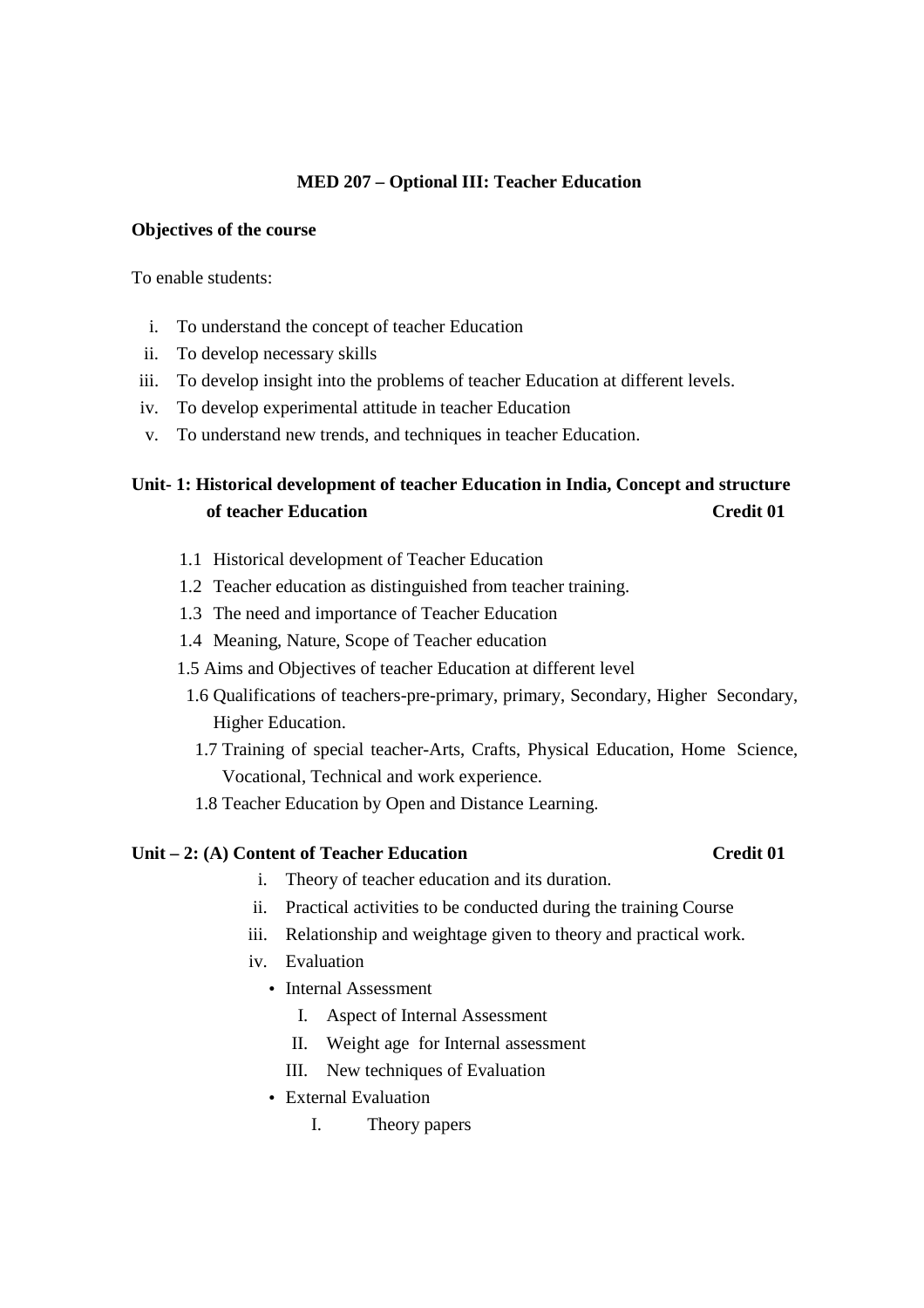#### **(B) Instructional Methods in Teacher Education**

- i. Lecture and discussion
- ii. Seminars
- iii. Work shops
- iv. Symposium
- v. Group Discussion
- vi. Supervised study
- vii. Virtual and e-mode

#### **(C) Practice teaching in Teacher Education**

- i. Demonstrations
- ii. Experimentation
- iii. Practice teaching and observations
- iv. Significance and Supervision of Practice teaching
- v. Internship
- vi. Relationship of College of Education with Co-operating Schools

#### **Unit- 3: Teaching as a profession and Research in Teacher Education Credit 01**

- 3.1 Recommendations of various commissions on Teacher Education: Kothari Commission, National policy on Education, NCTE policy.
- 3.2 Professional organizations for various levels of teacher-types and there role & functions
- 3.3 Performance appraisal of teacher
- 3.4 Code of conduct and ethics of teaching profession.
- 3.5 Faculty improvement program for teacher Education.
- 3.6 Need of Research in Teacher Education
- 3.7 Action Research for quality improvement in T.E.
- 3.8 Area of Research in T.E.-Teaching Effectiveness, Criteria of admission, Modification of Teacher behavior, School effectiveness.

# **Unit -4: Current problems of Teacher Education, Types of Teacher Education Program and Agencies** Credit 01

- 4.1 Teacher Education and practicing schools
- 4.2 Teacher Education and UGC, NCTE, University.
- 4.3 Preparing teacher for special school
- 4.4 Preparing teacher for Inclusive classroom.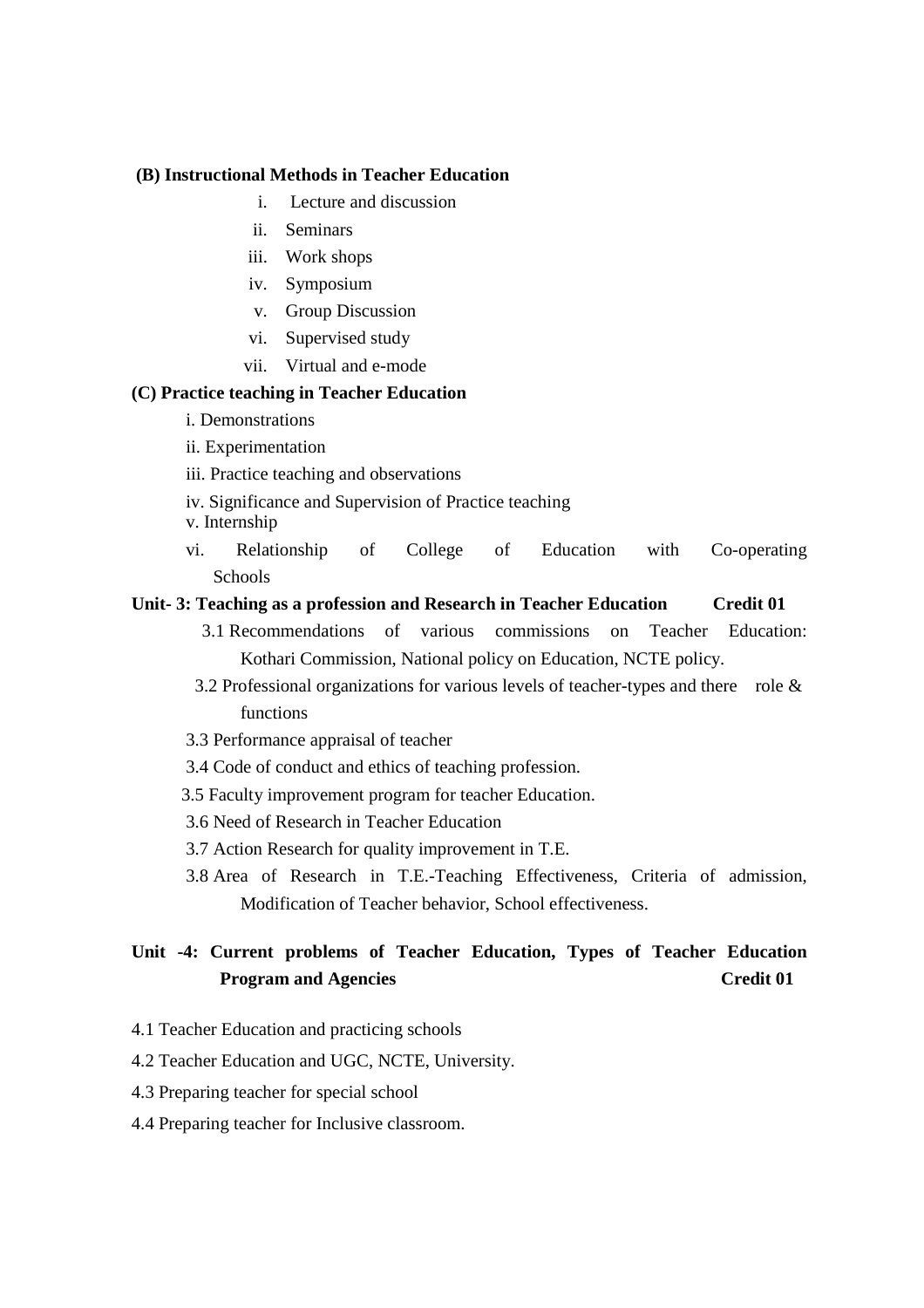4.5 Integrating Technology in Teacher Education.

4.6 In-service T.E. - Concept, Meaning, Need and nature

- 4.7 Preserves T.E. Concept, Meaning, Need and nature
- 4.8 Orientation and Refresher courses

4.9 Agencies of T.E.-UGC, NCTERT, SCERT, DIET Colleges of T. E., Open University, Academic Staff Colleges, University Department of Education

### **Practical:**

Study of one teacher training College- Report writing

#### **OR**

Study of A professional organization of teachers- Report writing

### **Reference Books**

- 1. Sualemeyarl indsey working with student, Teachers, Eurasla Publishing House (Pvt.) Ltd., New Delhi-55.
- 2. William Taylor Society and the Education of Teachers, Faber 7 Faber
- 3. Dr. G. Chaurasia- New Era in Teacher Education, Sterling Publishing Pvt.,Ltd.
- 4. Edited by S.N. Mukarji Education of Teachers in India, Valun 1 e I& II S Chand & Co., Delhi
- 5. K.L. Shrimali-Better Teacher Education. Ministry of education, Government of India
- 6. Dr. S. S. Dikshit- Teacher education in modern Democracies- Sterling Publishers Pvt., Ltd., Delhi- G
- 7. Report of the study Group on the Education of Secondary Teachers in India Association of Training College.
- 8. Four Year Courses in Teacher Education- All India Association of Teacher Educations, B-1/G-A, Model Down, Delhi-9.
- 9. Investigations, Studies, and Projects Relating to Internship in teaching- N.C.E.R.T., New Delhi.
- 10. Report of the Committee on Teacher Education in Maharashtra State, Government of Maharashtra.
- 11. Richardson C.A. and others Education of Teachers in France and U.S.A. Unesco, 1953.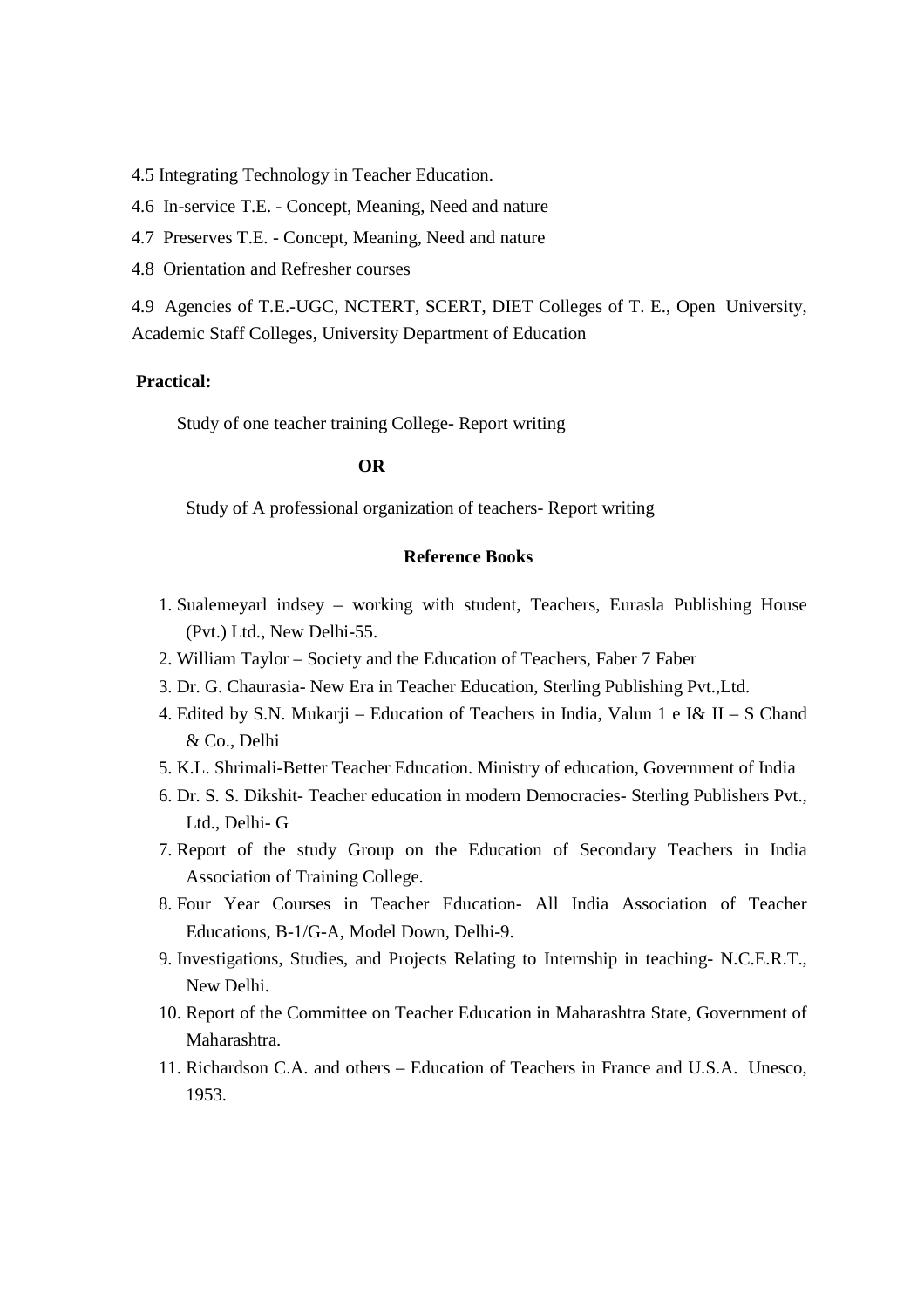- 12. Commission on teacher Education- The Improvement of teacher Education, Washington.
- 13. The process of Education-Burner S S The Education Harvard University Press 1961.
- 14. The future of teacher Education Edited by J.W. Tibble Routledge & Kegan Paul, London
- 15. Innovation in Teacher Education- J.J. Hayson & C.R. Sutton, M.C. Graw Hill book company (UL) Ltd.
- 16. Teachers Education in India (INSET)- Nizam Elahi.
- 17. Emerging Trends in Teacher Education- R S Shukla
- 18. Teacher Education modern Trends Mohit Chakrabarti
- 19. Teacher education- Theory, Practice & Research R.A. Sharma.
- 20. Education of Teachers in India- Volume I & II –S. N. Mukerji
- 21. Policy perspectives in Teacher education Critique & documentation- NCTE, New Delhi
- 22. Teacher Education-Shashi Prabha Sharma ,Kanishaka Pub. New Delhi.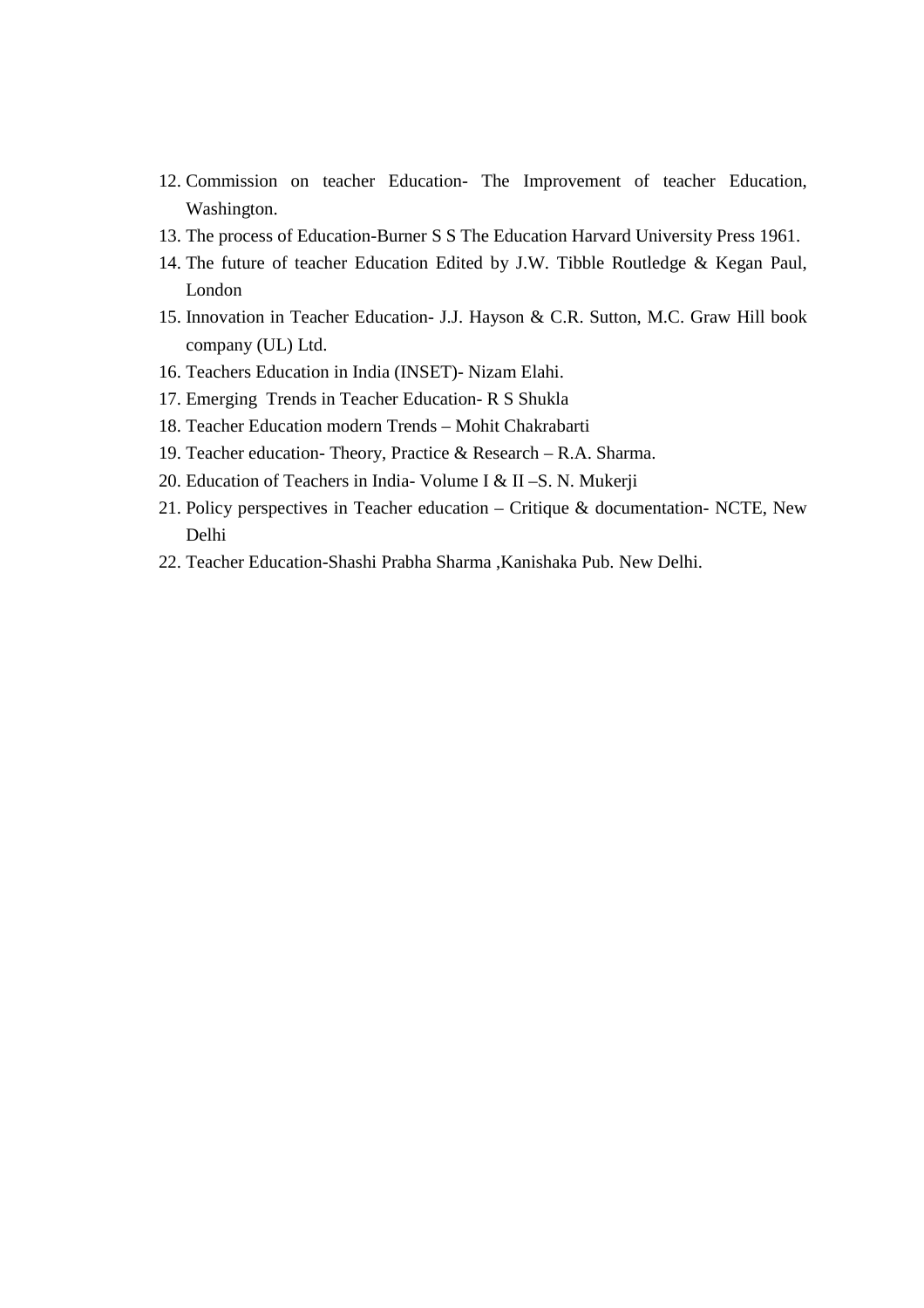#### **MED 208 – Optional IV: Education of Children with Special Needs**

#### **Objectives of the course**

To enable students:

- i. To acquaint the learner with the historical perspective of special education
- ii. To promote in the learner an extensive purview of the knowledge about all exceptionalities and comprehend their inter-relatedness
- iii. To enable the learner to understand the policies and legislation in special Education in India.
- iv. To understand the current and future needs, trends and issues related to special education.
- v. To develop awareness of researches in special education in India.

# **Unit-1: Historical Perspective and Policy and Legislation for special Education in India Credit 01**

- 1.1 Historical Development in India, U.K. and U.S.A.
- 1.2 Evolutionary Approaches in Attitudinal change towards persons with special Needs (nomenclature)
- 1.3 Philosophical Approaches to special Education
- 1.4 Psychological perspectives of Special Education
- 1.5 Sociological Perspectives of Special Education
- 1.6 National Legislation:
	- (i) RCL Act, 1992
	- (ii) PWD Act, 1995.
	- (iii) National Trust Act, 1999.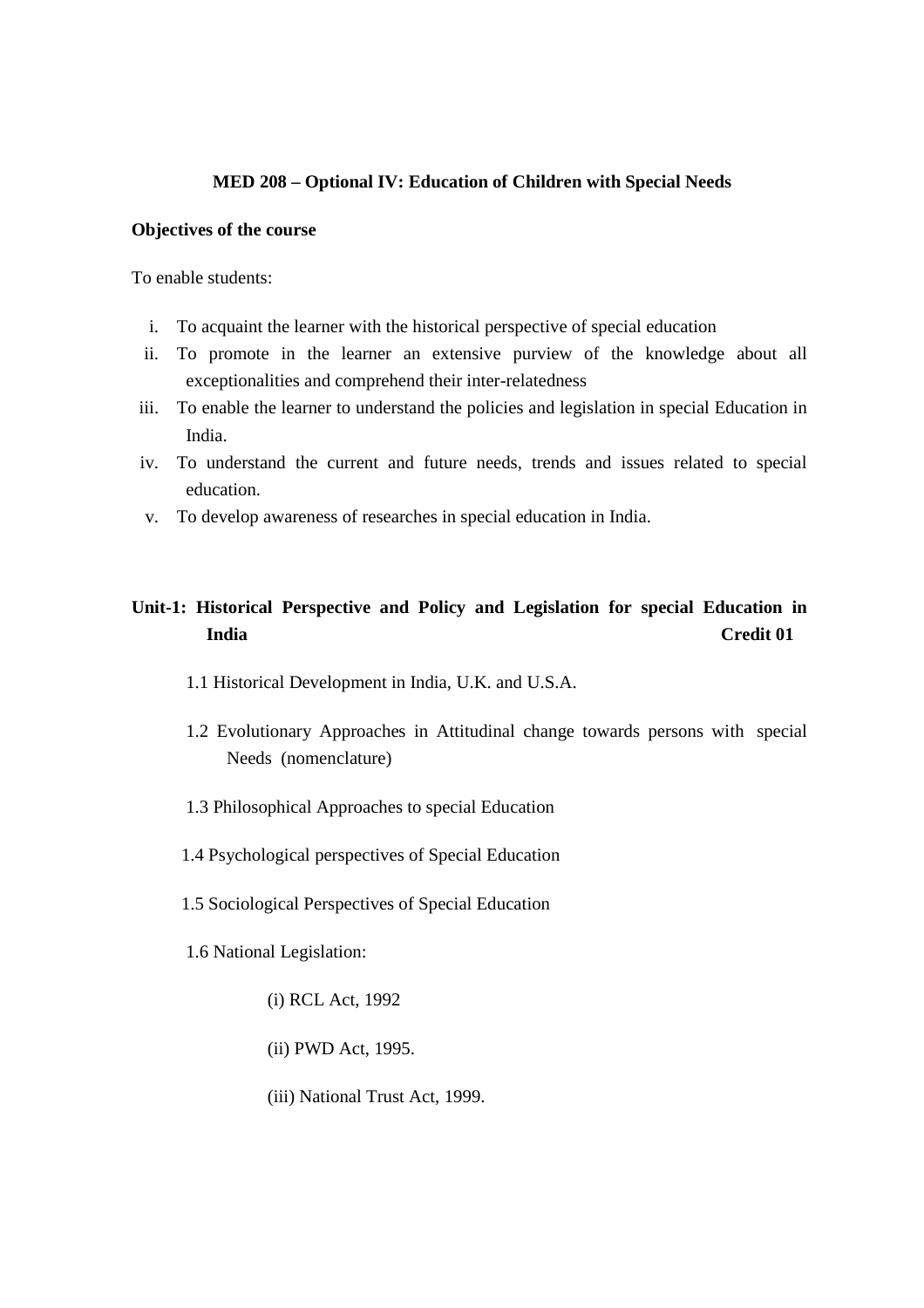- 1.7 National policy on Education: 1986
- 1.8 The Integrated Education Scheme 1992 (for children with disabilities)
- 1.9 The Program of Action 1992

# **Unit-2: Overview of Different Disabilities and Exceptionalities, Identification of Children with Special Needs** Credit 01

- 2.1 Concept, nature, characteristics and causes of Visual Impairment
- 2.2 Concept, nature, characteristics and causes of Hearing, Speech and Language Impairment
- 2.3 Concept, nature, characteristics and causes of locomotive and nemomuscular Disability.
- 2.4 Concept, Nature, Characteristics of:
	- (i) Learning Disabilities
	- (ii) Behavioral and emotional Disorders
	- (iii) Intellectual Impairment
	- (iv) Giftedness
	- 2.5 Concept, Nature, and Characteristics of Multiple Disabilities.
	- 2.6 Observable Symptoms
	- 2.7 Psychological Testing
	- 2.8 Medical Examinations

#### **Unit 3: Agencies of Education, Aspect of Special Education Credit 01**

- 1. Family
- 2. Regular and Integrated schools
- 3. Special Schools
- 4. Vocational Guidance Institution and Clinics
- 5. Residential rehabilitation centers
- 6. Curriculum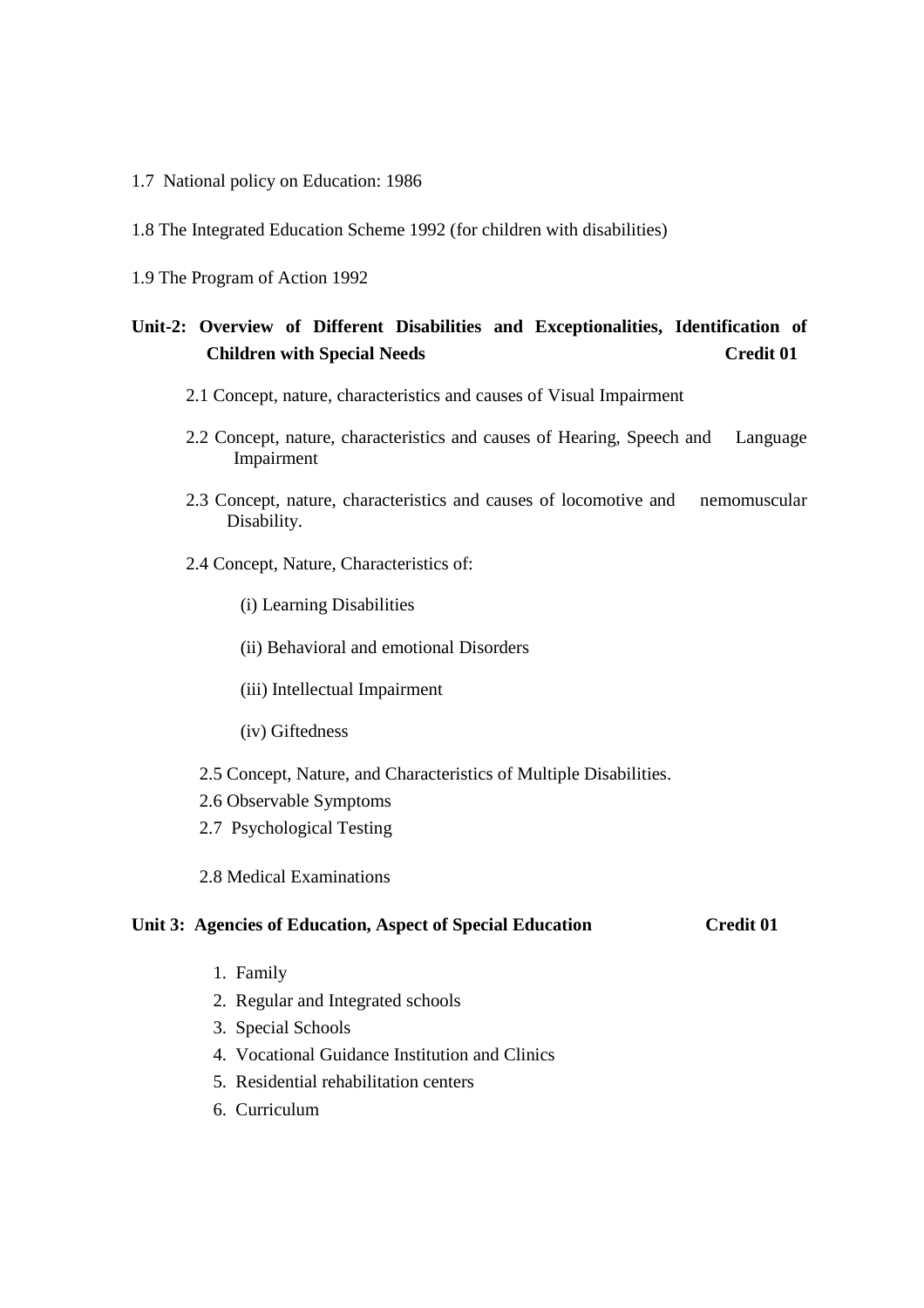- 7. Methodology of teaching Learning
- 8. Remedial Help
- 9. Teaching aids
- 10. Evaluation

# **Unit-4: Current Trends and Future Perspectives, Research in Education of children with special needs** Credit 01

- 4.1 Special education Normalization, Mainstreaming, Inclusion
- 4.2 Rehabilitation: Deinstitutionalization, Community based rehabilitation.
- 4.3 Cross disability approach
- 4.4 Open School Learning system : non-formal Education
- 4.5 Parent and Community involvement
- 4.6 Areas of Research in the Indian Context
	- (a) Curriculum and Instruction
	- (b) Management of Educational Environment
	- (c) Research in Assessment
- 4.7 Recent Development of research Focus in India

#### **Practical: (Any one)**

- 1. Submission of report based on the visit to a special school/inclusive school/integrated school
- 2. Papers on recent trends in research in Special Education.

#### **Reference Book**

- 1. Curickshank W. and Jonson O. (1965) Education of Exceptional Children, Prentice Hall.
- 2. Deno E (1973) Instructional Alternatives for Exceptional Children Reston VAE.F.
- 3. Dunn. L.M. (1963)- exceptional Children in the schools. Holt,Rinehert and Winston
- 4. Evans R.C. and Laughlin P.J. (1993) recent advances inSpecial education and rehabilitation –Boston: Andover Medical Publishers.
- 5. Evans, P and Verma, V(Eds) Special Education, Past,Present & Future- The Falmer Press (1990).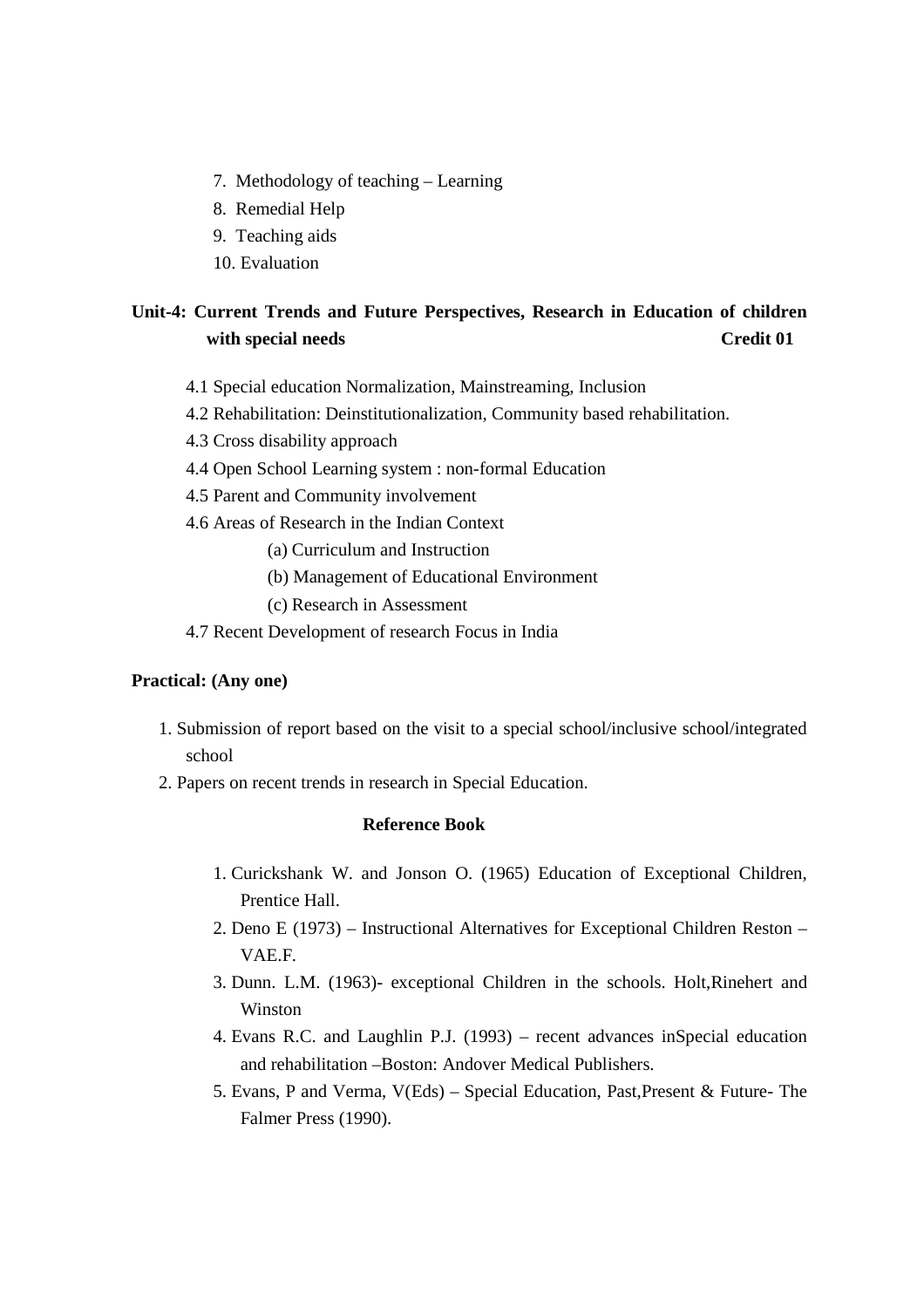- 6. Frank M Hewett and Steven R. Forness- (1983) eduction of Exceptional Learners
- 7. Fogell, J and Long R.,(1997) Emotional and Behavioral Difficulties Stafford NASEN, ISEN 0906730937
- 8. Panda, K.C. (1997) Education of Exceptional Children, New Delhi: Vikas publishing House.
- 9. Pandey,R.S. and Advani l.(1995) Perspectives in Disability and Rehabilitaion,New Delhi.Vikas Publishing House.
- 10. Hughes,. M (1986)- Children and Number Oxford Black Well ISEN 0631135812
- 11. Montgomery, D. (1996) Educating the Able. London Cassell, ISEN 0304325872
- 12. Montgomery, D. (1998) Reversing Lower Attainment London Falton ISEN 1853465615
- 13. Panda K.C. (1997)- education of exceptional Children, New Delhi: Vikas Publishing House.
- 14. Pandey, R.S. and Advani L., (1995) Perspectives in Disability and Rehabilitation. New Delhi. Vikas Publishing House.
- 15. Pollock, J and Waller, E (1997)- Day to Day Dyslexia in the Classroom. London, Routledge ( Revised edition) ISAN 0415111323
- 16. Rechard J . Morris, Burrton Blatt,(1986) Special Education Research and Trends. Pergamon Press, New York, Beijing, Frankfurt.
- 17. Stephen, T.M. etal (1983) Teaching main streamed students. New York: John Wiley.
- 18. Westwood, P (1997) Commonsense Methods for Children with special needs (3 edition) London, Routledge, ISEN 0415156238.
- 19. डॉ प्रेमला काळे अपवादात्मक बालकाचे शिक्षण मॅजेस्टिक प्रकाशन पुणे
- 20. *Da^ SarScaMd` gaaoKlao ApMgaacaI hak*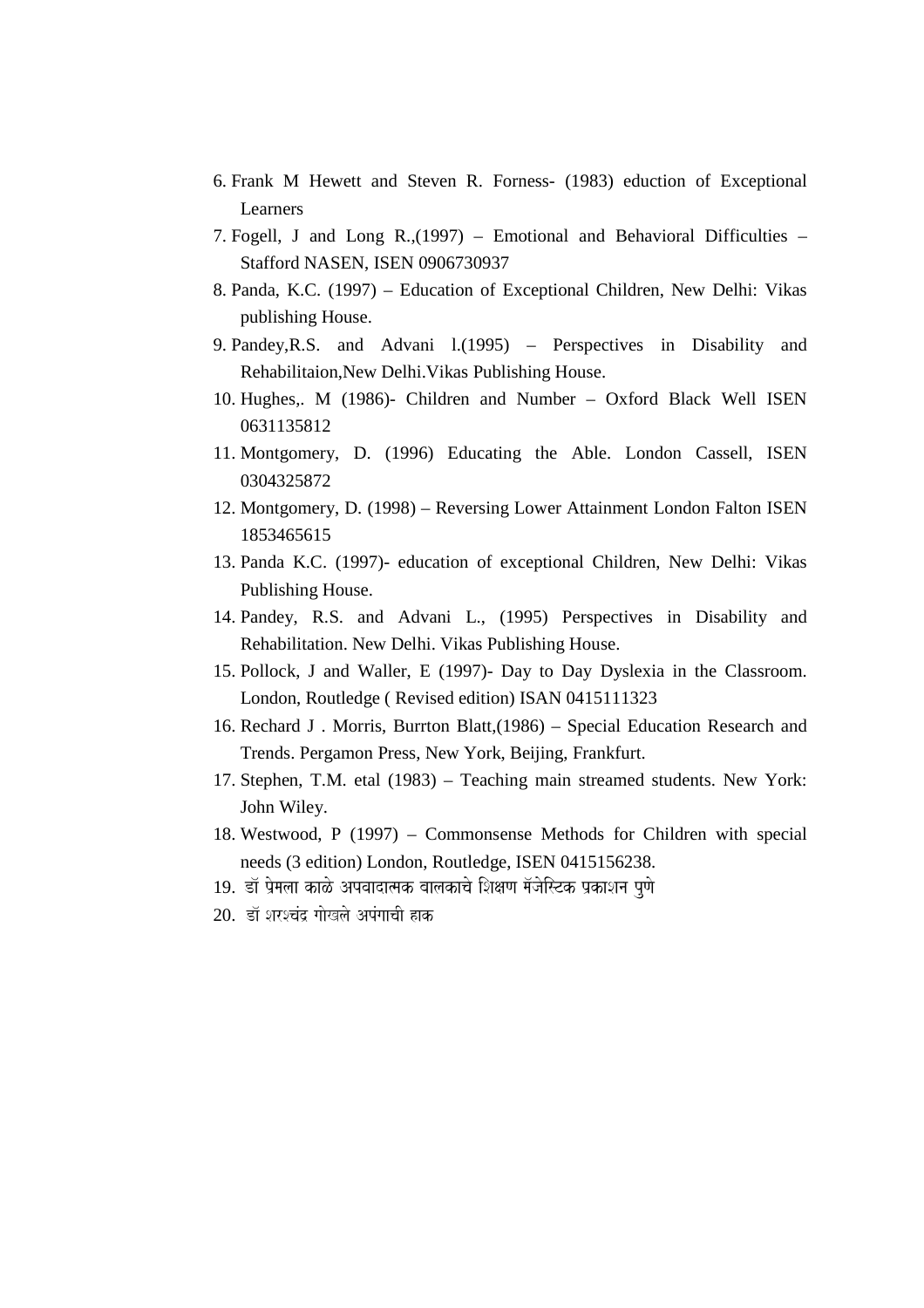### **MED 209 – Optional V: Guidance and Counseling**

#### **Objectives of the course**

To enable students:

- i. To develop understanding of bases meaning, need and types of guidance
- ii. To get acquainted with the tools and techniques of appraisal of an individual
- iii. To get acquainted with the need and various ways of collection and dissemination of occupational information.
- iv. To develop understanding of meaning characteristics and types of counseling
- v. To get acquainted with process and techniques of Counseling.
- vi. To get acquainted with the importance of placement and follow up services.
- vii. To get acquainted with meaning, purposes and out-line of job-study.
- viii. To develop understanding about Counseling- research, issues and trends.

#### Unit- 1: Guidance, Appraisal of an individual Credit 01

- 1. Bases of guidance Philosophical, Sociological, Pedagogical, Psychological
- 2. Concept of guidance Meaning, Basic assumptions Need of guidance, Influence of family and Community on guidance. Functions and purposes of Guidance.
- 3. Types of guidance. Major guidance areas- Personal, Educational, Career, Social, Health, Marital, Moral.
- 4. Adjustive guidance, Identification of maladjusted children and the principles of dealing with them.
- 5. Testing devices- Intelligence tests, Achievement tests, Aptitude tests, Personality Inventories Interest, Inventories, Attitude Scale
- 6. Non testing devices- Cumulative record Card, Sociometric techniques projective techniques Rating Scale, Case Study. Anecdotal Record, Autobiography.
- 7. Techniques of guidance- home visits, interview, observation.
- 1.8 Presenting, analyzing, interpreting and reporting the data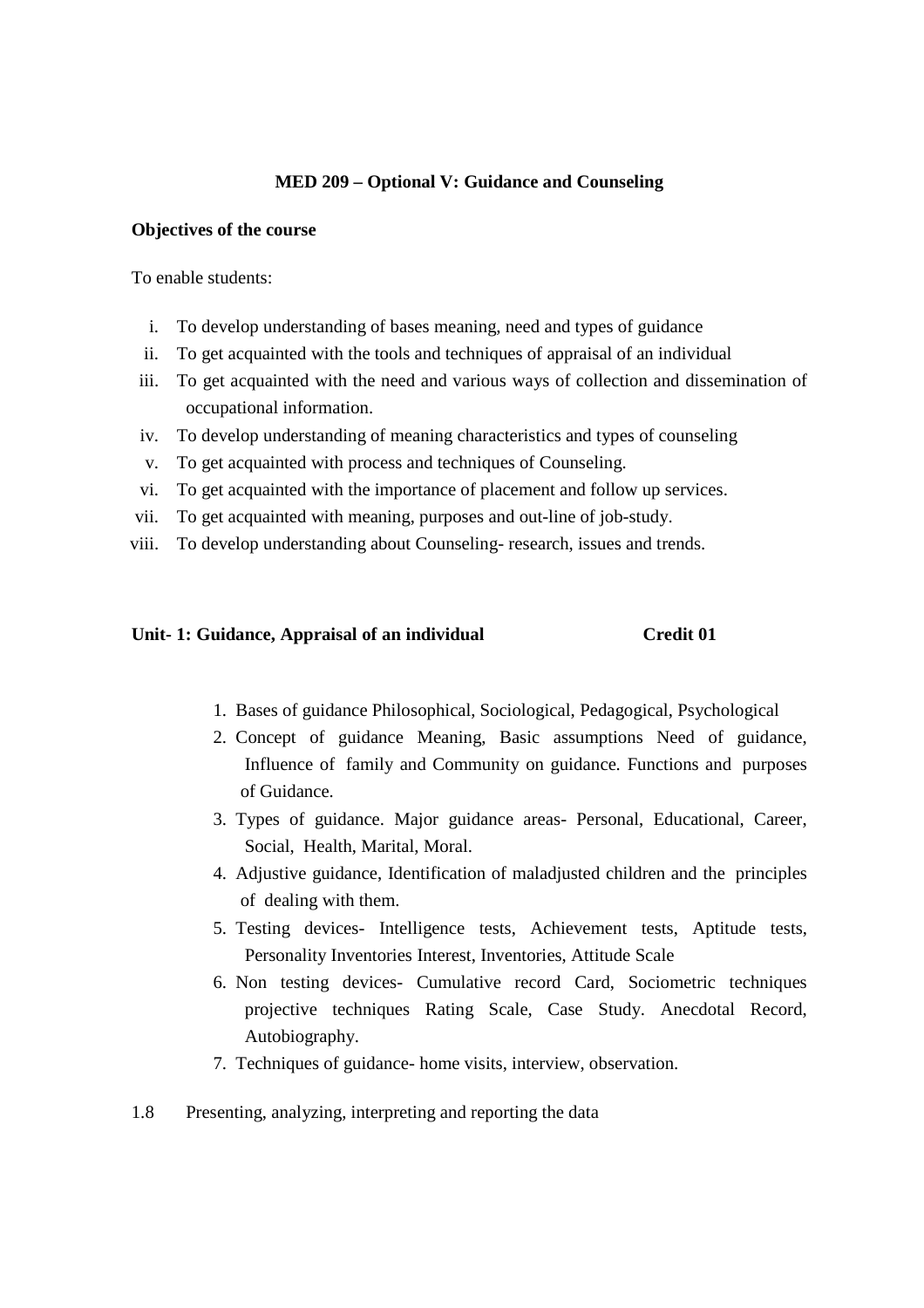#### **Unit- 2: Occupational Information and Job Analysis Credit 01**

- 2.1 Collection-need, sources, method of classification of occupation information.
- 2.2 Dissemination of information about various Courses and occupation- career conference, Career exhibition, Visits, field trips, Career films etc.
- 2.3 Use of technology in the collection and dissemination of occupational information.
- 2.4 Meaning and objectives of job analysis
- 2.5 Outline for job study
- 2.6 Job profiles
- 2.7 Job satisfaction

#### Unit-3: Counseling and Techniques of Counseling Credit 01

- 3.1 Meaning, need, characteristics, principles of counseling
- 3.2 Process and types of Counseling
- 3.3 Counseling therapies.
	- (i) Client Centered Therapy (Carl Rogers)
	- (ii) Rational Emotive Therapy (Albert Ellis)
	- (iii) Behavior Therapy (B.F. Skinner)
	- (iv) Gestalt Therapy (Fredric Pearls)
	- (v)Psychoanalytic Therapy (Sigmund Freud)
- 3.4 Individual counseling: Counseling interviews- Meaning, purpose, conditions of interview, qualities and responsibilities of an interviewer, evaluation of an interview.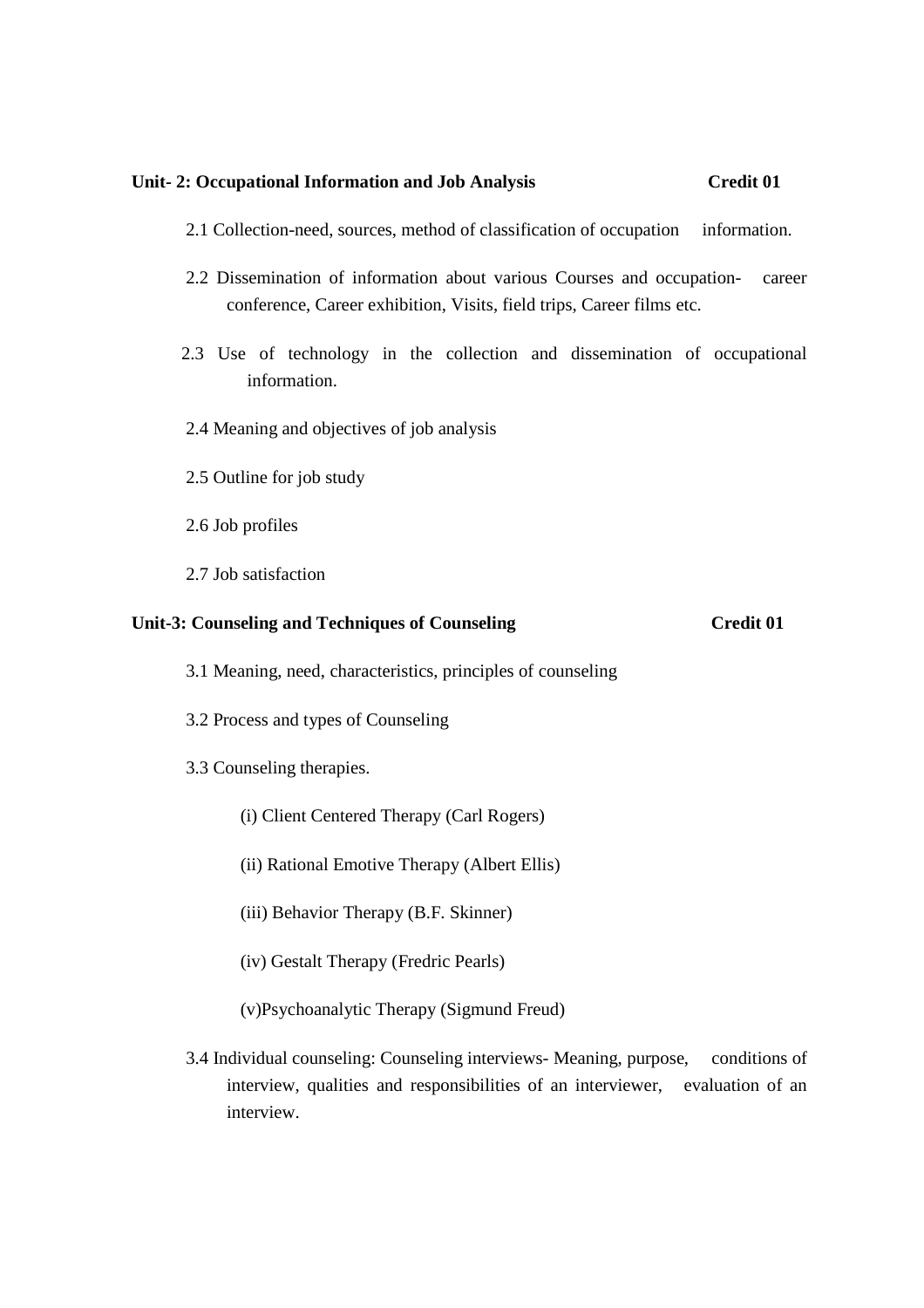- 3.5 Group Counseling: Meaning, purpose, importance types of group Counselingregular subject classes, core curriculum classes, special groups, school assemblies, clubs.
- 3.6 Techniques for group Counseling formal informal discussions Committee reports, lectures, dramatics question banks, Case Conference Methods.
- 3.7 Effective Counselor, increasing need of School counselor in the present set up.

#### **Unit-4: Placement, follow up and Guidance and counseling Credit 01**

- 1. Aims and types of placement
- 2. Responsibility of the school and Community about the placement services
- 3. Importance and purposes of follow up services
- 4. Research Issues & Trends

#### **Practical Work (any one)**

- 1. Develop format any non testing device
- 2. Prepare an interview schedule for an effective Counseling
- 3. Visit a guidance Centre and Write a report about its organization and functions.

#### **Reference Books**

- 1. J. Agrawal J.C.: Educational Vocational Guidance and Counselling,Daoba House, Nai Salak, Delhi.
- 2. Anatasi Anne : Psychological testing, New York, Mac Millan 1982
- 3. Mennet M.E.: Guidance and Counseling in Groups, McGrow Hill book Company, 1963.
- 4. Crites J.O : Vocational psychology, New York, GMC Grow Hill Book Company 1968
- 5. Directorate general of Employment and Training (Occupational information Unit) Ministry of Labor, Employment and Rehabilitation, govt. of India, Co,New Delhi.
- 6. Directorate General of Employment and Training Ministry of labor, Govt. of India, New Delhi.
- 7. Gupta S.k: Guidance and Counseling in Indian Education, Mittal Publication Pvt. Ltd.
- 8. Swedish Mohan : Readings for Careers Teachers, NICER 1985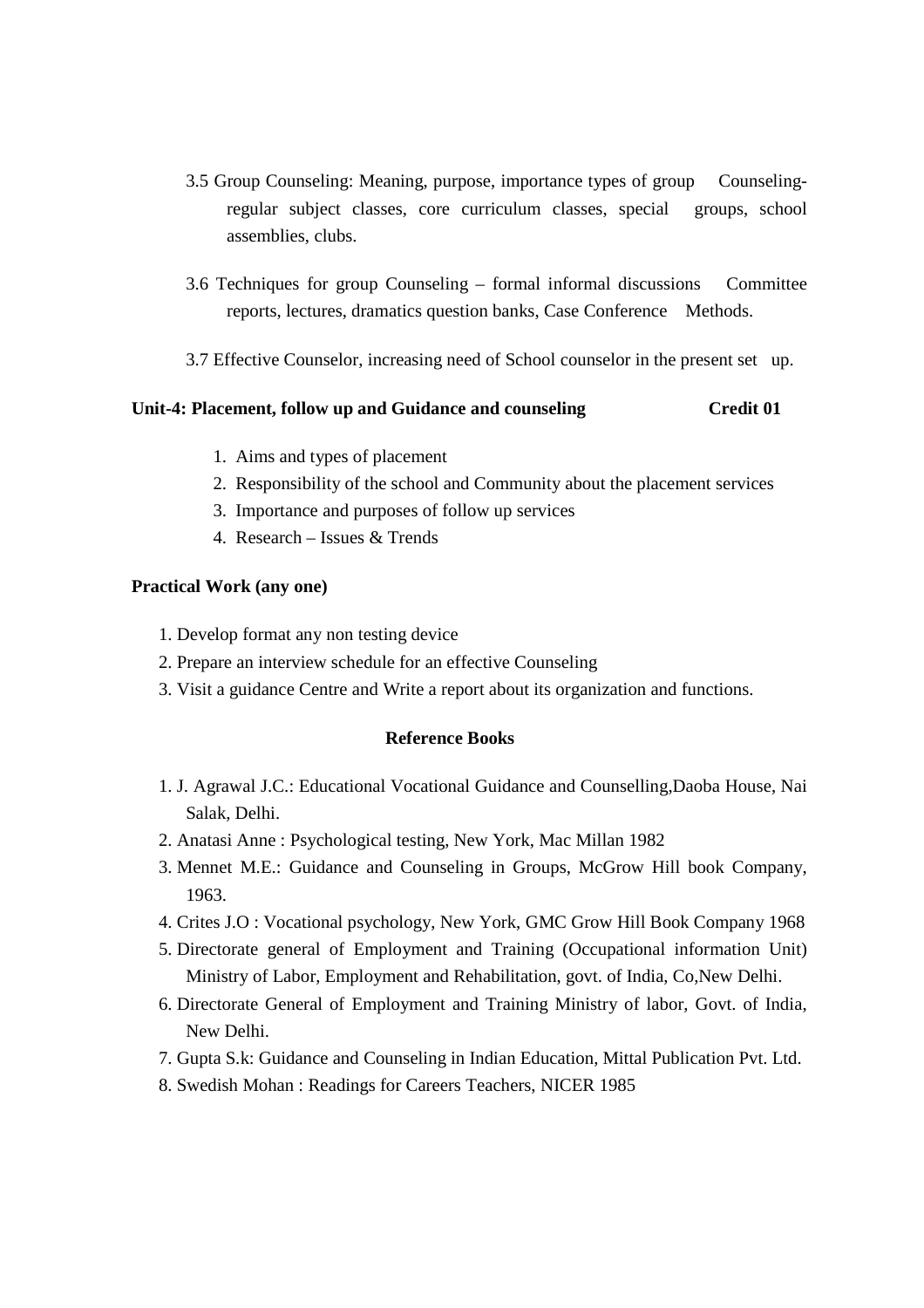- 9. Koceher SK : educational and Vocational Guidance in Secondary Schools, Sterling Publisher (p) Ltd. Delhi
- 10. Jones A.J. : principles of Guidance, McGraw Hill Book Co., New York.
- 11. Jayawal S.R. : Guidance and Counseling. Prakashan Kendra Lucknow.
- 12. Rogers C.R. : Client Centered Therapy, Mifflin
- 13. Rao, S.N: Counseling and Guidance, Tata McGra Hill, Delhi
- 14. Central Institute for Research and Training in Employment Service (C.E.D.G.E. & T), Ministry of Labour and Rehabilitation, Govt. of India, New Delhi,- Handbook in Vocational Guidance 1972
- 15. Sarswat. K.R. gaul, J.S. : Manual for Guidance Counsellors, NCERT, Delhi, 1993
- $16$ . पत्की श्री . मा . : व्यवसाय मार्गदर्शन आणि सल्ला कार्य मिलिंद प्रकाशन औरंगाबाद
- 17. दुनाखे अरविंद 8 व्यवसाय मार्गदर्शन व समुपदेशन .
- 18. वझे नी ए. : व्यवसाय मार्गदर्शन पब्लिकेशन्स प्रायवेट लिमिटेड दादर मुंबई
- 19. डॉ. मो.ह. पिंपळखरे व नलिनी चौधरी व्यावसायिक जीवनाची प्रवेशद्वारे अनाथ विद्यार्थी पकाशन पूर्ण १९८७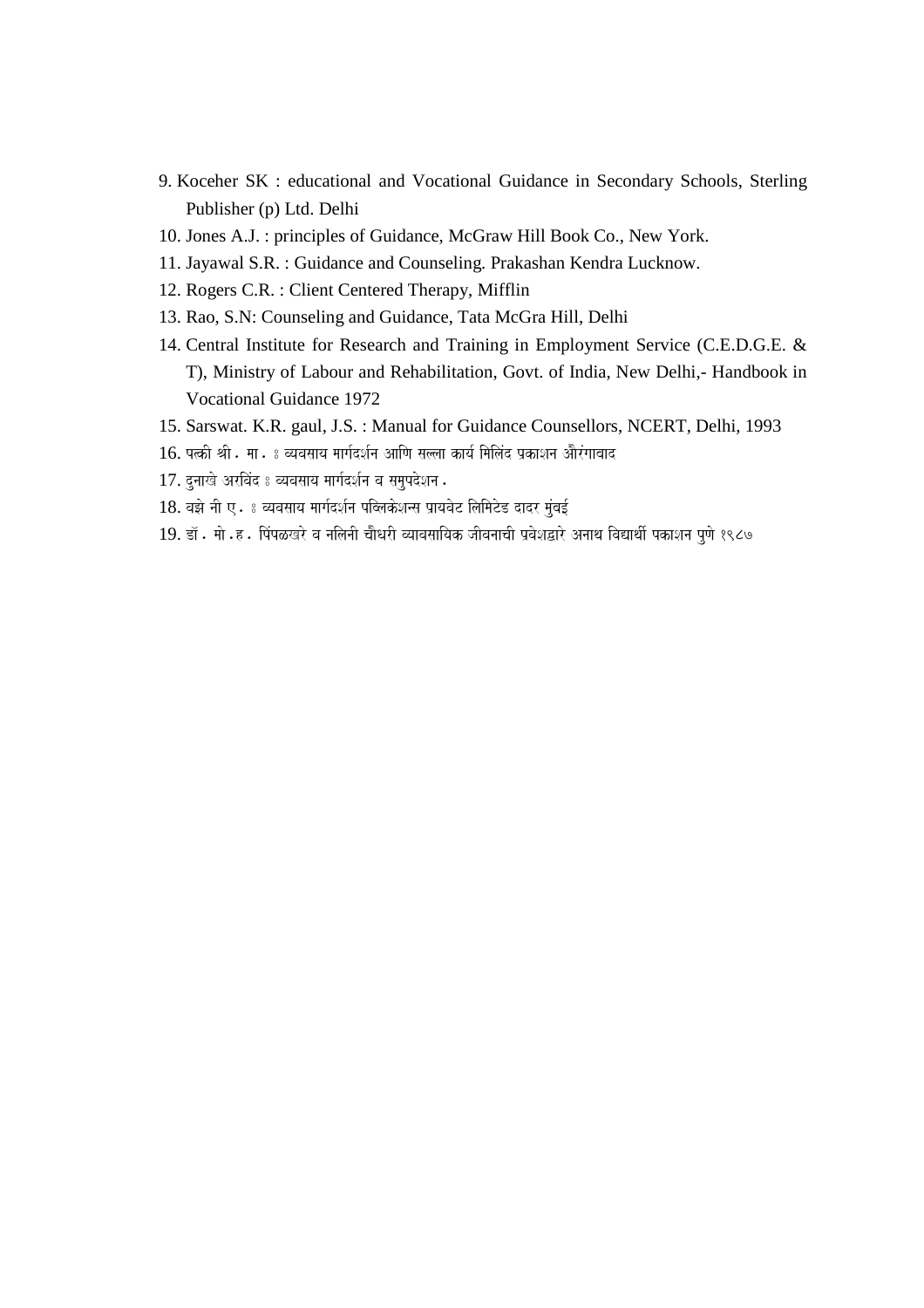#### **MED 210 – Optional VI: Testing, Measurement and Evaluation in Education**

#### **Objectives of the course**

To enable students:

- i. To understand the meaning of testing, measurement and evaluation.
- ii. To understand the general principles of test constructions,
- iii. To understand the interpretation of test scores,
- iv. To plan, prepare, to administer and execute the teacher made test.
- v. Get acquainted with various examination reforms

### Unit- 1: Testing: Concept, Theories and Practices Credit 01

- 1. Meaning and Concept of testing
- 2. Origin and development
- 3. Indian contribution
- 4. Need and uses of testing
- 5. Types of Tests
	- a. Psychological tests
	- b. Teacher made test, Standardized test
	- c. Reference test- Criterion reference test/Norm reference test.
	- d. Diagnostic test
	- 6. Criteria of good test Reliability, Validity, Objectivity, discriminative power adequacy, usability
		- a. Reliability : Methods of establishing reliability, factors affecting, interpretation and improving reliability
		- b. Validity : Types, factors affecting, interpretation and improving validity
- 7. Standardization of test-norms
- 8. Steps of Construction and Administration of different types of teacher made test.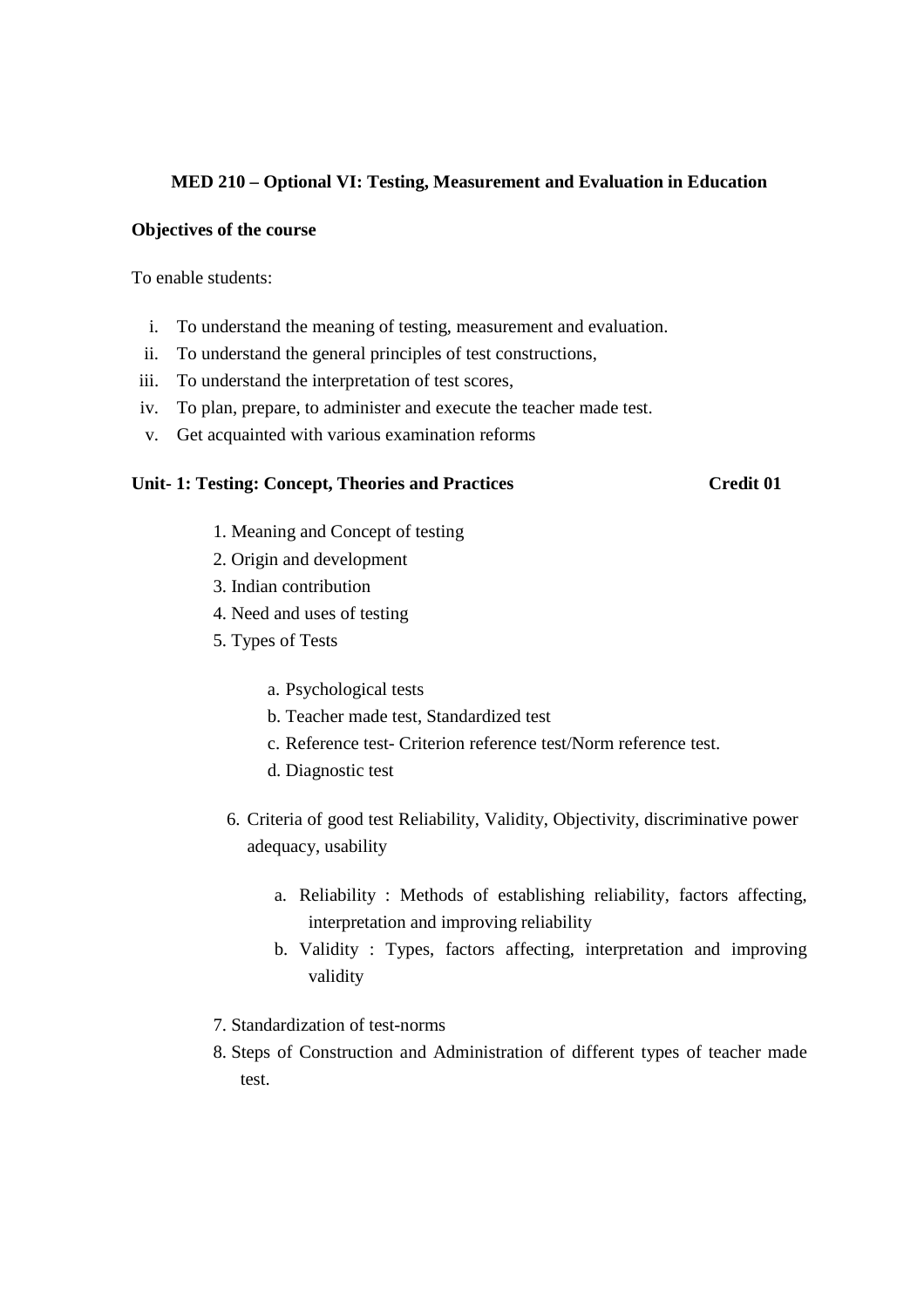#### Unit-2: A) Factors Influencing Test Scores **Credit 01**

- Nature of test
- Psychological Factors
- Environmental Factors

#### **B) Tests relating to teacher behavior and teaching situation**

- Testing of teacher effectiveness
- Testing of teaching process
- Testing of educational environment

#### **Unit- 3: Measurement and Evaluation Credit 01**

#### 1. Concept of measurement and evaluation with reference to educational process.

- 2. Functions of Measurement and evaluation in Education
- 3. Scaling Methods- Nominal, Ordinal, Interval, Ratio, Rating.
- 4. Types of evaluation formal informal, oral written, formative and summative
- 5. Relationship between educational objectives, learning experiences and evaluation
- 6. Measurement of different aspect of an individual Attitude, Intelligence, Interest, Aptitude, Motivation, Personality, Values and Creativity .

#### **Unit- 4: Statistical Concept in testing and examination reforms**

- 1. Assessment of different tests
- 2. Test scores and their transformation  $-Z$  scores, T-scores, Stannine Scores, **Percentiles**
- 3. Interpretation of Test Scores, qualitative and quantitative.
- 4. Item analysis and improvement of test.
- 5. Grading, Marking and Credit System
- 6. Semester System
- 7. Question Bank
- 8. Continuous Remedial Internal Assessment
- 9. Moderation and revaluation
- 10. Online examination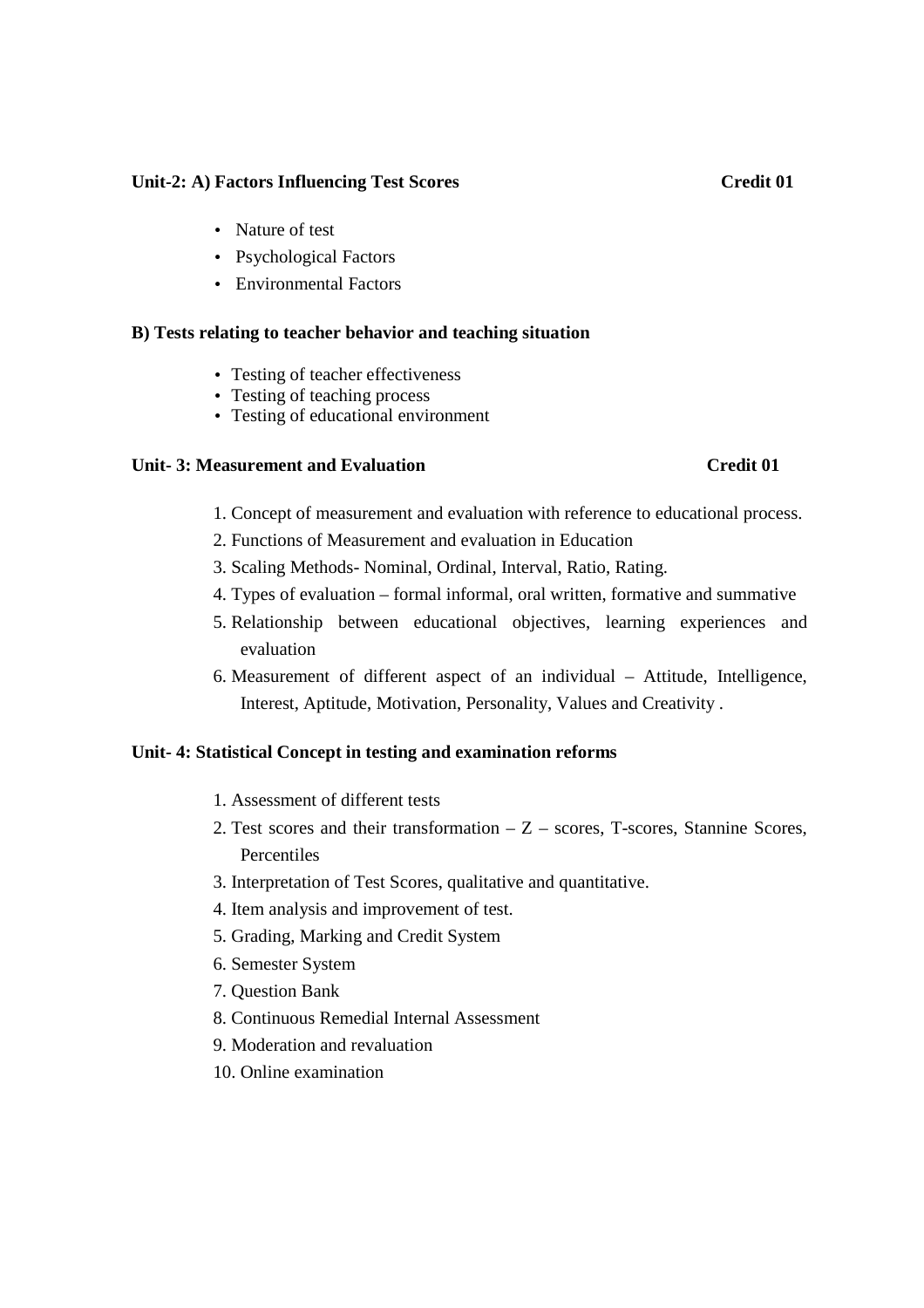#### **PRACTICAL WORK (any one)**

- 1. Preparation, administration and reporting a teacher made test
- 2. Prepare a question bank of 40 questions at different levels and types of any one paper of M.Ed. Course

#### **Reference Books**

- 1. Measuring Learning, outcomes-Bruce W. Turkman. Brace, Jovanovich
- 2. Theory and Practices of Psychological Testing-Frank S. Freeman, Holt Rinehart and Winston, New York.
- 3. Classroom Test Construction (1971) Marshall and Hales, Addison Wesley Publishing Company, London.
- 4. Educational Psychology of Ancient Hindus (1949)- D.C. Dasgupta.
- 5. Measurement and Evaluation in Psychology and Education- Thorndike Hegen, John Wiley and Sons, London, New York.
- 6. In Introduction to Psychological Testing and Statistics- Prof. Dandekar and Prof.Rajguru, Sheth Publishers, Bombay.
- 7. Principles and Techniques of Unit testing- Dr. V.Z. Sali, National Publishing House, 23, Darya-ganj, Ansari Road, New Delhi-110005.
- 8. शिक्षणातील परीक्षण आणि मापन प्रा . सौ .माणिक पाटक नतन प्रकाशन पणे
- 9. A Practical Introduction to Measurement and Evaluation- H.R. Remmers, Gage Rummel, Universal Book stall, New Delhi.
- 10. Measuring Educational Achievement- William Micheels, Ray Karnes, McGraw Hill Book Company, New Delhi.
- 11. Educational Measurement- Richard h. Lindeman. D.B. Tara. Taraporevala Sons & Co. Bombay.
- 12. Chavan C.P.S. (1993) Emerging trends in Educational Evaluation, New Delhi : Commonwealth publishers
- 13. Ebel, Robert and Frisible, David (2003) Essentials of Educational Measurement, New Delhi: Prentice Hall of India.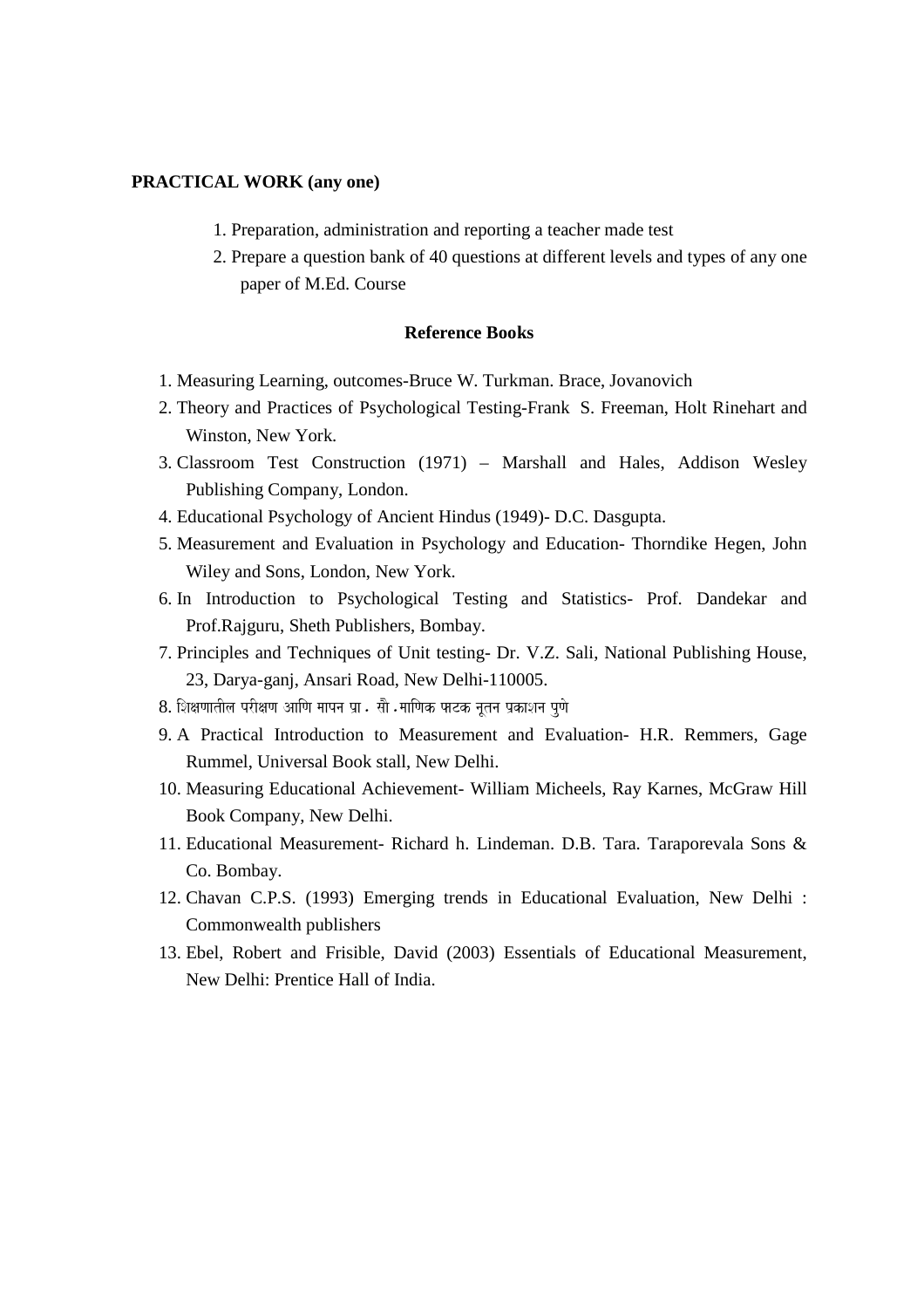# **MED 211 – Optional VII: Curriculum Development**

#### **Objectives of the course**

To enable students:

- i. To understand the concept and principles of curriculum development.
- ii. To understand and appreciate curriculum as a means of development of the individual.
- iii. To gain insight into the development of new curriculum.

(iv)To understand the Foundations of curriculum development.

(v)To appreciate the need for continuous Curriculum reconstruction.

(vi)To help the student to develop skills in framing curriculum for subjects of teaching, analyzing curriculum for teaching-learning process and developing course contents in the subjects of teaching.

#### Unit – 1: Curriculum development: Principles and Strategies Credit 01

- 1. Meaning and Concept of Curriculum
- 2. Concept of Curriculum development
- 3. Stages in the Process of Curriculum development
- 4. Curriculum, Syllabus and Units
- 5. Fusion, integration and Inter-subject co-relation.
- 6. Need and Scope for Curriculum development, Criteria for Future Curriculum development and Characteristics of a good Curriculum.
- 7. Strategies of Curriculum development.
- 8. Guiding Principles for Curriculum development.

#### **Unit- 2: Curriculum, Course of Studies and foundations of curriculum Credit 01**

- 1. Philosophical theories and their implications to Curriculum.
- 2. Sociological needs and their implications for curriculum development.
- 3. Psychological needs their implications for curriculum development.
- 4. Curriculum development and teaching-learning process.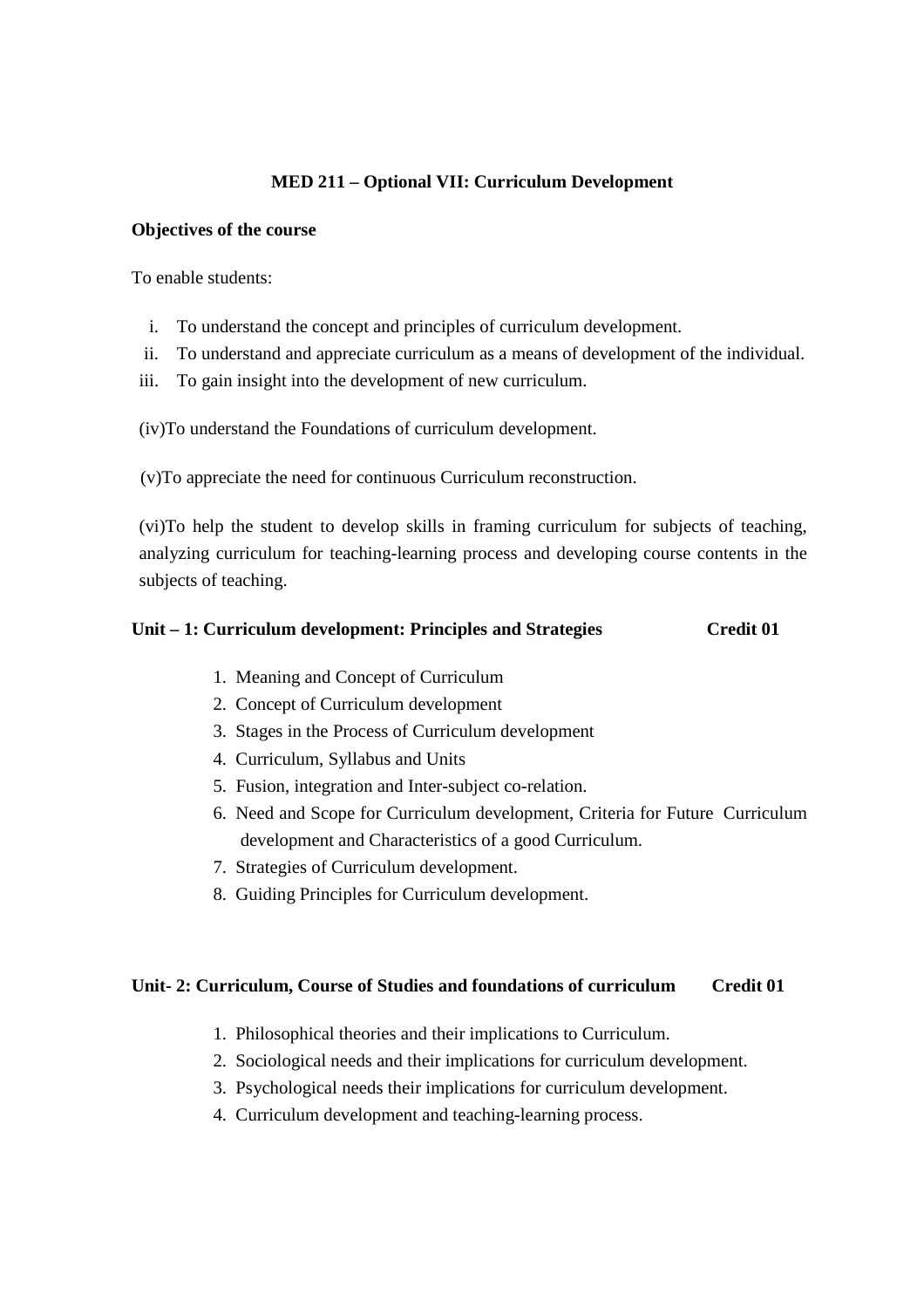- 5. Implementation of Course- full time, Part time, Correspondence, Open University, non formal and Continuing Education.
- 6. Organization of curriculum by subjects- Co-relation of different subjects, Indian, experiments on basic Education.
- 7. Organization of curriculum by unit-Subject matter units, experiences units.
- 8. Core curriculum
- 9. Activity Curriculum
- 10. Interdisciplinary Curriculum

#### **Unit-3: Selection of materials and Procedure of Organizing Content Credit 01**

- 3.1 Individual capacities as productive member of Society, Power of thought, scientific attitude, Power of expression, Vocational and Practical Skills.
- 3.2 Fostering Moral, Spiritual and Aesthetic values, consideration of student Population of today and tomorrow.
- 3.3 Consideration of economic growth- greater efficiency in production and removal of poverty.

(On the basis of maturity of learner, time allotment for different subjects, curriculum load, continuity and sequence of the content from class to class and organizing the suggested content within appropriate boundaries)

- 3.4 Formation of general objectives at School stage and their specification.
- 3.5 Formation of instructional objectives and their specifications
- 3.6 Terms of expected behavior changes in the students.
- 3.7 Problems of curriculum reform.
- 3.8 Periodic revisions of curriculum in view of the knowledge.
- 3.9 Need for permanent curriculum research unit.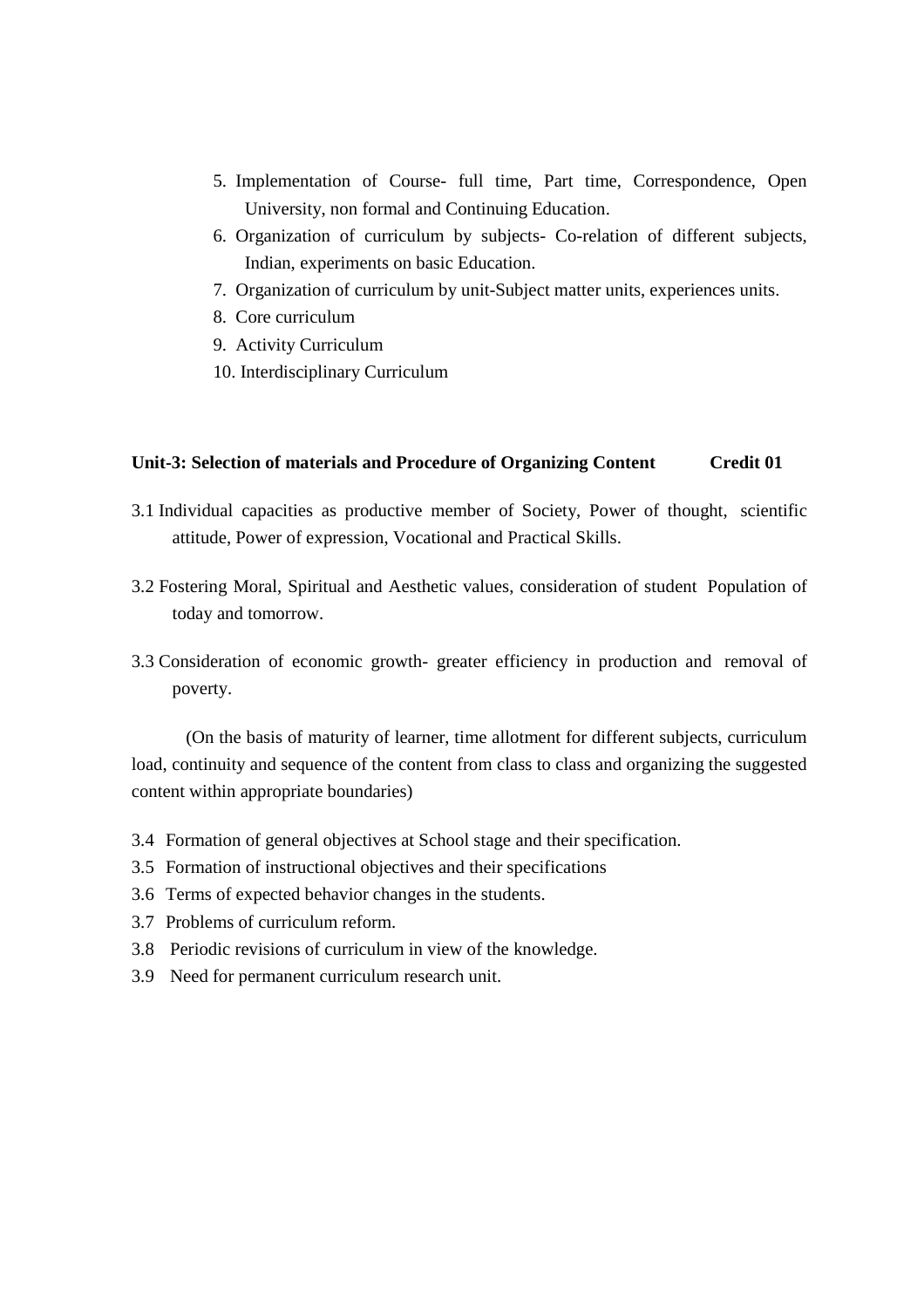#### **Unit-4: Evaluating the Curriculum and Research in curriculum development**

**Credit 01**

- 1. A frame work for evaluation
- 2. Planning for evaluation
- 3. Conducting the Program evaluation
- 4. Evaluating the curriculum materials
- 5. Conducting the Curriculum material evaluation
- 6. Utilizing evaluation results for curriculum improvement.
- 7. Pilot Project
- 8. Fundamental research
- 9. Action research

#### **PRACTICAL WORK (Any One)**

- 1. Seminar on one of the topic assigned.
- 2. Critical analysis of the existing curriculum at various levelsprimary/Secondary/Higher Secondary.
- 3. A report on the recent research on curriculum development
- 4. A Comparative study of two syllabi-state Government/ ICSE.

#### **Reference Books**

- 1. Curriculum Organisation and Design- Jack Walton, Great Briton
- 2. Curriculum and lifelong Education- Studies for UNESCO
- 3. School Curriculum- Mohmmad Sharif Khan- ASHISH Publishing House, New Delhi.
- 4. The Improvement of Curriculum in Indian Schools H.E. Harmay, Ministry of Education.
- 5. Curriculum reform B.D. Bhatt, Kanishka Publishers, New Delhi
- 6. Developing the Core Curriculum 3/ 4 roland C. Faunce, Nelson L. Bossing, Prentice Hall of India, New Delhi
- 7. Evaluation and Research in Curriculum Construction- M.I. Khan I B.K. Nigam-Kanishka Publisher, New York
- 8. Curriculum Development & Educational Technology Mamidj, S. Ravishankar-Sterling Publishers.
- 9. शैक्षणिक संशोधन 8 मुळे व उमाठे
- 10. शैक्षणिक संशोधनाची रूपरेखा 8 डॉ वि . रा . भिंताडे
- 11. शैक्षणिक व्यवस्थापन व प्रशासन 8 डॉ दुनाखे डॉ पारसनीस.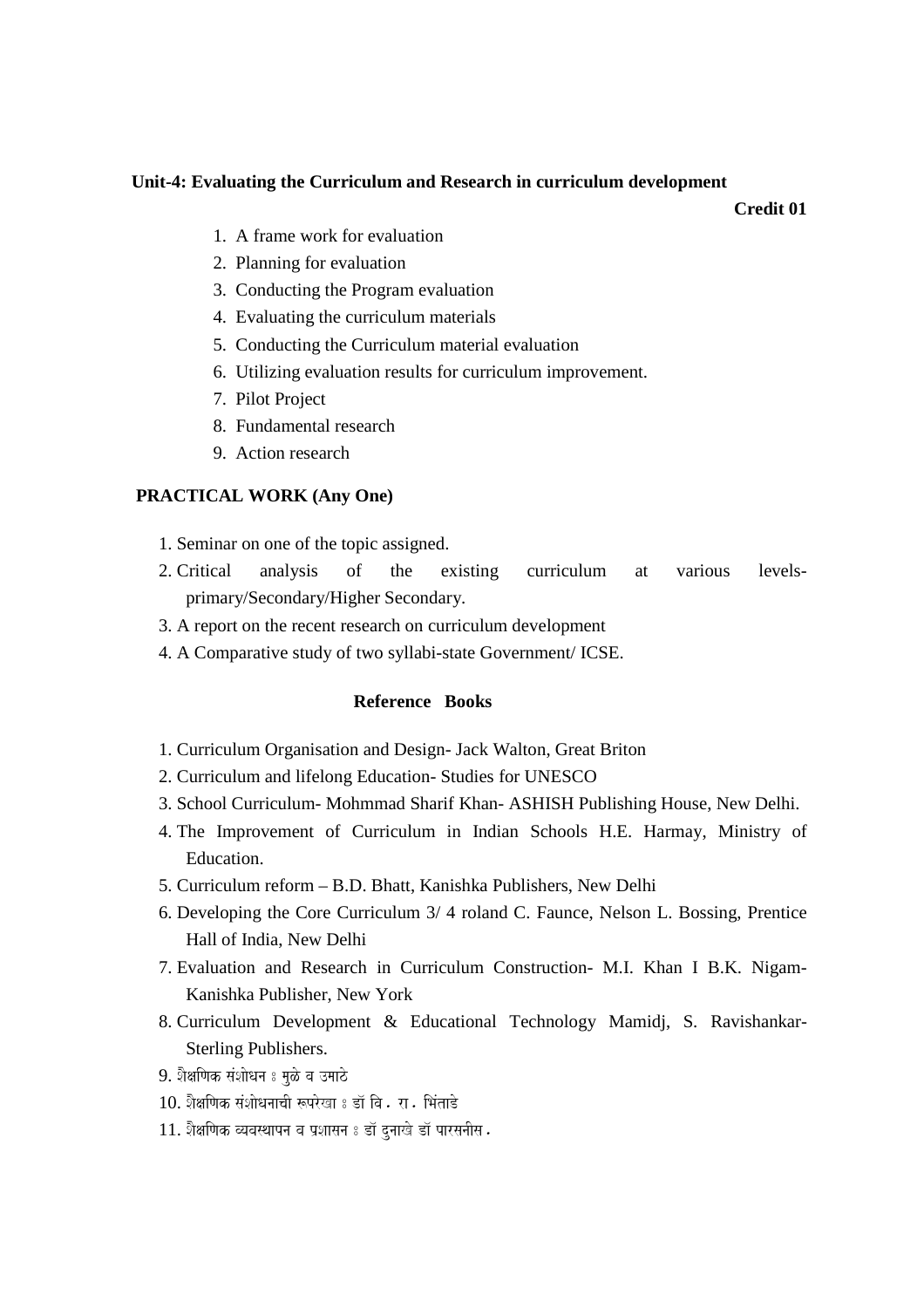# **MED 212 – Optional VII: History of Education and Problems of Education**

#### **Objectives of the course**

To enable students:

- i. To acquaint the students with the general development and progress of education prior to independence.
- ii. To acquaint the students with general development and progress of education after independence.
- iii. To enable the students to assess and evaluate various "Plan efforts" (V Year Plans) put into effect from time to time.
- iv. To enable the students to understand the concept and meaning of problems of Education (social, economic, political)
- v. To enable the students to understand the various problems of education at different stage (Primary, Secondary, Higher Secondary, higher education, Vocational, women, Handicapped) with special reference to different Commissions and Committees.
- vi. To enable the students to find out the reasons and evaluate the solutions to the education for different stages.
- vii. To enable the students to understand the problems related to the policies of Government and to find out remedies.

#### **Unit -1: Progress of Education in Ancient Indian Education- Review of Credit 01**

- 1. Brahman (Vedic)
- 2. Buddhist
- 3. Jain
- 4. Muslim-Islamic-(Education System during these periods)

#### **Unit-2: Progress of Education in British Period and after Independence**

 **Credit 01** 

2.1 Review of British period of Education. With reference to:

- a. Macaulay's Minutes
- b. Woods Dispatch
- c. Sergeant Commission
- 2.2 Constitutional Provision for Education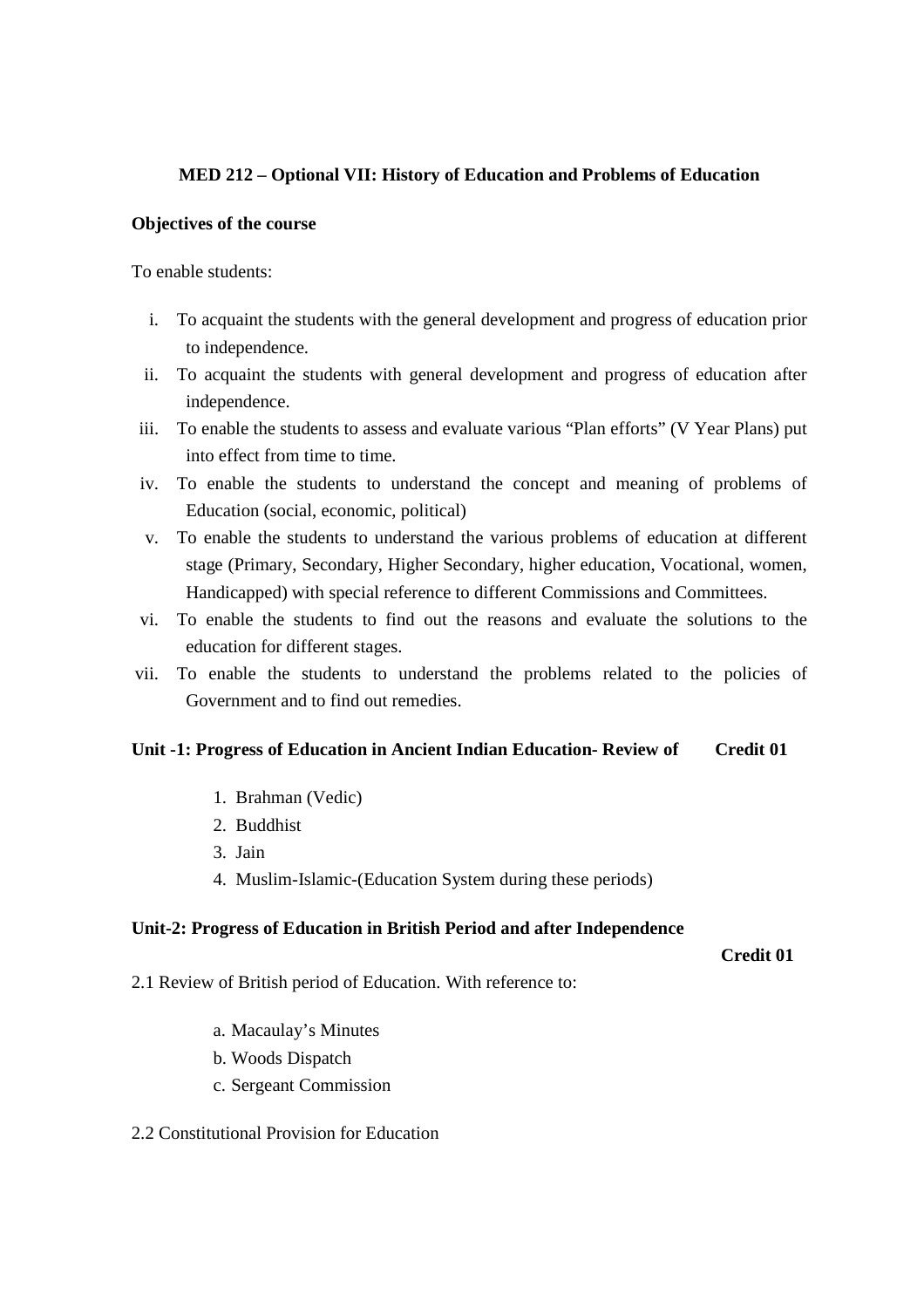- 2.3 University Education Commission(1948)
- 2.4 Secondary Education Commission(1952-53)
- 2.5 Indian Education Commission (1964-66)
- 2.6 Policy of Education 1986
- 2.7 National Policy of Education1992

#### **Unit-3: A) Needs of Education of free India, world new trends Credit 01**

- Planned efforts of India for Education Plans ( V Year Plans)
- Assessment and Evaluation of development and progress of Education during plan

#### **B) Problem of Education at different stages-**

Primary,Secondary, Higher Secondary, Higher Education, Vocational,

Technical, Education of the Handicapped, Women Education.

### **Unit-4: Problems of Education Credit 01**

- 1. Social
- 2. Economical-Problem related to quality and quantity.
- 3. Administrative
- 4. Political
- 5. Role and impact of different organizations (private and public, Govt.) NCERT, UGC, NCTE.

#### **PRACTICAL WORK ( Any One)**

- 1. Indentifying Social Problem and its solution for one B.Ed College
- 2. Critical Study of National policy of Education (1986).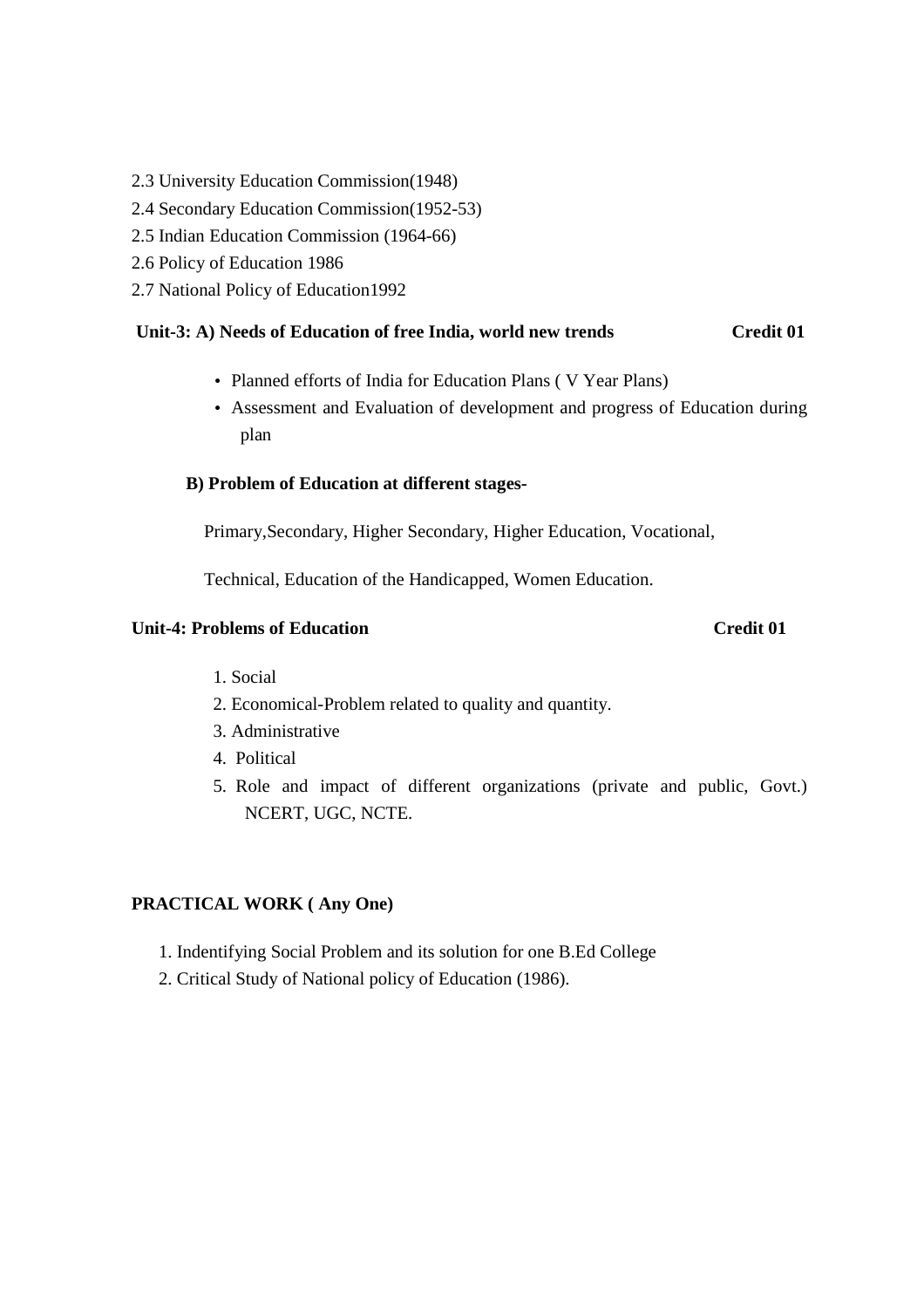#### **Reference Books**

- 1. Education in Ancient India Dr. A.S. Altekar
- 2. Ancient Indian Education R.K. Mikharji
- 3. A History of Education in India (during the British period) by J.P. Naik and Nurulla
- 4. A text Book in History of Education- Paul I Munroe.
- 5. N.C.E.R.T., NCERT- the First Year Book of Education 1961.
- 6. Ministry of Education- Education Commission Report- 1964-66 Dr. Kothari Commission
- 7. UNESCO- Economic and Social aspects of Educational Planning,1963
- 8. Naik J.P.- educational Planning in India 1965-allied Publishers
- 9. Problems of Higher Education in India- An Approach to Structural Analysis and Recognition.
- 10. Educational Recognition- Acharya Narendra Dev Committee (1939-1953)
- 11. History and Problems of Education Voi.I- Yogendra K. Sharma
- 12. History and problems of Education Voi. II- Yogendra K Sharma.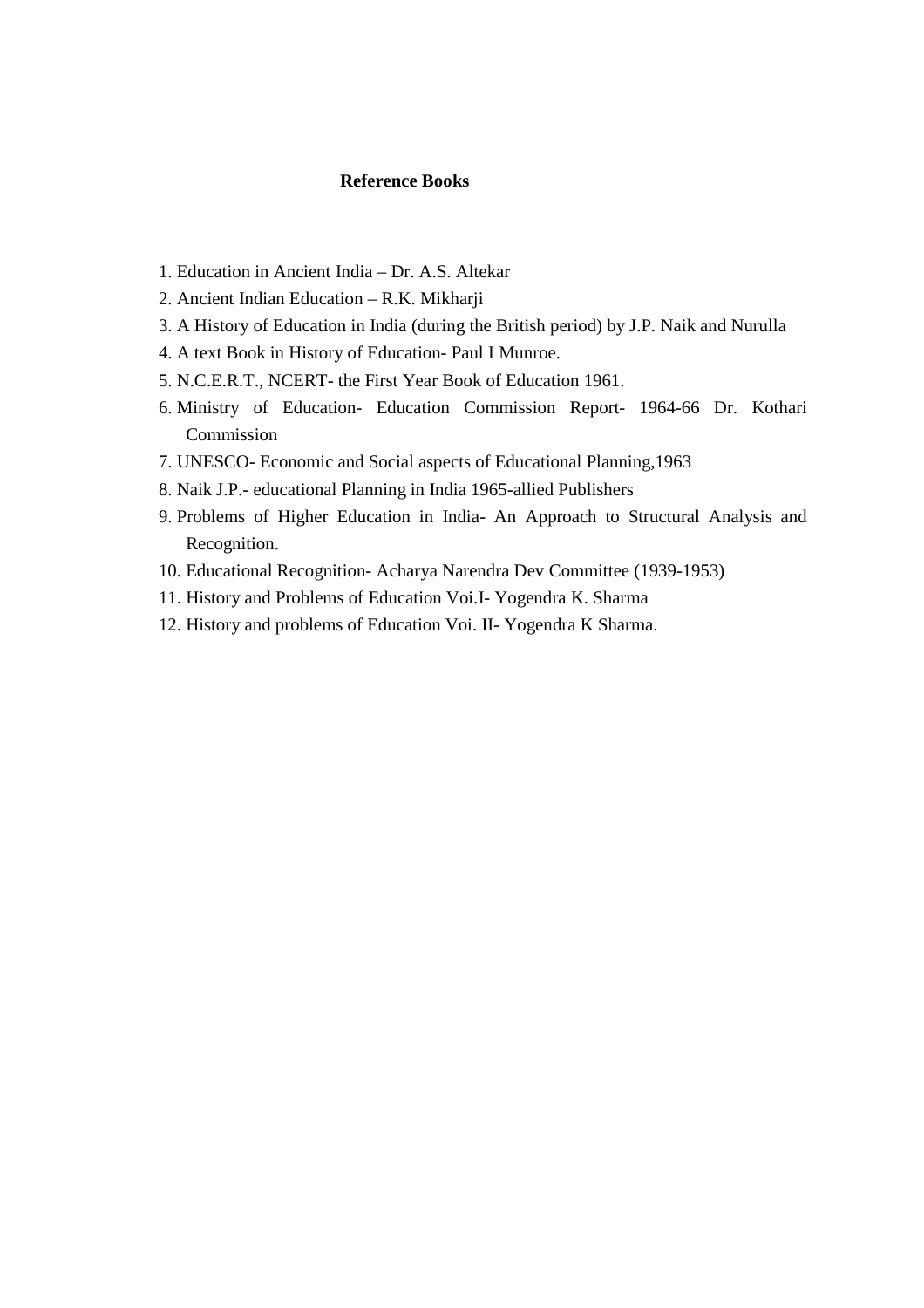## **MED 213 – Optional IX: Advanced Educational Statistics**

#### **Objectives of the course**

To enable students:

- i. To understand the role and use of advanced Statistics in educational research.
- ii. Select appropriate statistical methods in educational research
- iii. To understand various Statistical measures for interpretation of data.
- iv. To interpret the Statistical data.

#### **Unit- 1: The Normal distribution and Significance of various measure Credit 01**

Properties of normal probability distribution

- 1. Defects in normality-1 Skewness, 2. Kurtosis
- 2. Applications of normal probability curve
- 3. Statistical Measures
- 4. Difference between Statistical Measures
- 5. The significance of mean, median, standard deviation, quartile deviation, percentage and correlation.
- 6. The significance of difference, coefficient of correlation

### **Unit- 2: The scaling of tests and Analysis of Variance Credit 01**

- 1. Sigma scaling and standard scores
- 2. T scaling
- 3. Stannine scaling
- 4. Percentile scaling
- 5. Meaning of variance
- 6. Method of analyzing variance
- 7. Meaning of Covariance
- 8. Analysis of Co-variance

#### **Unit- 3: Non parametric tests & The Reliability and Validity of test-scores Credit 01**

- 1. Chi-square test
- 2. Sign test
- 3. Median test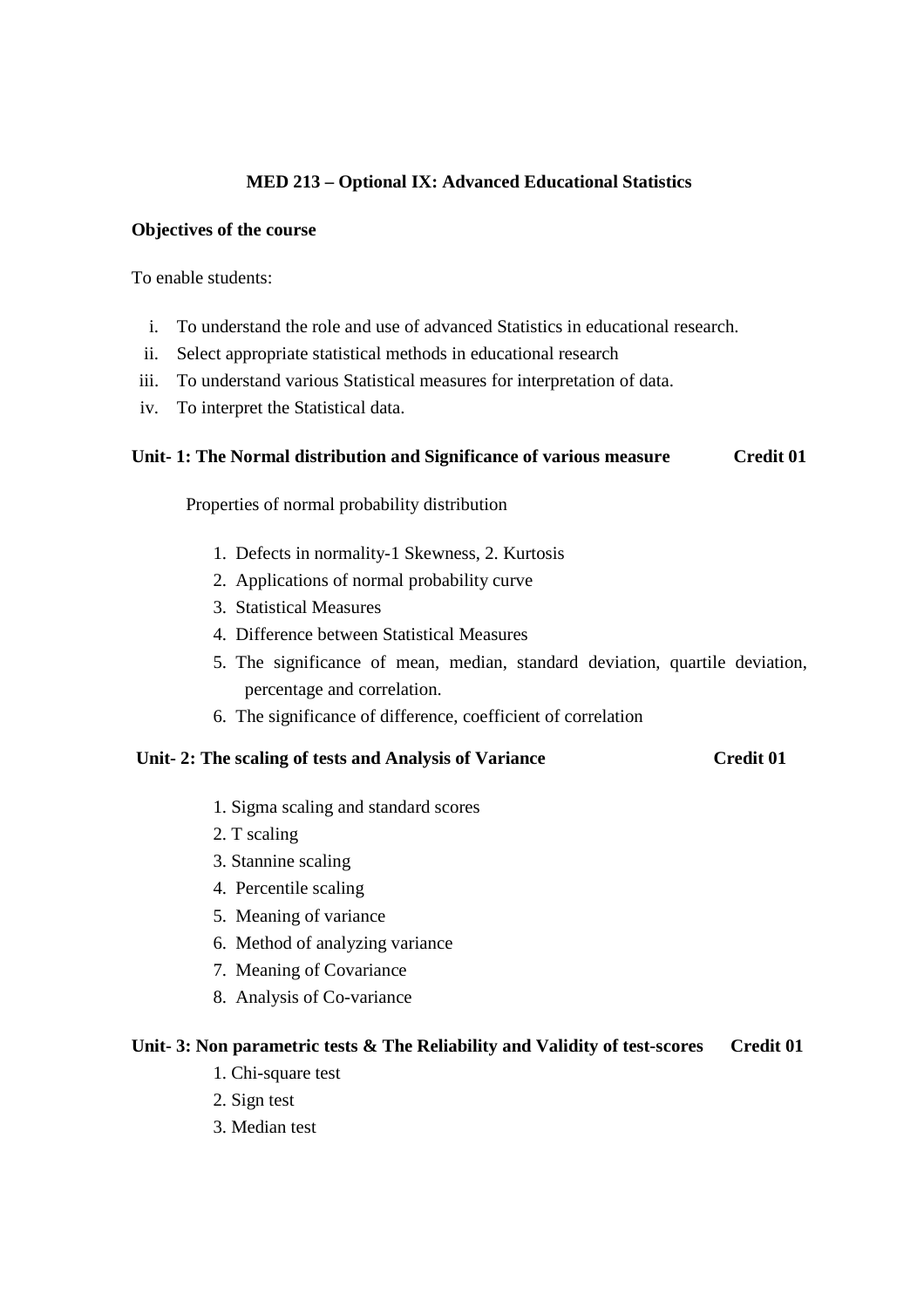- 4. Mann Whitney U-test
- 5. Reliability of test scores and methods of determining it.
- 6. Validity of test scores and determining validity
- 7. Factor Analysis
	- Basic assumptions of factor analysis
	- Graphical representation of correlation matrix
	- Hierarchy, factor saturation and group factors
	- Methods of factor analysis diagonal, Centroid , principle axes rotation

### **Unit-4: Partial and Multiple correlation & Regression and prediction Credit 01**

- 4.1 Meaning of partial and multiple correlation
- 4.2 Simple applications of partial and multiple correlations
- 4.3 Bi-serial Correlation Point bi-serial correlation
- 4.4 Phi-correlation-contingency coefficient
- 4.5 Nature of Scatter- diagram
- 4.6 Meaning of regression
- 4.7 Regression equations
- 4.8 Application of regression equations in prediction

#### PRACTICAL WORK –

Write a report on the how the nature of the data and the statistical procedures to be adopted for its analysis are related

#### **Reference Books**

- 1. H.E. garett- Ststistics on Psychology & edn, Longman Green & co., London
- 2. B. fruchter-Introd 1.1ction to factor analysis D Van Hostrand & co., N.Y.
- 3. G Thompson Frctoranalysis of human Ability, University of London Press
- 4. Albert Kurtz Semual Mayo –Statistical Methods in education and Psychological springer International student edition.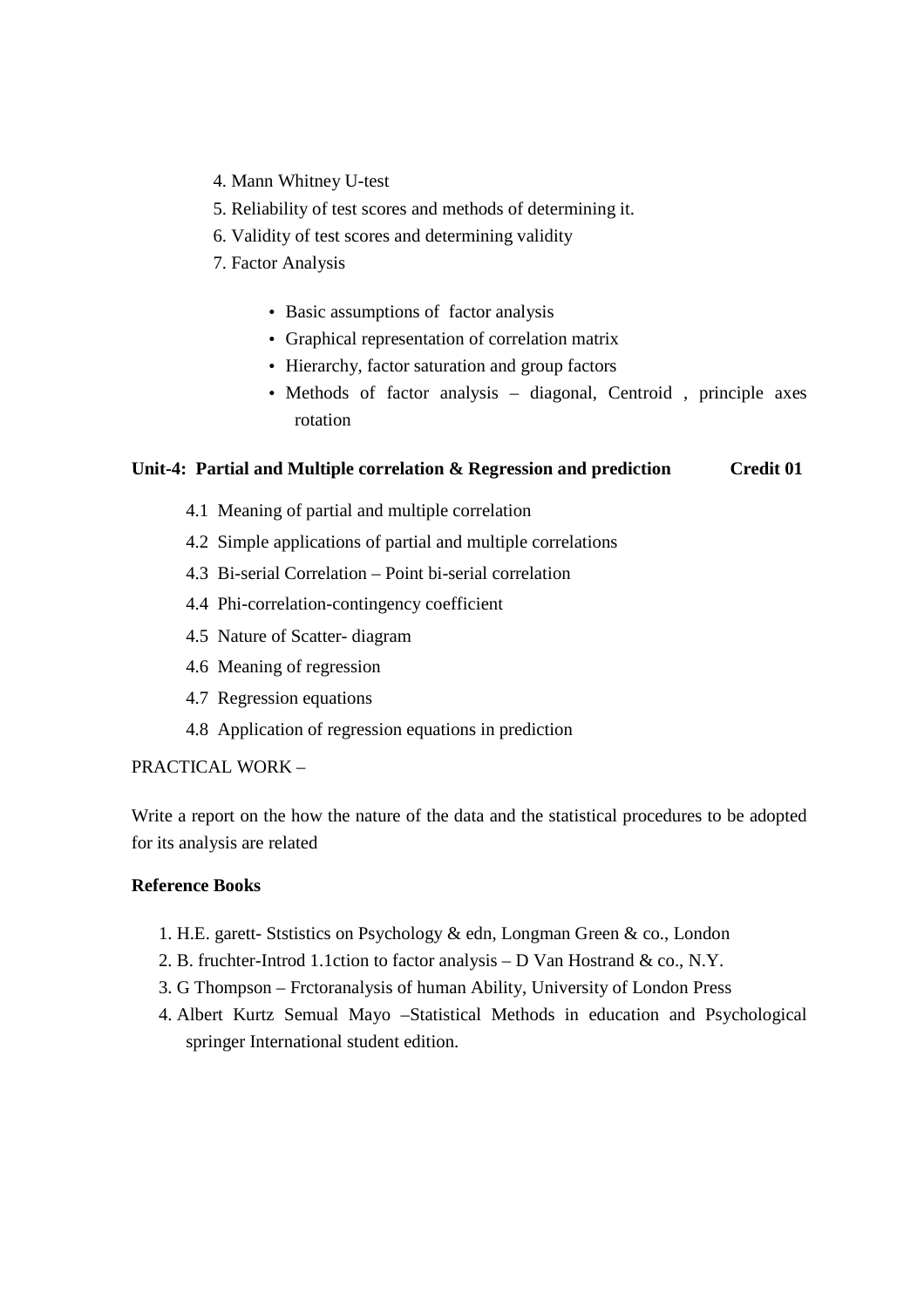### **MED 214 – Optional X: Educational Technology and e-learning**

#### **Objectives of the course**

To enable students:

- i. To enable the learner to become effective user of technology in Education
- ii. To acquaint the learner with the challenges and opportunities emerging in integrating new technology in Educational process.
- iii. To make the student familiar with new trends, techniques in education along with elearning.
- iv. To enable the student to become good practitioner of Educational technology and elearning.

#### **Unit – 1: Meaning & Scope of Educational Technology, Modalities of Teaching**

**Credit 01**

- 1.1 Educational Technology as system approach to Educator.
- 1.2 System approach in educational technology and its characteristics.
- 1.3 Components of Educational technology software and hardware.
- 1.4 Difference between teaching and Instruction, conditioning & training
- 1.5 Stages of teaching pre active, interactive and post active.
- 1.6 Teaching at different levels one way, understanding and reflective.
- 1.7 Modification of teaching behavior microteaching, Flanders interaction analysis simulation.

#### **Unit-2: Instructional Design System & Communication Modes in Education Credit 01**

- 2.1 Formulation of instructional strategies
- 2.2 Task analysis
- 2.3 Designing of Instructional strategies, such as lecture, team teaching, discussion, panel discussion, seminars & tutorials.
- 2.4 Concepts and process of communication
- 2.5 Principles of communications
- 2.6 Communication and learning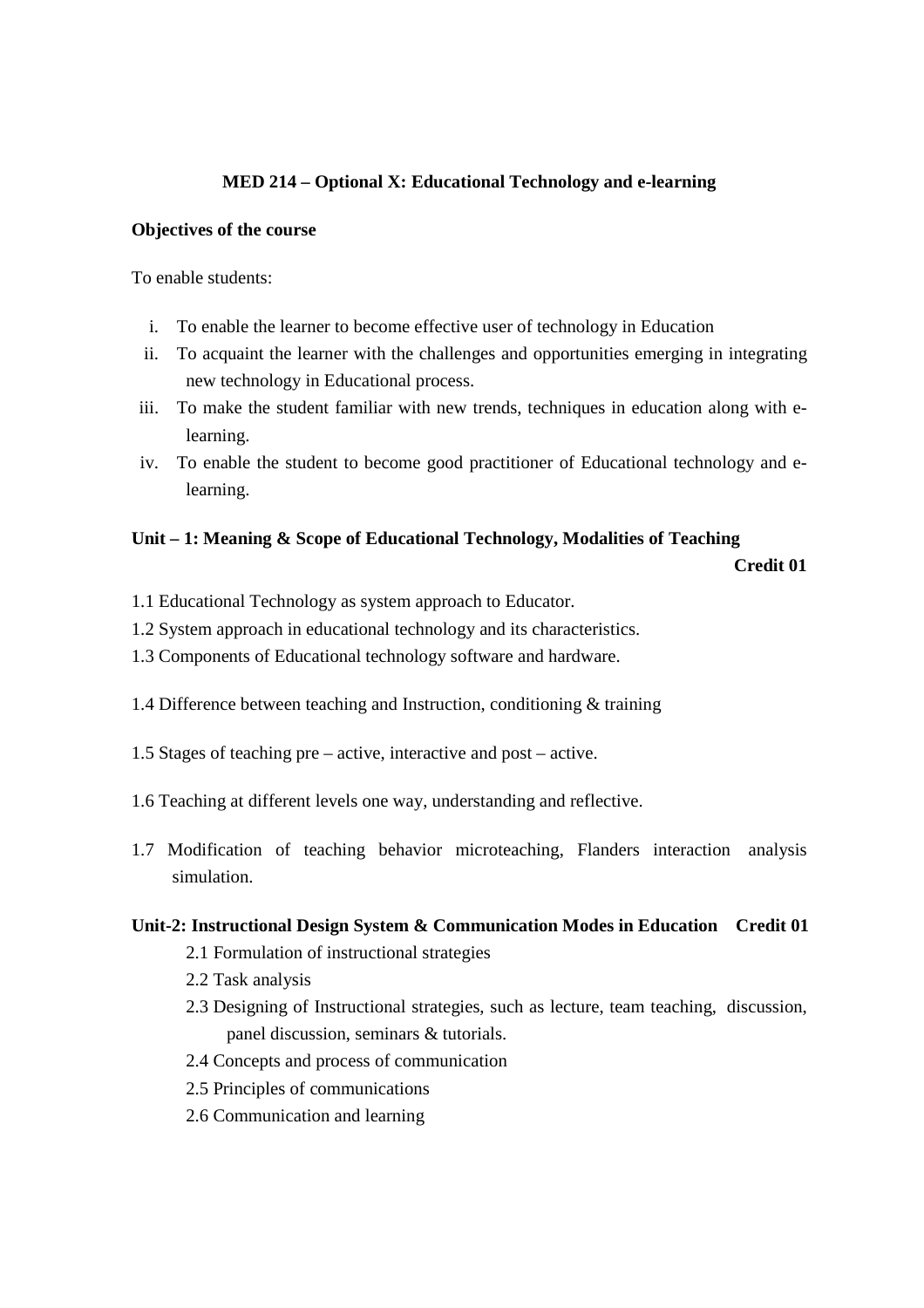- 2.7 Modes of communication Speaking and listening, Writing and reading visualizing and observing
- 2.8 Basis model of communication Sender Message Receiver and David Berlo's SMCR model of communication, Sharon's model of communication

# **Unit – 3: Integrating Multimedia in Education & Educational software applications Credit 01**

- 3.1 Multimedia concept and meaning text, graphics, animation, audio, video
- 3.2 Multimedia applications
	- Computer based training
	- Electronic books and references
	- Multimedia application for educationist
	- Information kiosks
	- Multimedia www and web based training
- 1.4 Computer assisted instruction
- 1.5 Drill & practice software
- 1.6 Educational simulations
- 1.7 Integrated learning system
- 1.8 Curriculum specific Educational software

# Unit - 4: e-learning & online learning management Credit 01

- 4.1 e-learning definitions, scope, trends, attributes & opportunities
- 4.2 Pedagogical designs & e-learning
- 4.3 Assessments, feedback and e-moderation
- 4.4 On line learning management system
- 4.5 Digital learning objects
- 4.6 Online learning course development models
- 4.7 Management and implementation of e-learning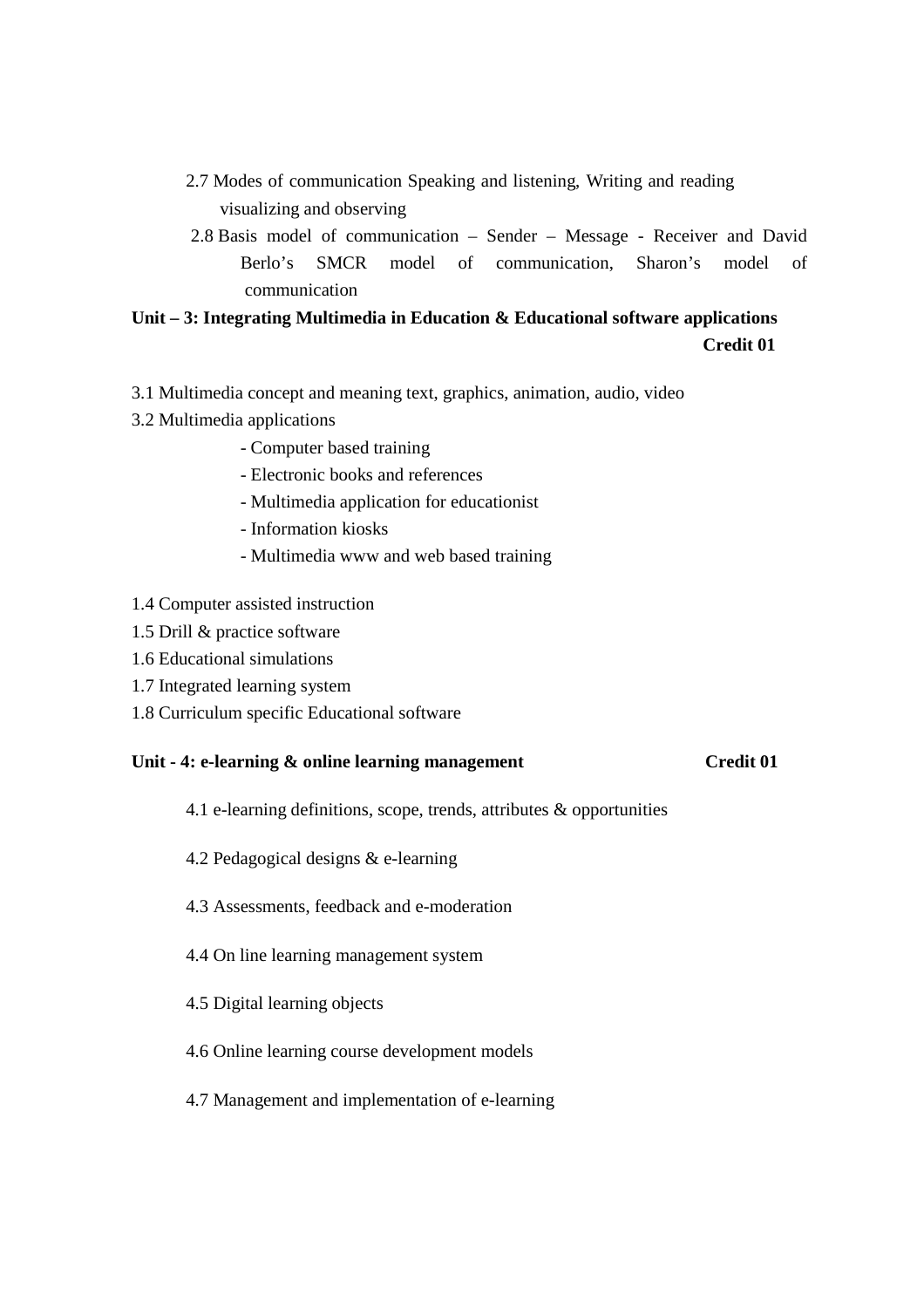### **PRACTICAL WORK –**

Creating and presenting multimedia application (three)

#### **Reference Books**

- 1. Integrating Technology in the classroom shelly, cashman, gunter and gunter, publication by Thomson course technology
- 2. Essentials of Educational Technology, Madan Lal, Anmol Publications
- 3. Online Teaching Tools and Methods, Mahesh Varma, Murari Lal & Sons
- 4. Education and Communication for development, O. P. Dahama, O. P. Bhatnagar, Oxford & IBH Publishing company, New Delhi
- 5. Information and Communication Technology, N. Sareen, Anmol Publication
- 6. Communication and Education, D. N. Dasgupta, Pointer Publishers
- 7. e-learning a Guidebook of principals, Procedures and practices, Son Naidu, Commwealth of Learning, Commonwealth Educational Media Centre for Asis
- 8. Education and Communication, O. P. Dham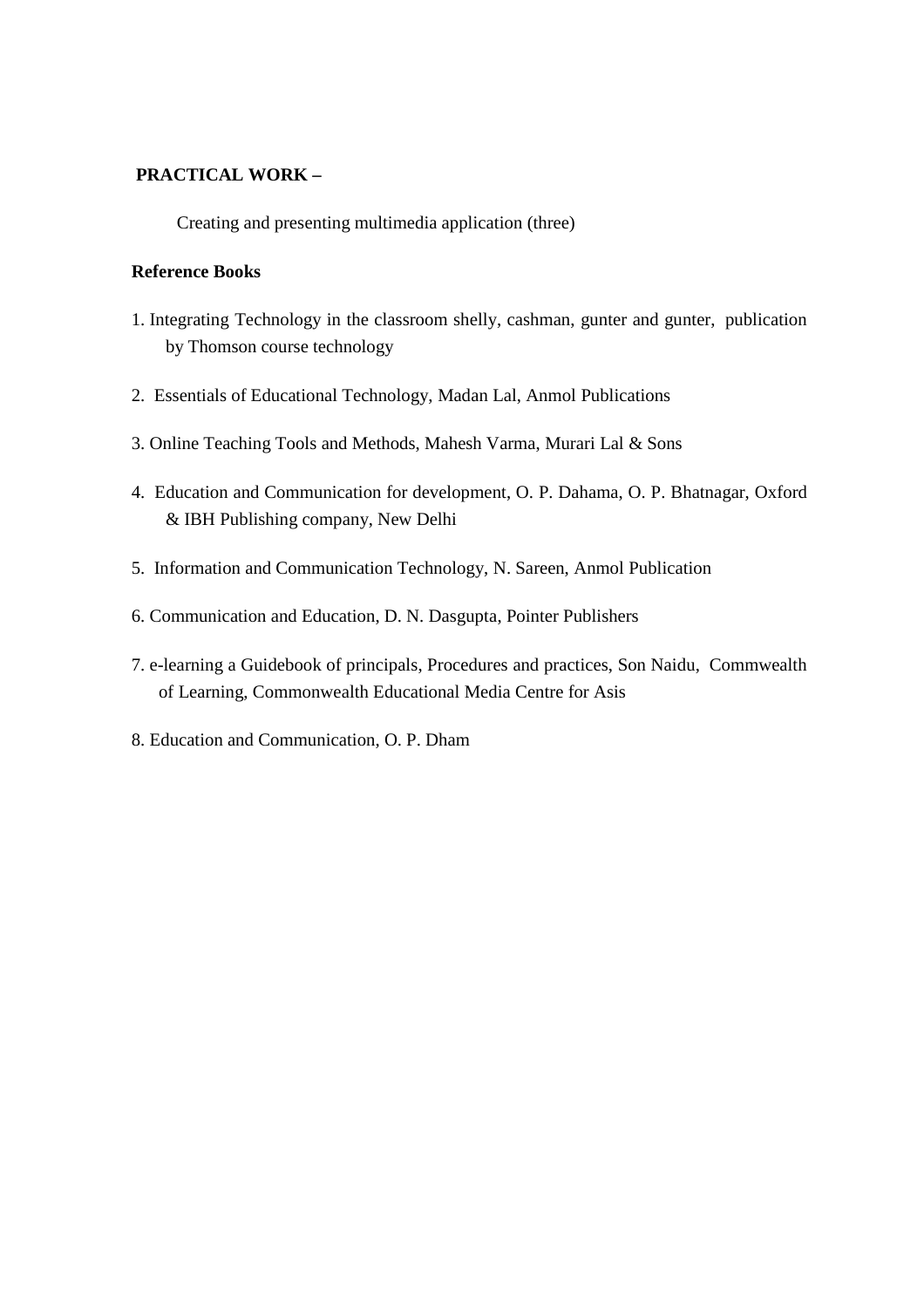#### **MED 215 – Optional XI: Inclusive Education**

#### **Objectives of the course**

#### To enable students:

- i. To enable the learner to understand Inclusive, Integrated and special education, need of inclusive education and its practices.
- ii. To enable Diverse learner and Diverse Learner's needs and challenges related to Diverse Learners.
- iii. To develop awareness of learner towards inclusive education and its practices.
- iv. To enable the learner to understand inclusive instructional design and collaborative instruction to promote inclusion.
- v. To enable the student to organize inclusive classroom.

#### **Unit- 1: Diversity in the classroom & Inclusive Education Credit 01**

- 1. Diversity- Meaning and definition.
- 2. Disability Legal definition, discrimination.
- 3. Giftedness.
- 4. Inclusive, Integrated and Special education- concept, meaning and difference.
- 5. Benefits of Inclusion.

# **Unit-2: Attitudes and Positive Behavior for Inclusion Credit 01**

- 2.1 Attitudes
- 2.2 Values
- 2.3 Ideologies
- 2.4 Facing disability & Realizing plan
- 2.5 Challenging Behavior
- 2.6 Violence & Touching
- 2.7 Class Meetings.
- 2.8 Developing action plan.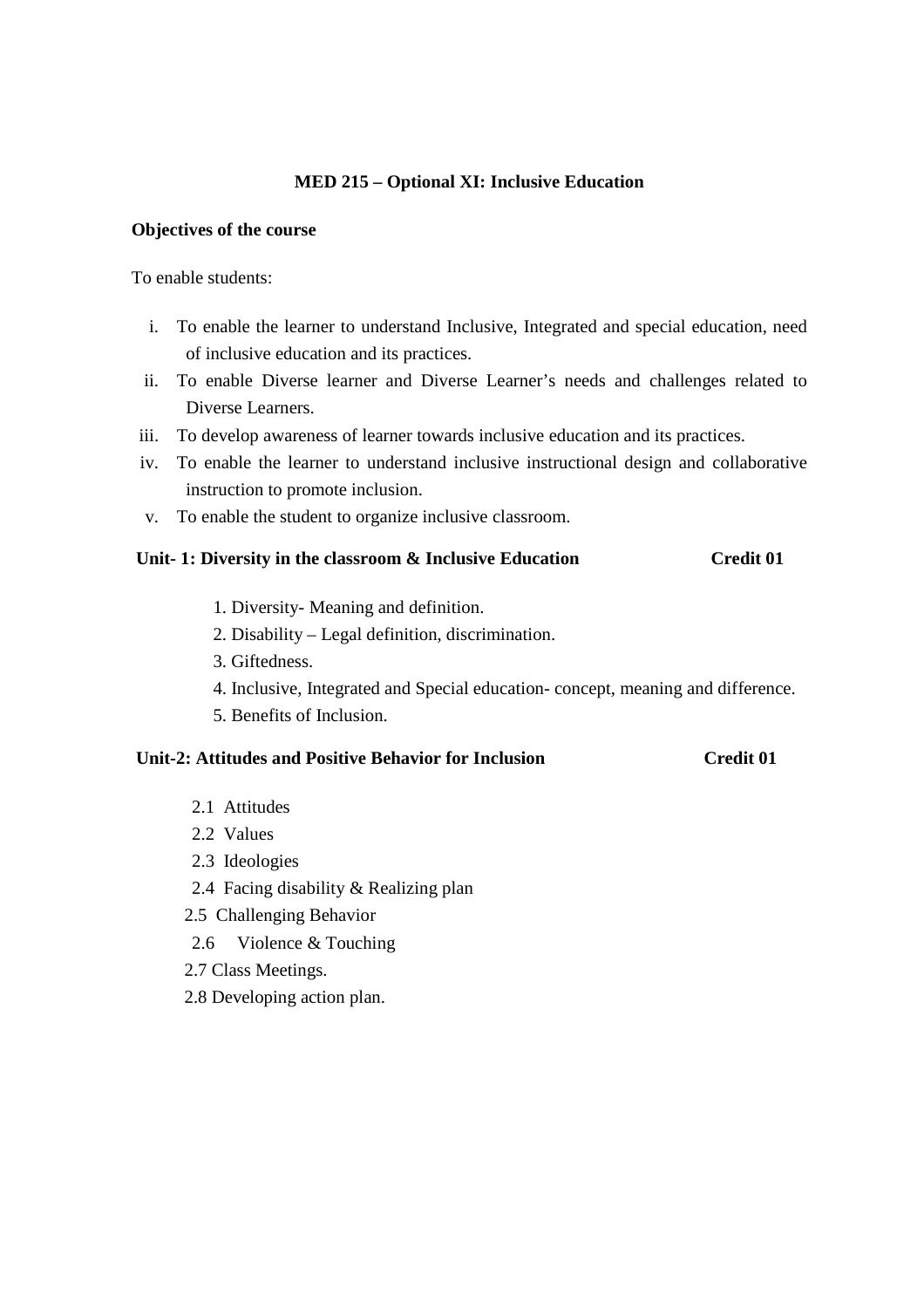### **Unit- 3: A) Psychology & Teacher- based Assessment of exceptional students**

#### **Credit 01**

- Intelligence test
- Achievement test
- Teacher based assessments.

#### **B) Inclusive classroom**

- Physical Layout of Inclusive Classroom.
- Special assistance to children.
- Medication in the classroom.

#### **Unit- 4: Inclusive Instructional design & Collaborative instruction for Inclusion**

**Credit 01**

- 4.1 Inclusive Curriculum
- 4.2 Linking individual objectives and the classroom curriculum.
- 4.3 Inclusive Lesson Planning.
- 4.4 Inclusive Instructional Strategies.
- 4.5 Collaboration
- 4.6 Co-operative Learning.
- 4.7 Peer-mediated instruction and interventions.

### **PRACTICAL WORK**

Visit to a Inclusive School and Prepare a Report.